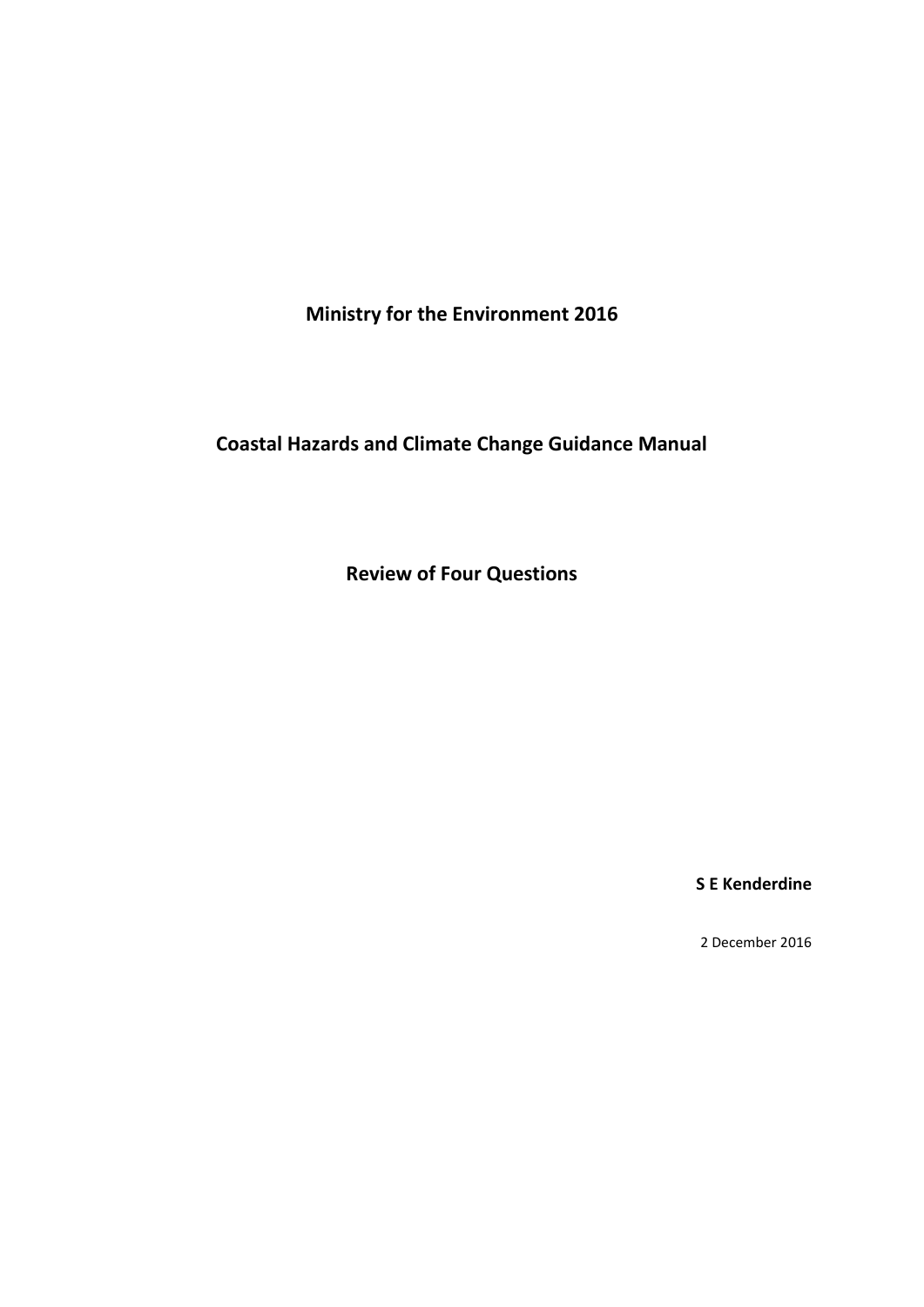#### **Executive Summary**

- [1] Four questions were reviewed:
	- $\bullet$  Is the Guidance Manual appropriate for its intended purpose  $-$  to assist local government to better understand and take into account climate change effects when carrying out their day-to-day operations?
	- Is the recommended risk-based approach to coastal hazard management (including not prescribing an allowance for sea level rise) consistent with the requirements on local government for planning (especially the requirements of the NZCPS)?
	- Is it appropriate to recommend using a high level scenario of sea level rise to stress test adaptive pathways, policies or major new development?
	- Recognising that practice is developing rapidly and that MfE will assess the validity of the Guidance regularly, does the new material on community engagement and adaptive planning represent current good practice?
- [2] The previous Ministry for the Environment manual for local government *Coastal Hazards and Climate Change* (2008) has been described as providing 'high level guidance' on the issues involved. This revised guidance, under the same title eight years later, reflects that standard in the four questions reviewed here.
- [3] While providing up-to-date analysis of the national and international science on climate change and coastal hazards, it provides a fresh focus on local government's leadership and responsibilities in the face of a changing climate.
- [4] Among those responsibilities is the necessity to manage the increasing risks from climate change and coastal hazards in a fresh and comprehensive way through providing adaptive management strategies and pathways to address the considerable problems envisaged.
- [5] The strategies involve community engagement as a requirement for successful management of the complexities arising. The methods of how this is achieved are addressed with a detailed, step-by-step analysis that signals a significant shift away from earlier forms of community consultation.
- [6] The document also addresses innovative perspectives on the science and adaptive management surrounding ongoing climate change and sea level rise in a very uncertain world. These and other risks are a significant part of the dialogue.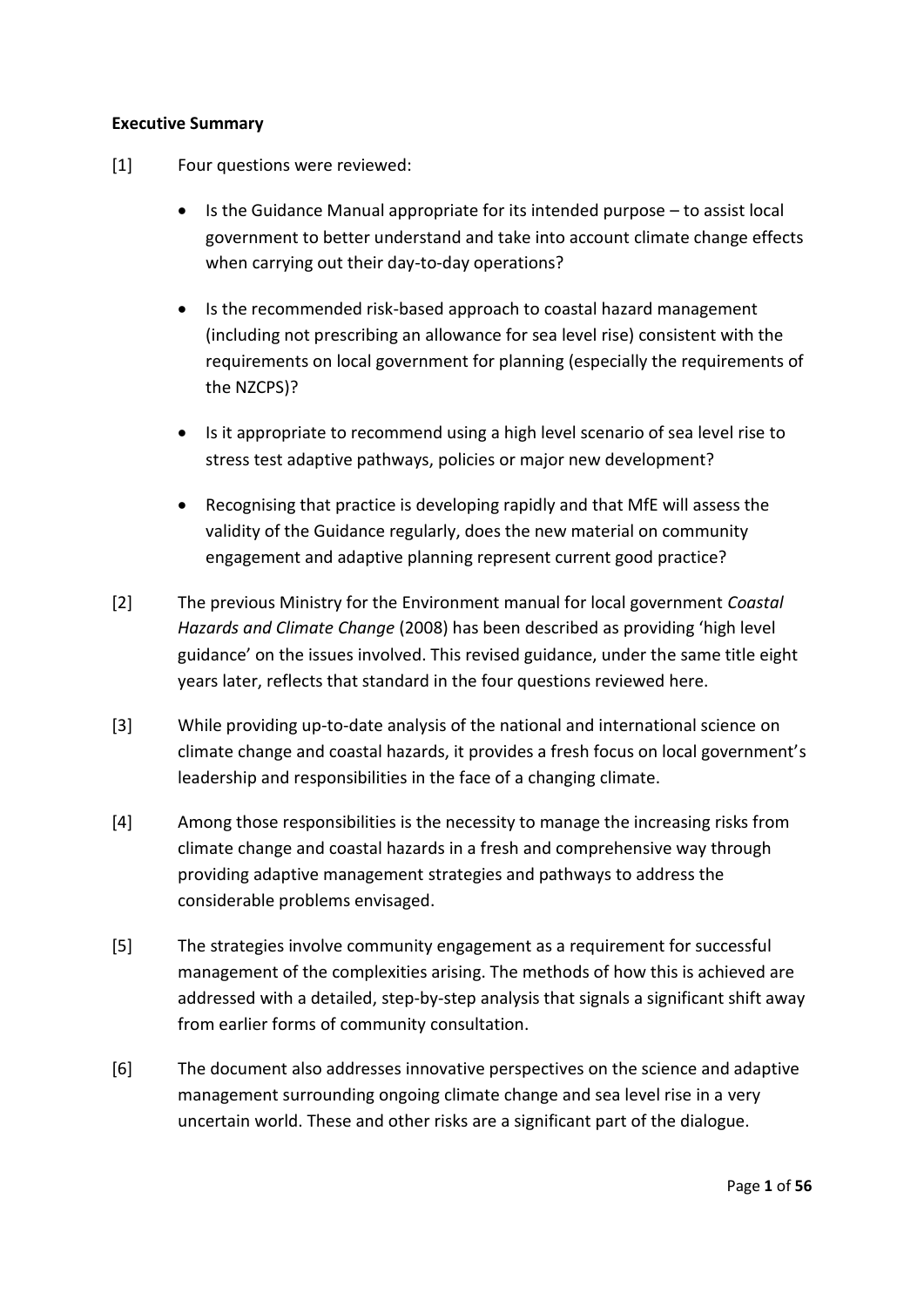[7] How the risk management approach of current planning practices is absorbed into adaptive management processes in the document is a continuing theme throughout.

#### **Summary**

- [8] The Guidance Manual provides extensive new material building on that contained in the Ministry for the Environment's 2008 Manual.
- [9] The authors have gone to impressive lengths to establish a new risk management planning focus – one that is all-encompassing in the context of climate change, sea level rise and coastal hazard risk.
- [10] The authors have addressed the various related provisions of the NZCPS with a comprehensive analysis that informs much of their material.
- [11] Some chapters are over-written, particularly around sea level rise, and there is constant repetition of how the given issues relate to adaptive management processes. These could both be condensed.
- [12] The level of detail in the body of the text, the comprehensive use of informing material in the Appendix, the creativity around addressing active management processes in the context of the RMA is commended.

#### **Disclaimer**

The undersigned has not seen the Department of Conservation's latest Information Guide (2016) to the NZCPS nor the previous one.

S.E. Kenderhin

…………………………………………………………..

S E Kenderdine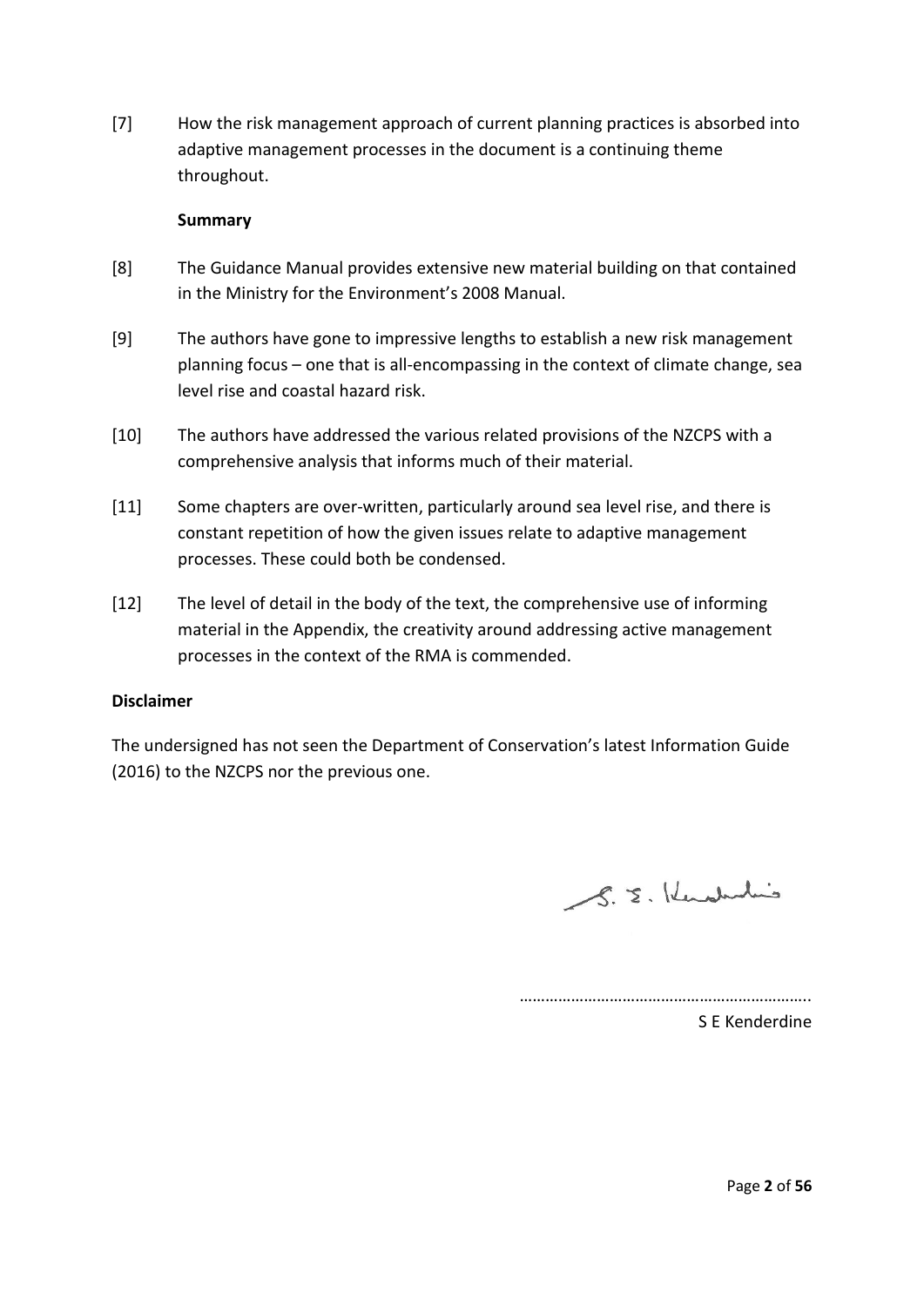**Is the Guidance Manual appropriate for its intended purpose – to assist local government to better understand and take into account climate change effects when carrying out their day-to-day operations? [Question i]**

#### **Introduction**

- [13] The previous Guidance Manual for Climate Hazards and Climate Change (2008) ('the Manual') has been described as providing 'high level guidance' on how councils should approach their decision-making around coastal hazards and climate change, and sea level rise ('SLR') as well as several principles to assist in understanding what is involved. 1
- [14] The Guidance Manual (2016) for local authorities builds on that tradition in a greatly expanded form with extensive new information, analysis, data, graphics, maps, photographs, figures fact sheets, case and planning law, and appendices.
- [15] It is a major revision of the 2008 edition and importantly includes the findings and projections of the latest 5<sup>th</sup> Assessment Reports produced by the latest Intergovernmental Panel on Climate Change ('IPCC AR5'), while also including the provisions and analysis of the New Zealand Coastal Policy Statement 2010 ('NZCPS), published since the MfE 2008 document was made available.
- [16] It provides a step-by-step approach to assist local authorities to enable effective planning and adaptation of coastal communities, stakeholders, coastal assets and processes to avoid increasing coastal hazard risk arising from climate change with techniques that underpin the process.
- [17] It differs from previous editions of current coastal hazard and climate change management practice in several respects:
	- the central role that community engagement has in any future council decisionmaking process around climate change and coastal hazard risk;
	- the treatment of uncertainty;

**.** 

• the major challenges SLR poses for today's decision-makers;

<sup>1</sup> Parliamentary Commissioner for the Environment ('PCE') *Preparing New Zealand for rising seas: Certainty and uncertainty* (2015) para 7.2 p 61.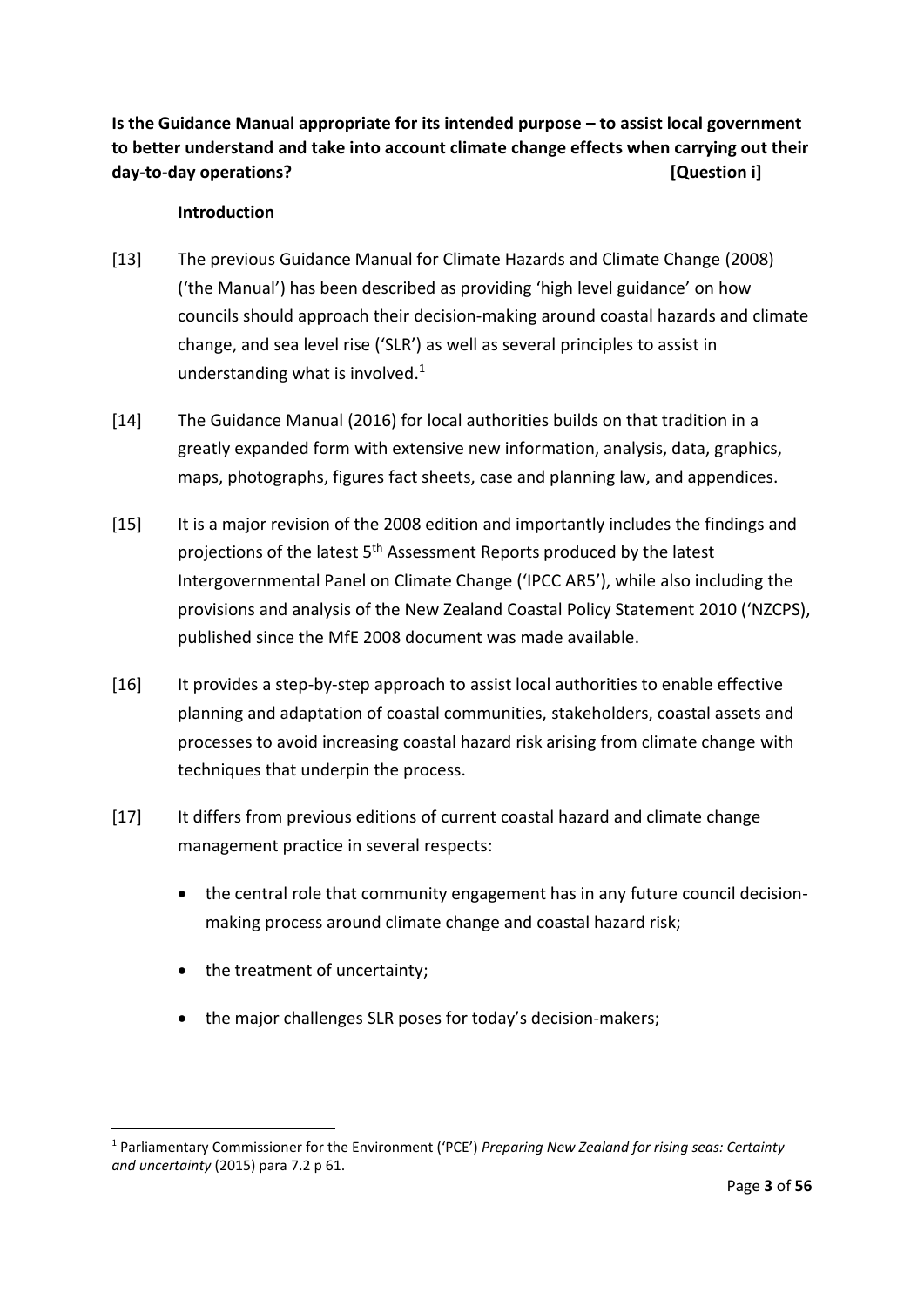an adaptive management approach to identifying and managing climate change, sea level rise ('SLR') and coastal hazard risks.

# **A Broad Overview: the Need to Better Understand Climate Change**

### **What is climate change?**

[18] Changes in the global climate are leading to warmer temperatures, rising sea levels and more extreme weather events. Where these natural events interact with coastal communities and property (including infrastructure) they can result in coastal hazards including coastal erosion and coastal inundation. A definition of climate change is relevant here:

> Climate change refers to a change in the state of the *climate* that can be identified (e.g. using statistical tests) by changes or trends in the mean and/or the variability of its properties, that persists for an extended period, typically decades to centuries. Climate change includes natural internal climate processes or external climate forcings such as variations in solar cycles, volcanic eruptions and persistent anthropogenic changes in the composition of the atmosphere or in land use.

[19] Of relevance also is a definition of climate projection:

A climate projection is the simulated response of the climate system to a scenario of future emission or concentration of greenhouse gases and aerosols, generally derived using climate models. Climate projections are distinguished from climate predictions by their dependence on the emission-concentration-radiative-forcing scenario used, which is in turn based on narrative with assumptions e.g. future socio-economic, technological developments or land use change that may or may not be realised.<sup>2</sup>

# **The certainty of climate change**

- [20] These definitions are rounded out with descriptions provided of the impacts of climate change:
	- Increasing concentrations of carbon dioxide (now above 400 ppm) and other greenhouse gases are trapping heat and the climate ocean system has responded.
	- Warming of the climate system is unequivocal.
	- Observed changes indicate they are unprecedented over timescales of decades to millennia. The present level of greenhouse gas components and their effects,

<sup>2</sup> Guidance Manual, Glossary pp 25-26.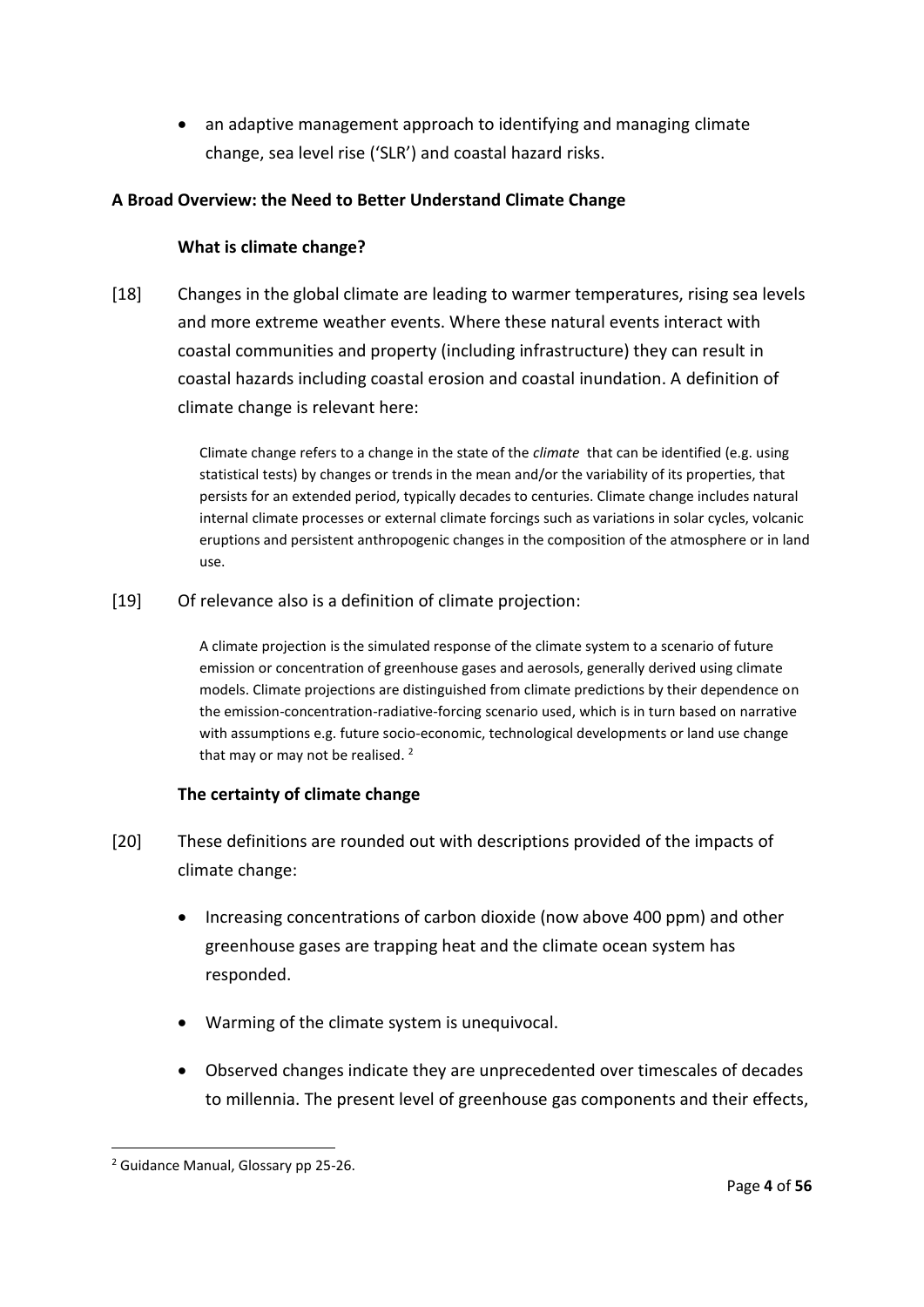together with other anthropogenic drivers, have been skewed throughout the climate system and are *extremely unlikely* to have been the dominant cause of the warming since mid- $20<sup>th</sup>$  century (IPCC).

- The oceans have warmed, the amounts of snow and ice diminished, and sea levels have risen with an attendant rise in global  $CO<sup>2</sup>$  emissions.<sup>3</sup>
- The primary climate driver for SLR is global and regional surface temperature increases in turn strongly influenced by greenhouse emissions.
- More realistic assessment of the relationships between warming and observed changes to natural systems such as ocean warming, glacier and ice sheet responses and sea level rise are now possible to undertake climate-related projections (IPCC, 2013; Church et al, 2013).

# **Day-to-day operations**

- [21] Local government has a leadership role with respect to climate change and its effects on regional and local communities. It is a role undertaken against the background of ensuring sustainable management of the natural and physical resources of regions and cities under s 5(1) of the Resource Management Act 1991 ('RMA') to meet the reasonably foreseeable needs of future generations (s 5(2). While contributing to building community resilience in terms of managing natural hazards in its coastal margins under the Local Government Act 2002 ('LGA').
- [22] Everyday operations include:

- covering the statutory and non-statutory roles and responsibilities of local government in managing coastal hazard risk including the effects of climate change;
- providing information on aspects of climate change and sea level rise, and other coastal hazards;
- outlining approaches and good practice for coastal hazard exposure assessments;

<sup>&</sup>lt;sup>3</sup> Guidance Manual p 96, Figure 5-9. IPCC AR5. Projections of global-average MSL rise (metres relative to the base MSL of 1986-2005). Source: IPCC (2013a: SPM).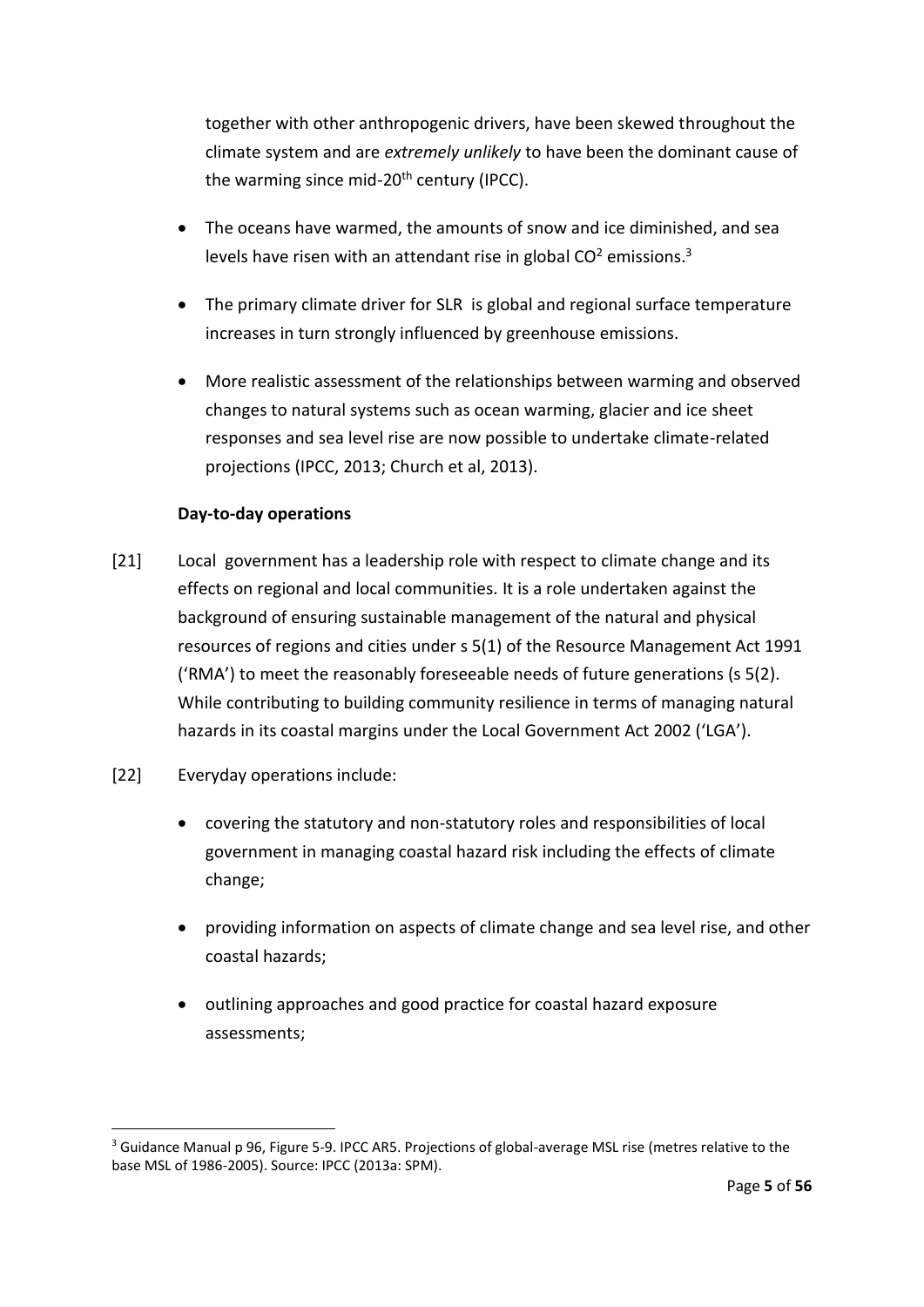- setting out key principles and approaches for engaging with communities and iwi/hapū around issues of coastal hazard and climate change risk;
- emphasising the importance of working collaboratively with stakeholders and affected communities, at various steps of the decision-making process;
- updating latest guidance on sea level rise projections to
	- establish future exposure, vulnerability and risk
	- assist with developing policy and adaptation trigger levels and decision points to include in adaptive strategies and implementation plans and during asset design and management
- relying on a risk-based planning framework for incorporating changing coastal hazard exposure, sensitivity to climate change and adaptive capacity considerations into risk and vulnerability assessments, to underpin collaborative processes associated with assessing and evaluating response options;
- promoting the development of long term adaptive capacity for managing coastal hazard risk and uncertainties through adoption of a dynamic adaptive pathway that may change.<sup>4</sup>
- [23] Of particular importance to local government's roles is the requirement in s 7(i) to have particular regard to the effects of climate change. It imposes a duty to be on inquiry of how to address the issues arising and adds a new complexity to local government's roles.<sup>5</sup>
- [24] The Guidance Manual considers the issue in Box 4.1 Is climate change decisionmaking different from other kinds of decision-making?:

Climate-related decisions have both similarities and differences with decisions concerning other long-term, high consequence issues. Commonalities include the usefulness of a broad risk framework and the need to consider uncertain projections of future biophysical and socioeconomic conditions. However, climate change includes even longer time horizons and affects a broader range of human and earth systems relative to many other sources of risk. Climate change impact, adaptation, and vulnerability assessments offer a specific platform for exploring

<sup>4</sup> Guidance Manual p 13. Local Government New Zealand ('LGNZ') October 2014. Managing natural hazard risks in New Zealand towards more resilient communities: A think piece for local and central government and others with a role in managing natural hazards.

<sup>5</sup> Guidance Manual s 10(1) LGA, p 32.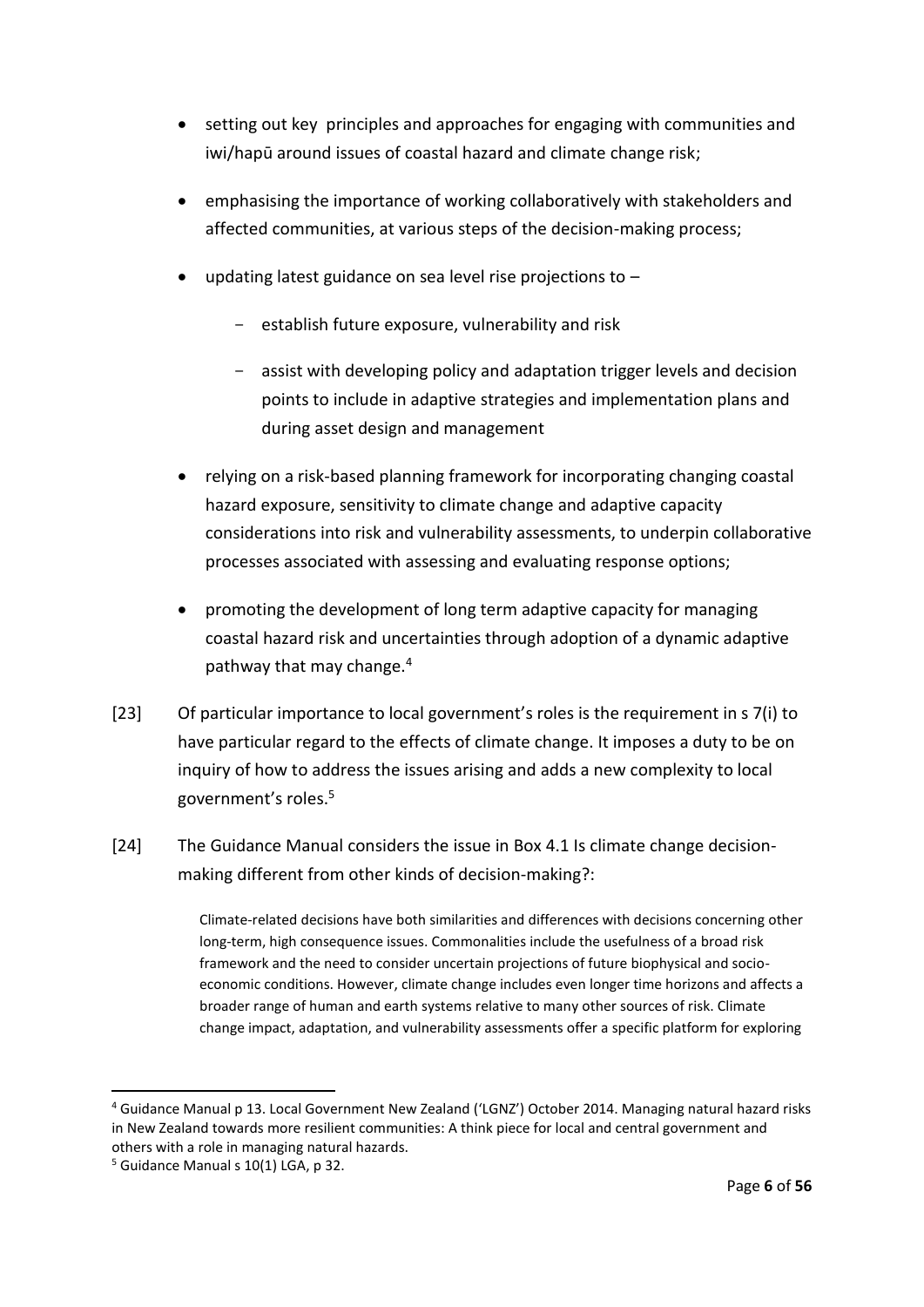long-term future scenarios in which climate change is considered along with other projected changes of relevance to long-term planning.

In many situations, climate change may lead to substantial and irreversible outcomes (e.g. sea level rise), which challenge conventional economic tools and environmental policy. In addition, the realisation that future climate may differ significantly from previous experience is still relatively new for many fields of practice (e.g. food production, natural resources management, natural hazards management, insurance, public health services, and urban planning).

*Source:* Adapted from FAQ 2.3, Frequently Asked Questions (IPCC WGII 2014).

- [25] In an earlier assessment of climate change for the Canterbury coast one scientist notes that SLR gets the publicity but climate change will also affect other important coastal drivers such as waves, winds, river flows and storms that in turn could substantially alter sediment supply to the coast with the potential to cause further erosion in some areas.<sup>6</sup> The Guidance Manual, however, indicates that beyond 2100 the SLR will dominate over these 'secondary' climate change effects and hazard sources.<sup>7</sup>
- [26] The Guidance Manual identifies a number of 'Guiding Principles' that apply to community engagement but apply equally here. These principles in the context of the changing risks associated with climate change and SLR identify:
	- the need to be flexible and adaptable;
	- the need to be inclusive and empathetic and ensure representatives' participation;
	- the need to run a transparent process;
	- the need to be cognisant of scientific input and knowledge;
	- $\bullet$  the need to secure committed responses and institutional support.<sup>8</sup>

# **Climate change in an uncertain environment**

[27] The nature and reach of coastal hazard risk with the looming pressure of continuing SLR is influenced increasingly by climate change. Changes in storm surge and wind and wave climate, for example, increased storminess (frequency and intensity of

<sup>6</sup> Bell R 2001 Impacts of climate change on coastal margins in Canterbury. NIWA Client Report CHC01/69 prepared for Environment Canterbury, July 2001.

<sup>&</sup>lt;sup>7</sup> Guidance Manual p 113.

<sup>8</sup> Guidance Manual pp 59-61.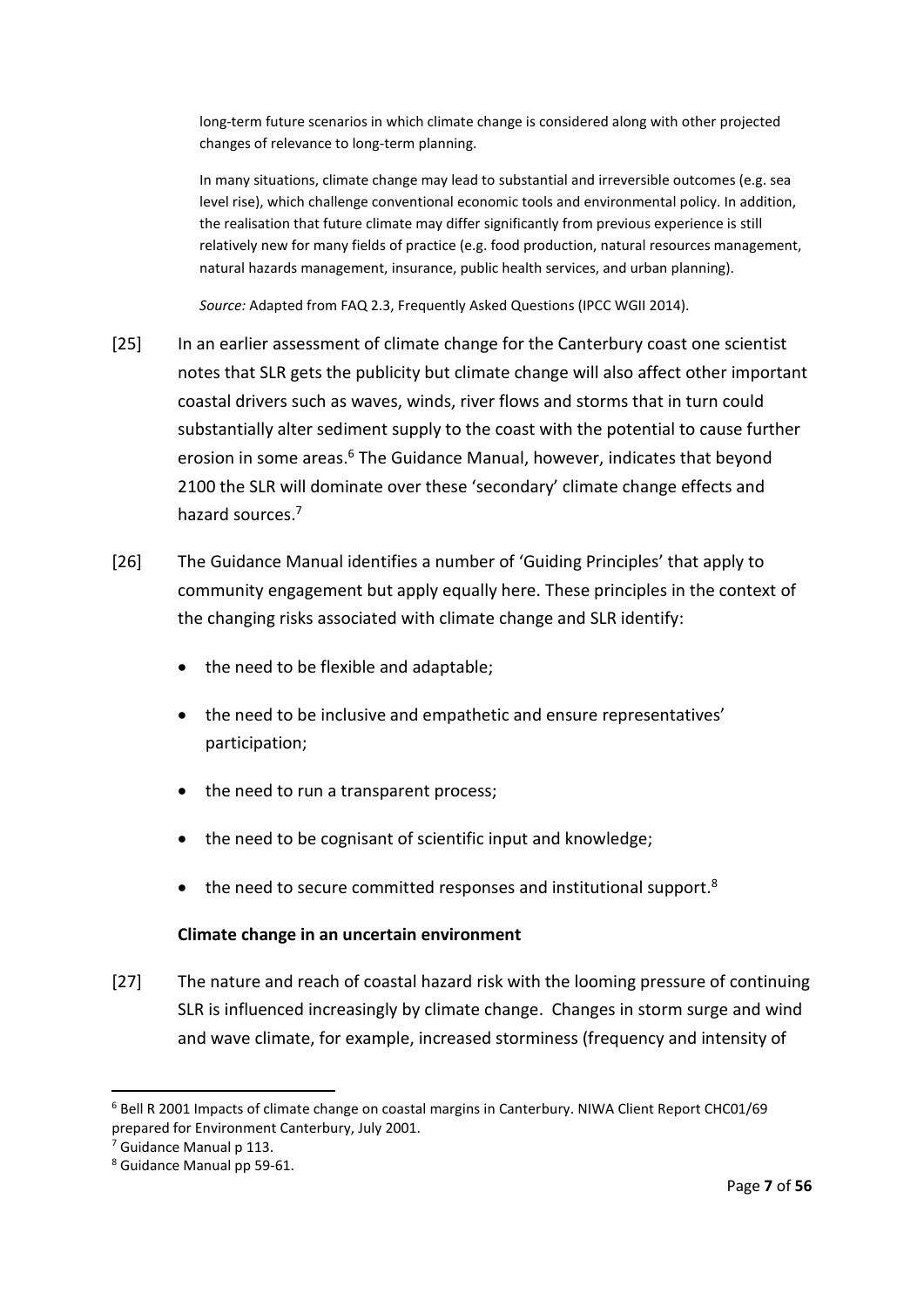storms), rising sea level (incorporating both absolute and local contributions), vertical land movement, and the El Niño/Southern Oscillation and the 20-30 year interdecadal Pacific Oscillation ('IPO') have additional impacts under varying time frames.

- [28] Climate change will continue unless there is a drastic diminution in gas emissions, and sea level rise will continue rising for several centuries. Land-use planning and asset infrastructure decisions made today will have long lifetimes because of the permanency of development (infrastructure, buildings, subdivision), these issues become major factors to consider. They compound the challenges that local government already faces with risk impacts created by climate change (namely coastal erosion, inundation, flooding, rising groundwater and salination in coastal lowlands).
- [29] Any adaptation to climate change therefore requires much wider consideration from local government than hazard risk management. It involves many components of the environment - including the natural environment, conservation values, the built environment as well as community values and aspirations. Effects on social, cultural and economic values, communities' coping capacity and ability to adapt, and the sensitivity of the natural and physical environment (expressed as vulnerability) will amplify the impacts of climate change in some coastal areas. All of these issues are implicit in the relevant provisions of RMA and NZCPS.
- [30] As such, the Guidance Manual aims to provide updated information and good practice guidance within 'a risk based adaptive management framework to strengthen the integration of coastal hazards *and climate change considerations* relating to land use planning, resource management, building consents, asset and flood management, risk and emergency management' that form part of local authorities' day-to-day operations.

#### **The need for better understanding**

[31] Coastal communities anticipate the coastal margins will exist permanently and that any risk from coastal hazards and climate change will be able to be managed safely. SLR has been identified as the 'game changer' for that expectation and the resulting perception. Estimates of climate change in terms of sea level rise are available, and trends in the near term mid-century (50 years) are known with reasonable confidence, the implication of what may be seen as manageable and consistent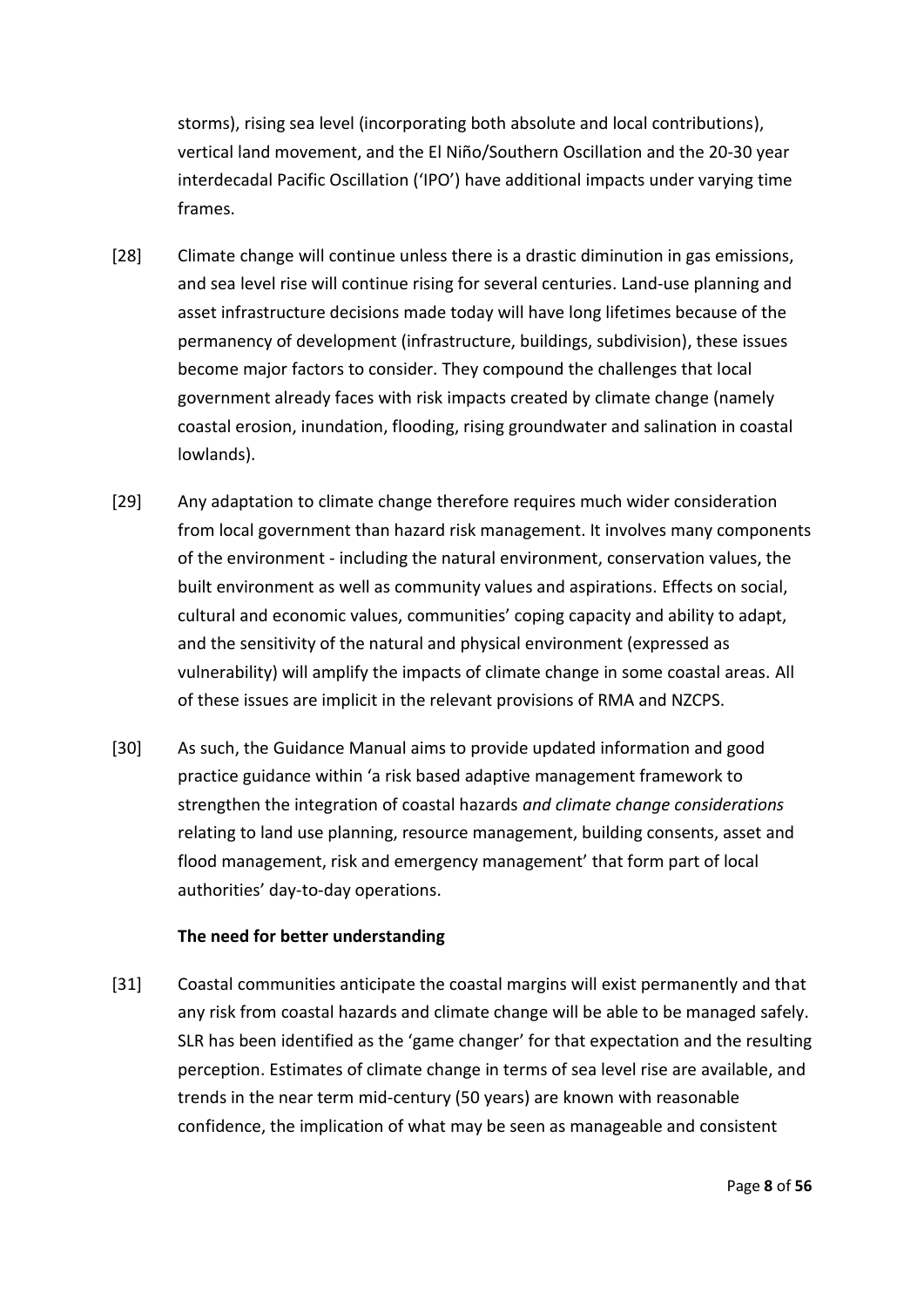trends becomes less reliable in future (no less than 100 years). These trends occur across wide areas, depending on the SLR scenarios. 9

- [32] While climate change will not introduce new hazards, it will increasingly change the nature and extent of their impacts by altering and compounding these, particularly from SLR. Climate change will impact coastal and estuarine environments with weather-related drivers such as storm surges, waves, winds and the frequency and the occurrence and intensity of storms. Any changes in impacts from these will have implications for coastal erosion, coastal storm inundation and groundwater/drainage levels that are part of local authorities' day-to-day operations.<sup>10</sup>
- [33] Detailed information is provided in the Guidance Manual on all these issues, together with coastal assessment examples and particular case studies of relevance. 11 .
- [34] Generic guidance of such issues includes:
	- considering sensitivity to storms and extreme weather events in analyses or assessments when making infrastructure and planning considerations and determining coastal hazard exposure areas;
	- considering tides, storm surges and El Nino Southern Oscillation effects on MSL variability, winds and waves and their effects on infrastructure and planning decisions as well as determining coastal hazard exposure areas;
	- using the best monitoring data and modelling techniques available to undertake locally relevant and context-specific coastal hazard assessments.
- [35] Specific guidance is provided based on more recent IPCC AR5 case studies such as:
	- undertaking sensitivity testing for coastal engineering projects and for defining coastal hazard exposure areas out to 2100, using:
	- a range of possible future increases across New Zealand of 0-10% for *storm surge* out to 2100;

<sup>&</sup>lt;sup>9</sup> Identified in IPCC AR5.

<sup>&</sup>lt;sup>10</sup> Guidance Manual Chapter 5 p 113.

<sup>&</sup>lt;sup>11</sup> Ibid Chapter 6. Appendices, Appendix B Case Law p 22 ff.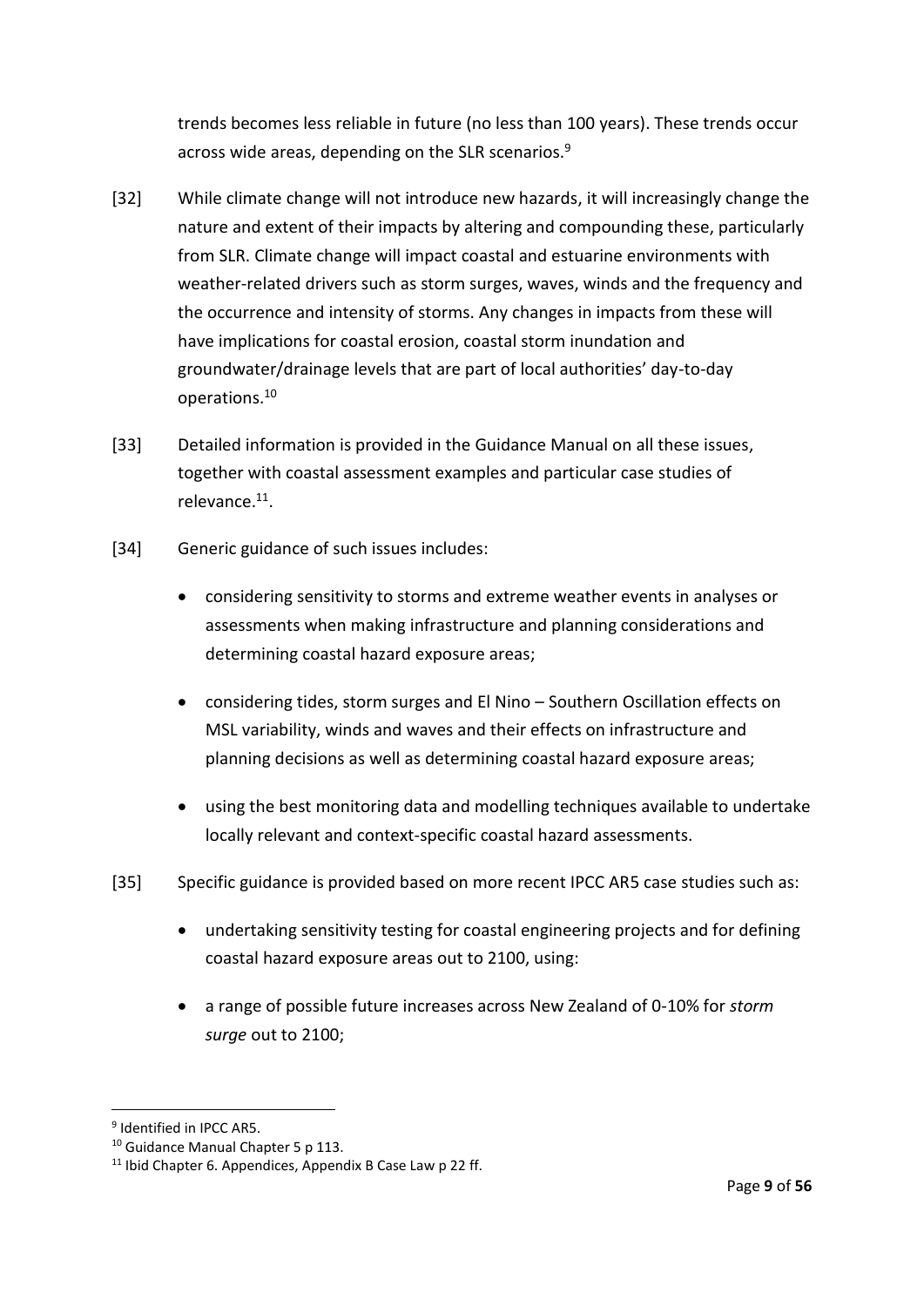- a range of possible future increases across New Zealand of 0-10% for extreme *waves and swell* out to 2100;
- incorporating changes in 99-percentile *wind speeds* by 2100 for the relevant RCP scenario from MfE (2016) on climate-change projections, to assess *waves in limited-fetch situations,* such as semi-enclosed harbours, sounds/fjords and estuaries.<sup>12</sup>
- [36] Local authorities are advised that climate change is already starting to impact on communities and will have irreversible impact on the coastal margins as SLR will continue to accelerate and do so for centuries, even if greenhouse gases are reduced. Up-to-date figures are presented indicating the nature of the risk facing communities and stakeholders. An example is given under the heading Coastal storm inundation:<sup>13</sup> 'For existing areas prone to coastal inundation, climate change means that coastal inundation during storms will become more frequent, relative to the present day, given the same specific ground level or barrier height (PCE, 2014; PCE, 2015; Stephens, 2015). Coasts with smaller tide ranges will be more frequently exposed (e.g. east coast on both the North and South Islands and Cook Strait/Wellington) than coasts with higher tide ranges (Stephens, 2015). The extent of the area at risk of inundation may increase relative to the present day, although this will depend on the specific site (Bell et al, 2015).'
- [37] Meanwhile, present and future coastal risk exposure in low-lying areas were evaluated nationally in the recent Parliamentary Commissioner for the Environment ('PCE') reports (PCE, 2015; Bell et al, 2015). Overall, while only 0.6% of New Zealand's land area has an elevation within 3 m of the mean high-water mark (MHWS), these areas account for 6-7% of the replacement costs for all buildings NZS52B-2011 and NZS52S-2011) and 6.6% (281,900 residents; 2013 Census) of the total resident population (Bell et al,  $2015$ ).<sup>14</sup>

#### **The necessity to adapt planning in coastal areas – adaptive management**

[38] In the past 10 years there has been a distinct shift in the scientific literature away from forecasting the impacts of greenhouse gas emissions towards a focus on managing climate change risk and its consequences:

<sup>12</sup> Guidance Manual pp 115-116.

<sup>&</sup>lt;sup>13</sup> Guidance Manual pp 124-126.

<sup>&</sup>lt;sup>14</sup> Figure 1-1 Sources Bell et al (2015); PCE (2015). National Coastal Risk Exposure.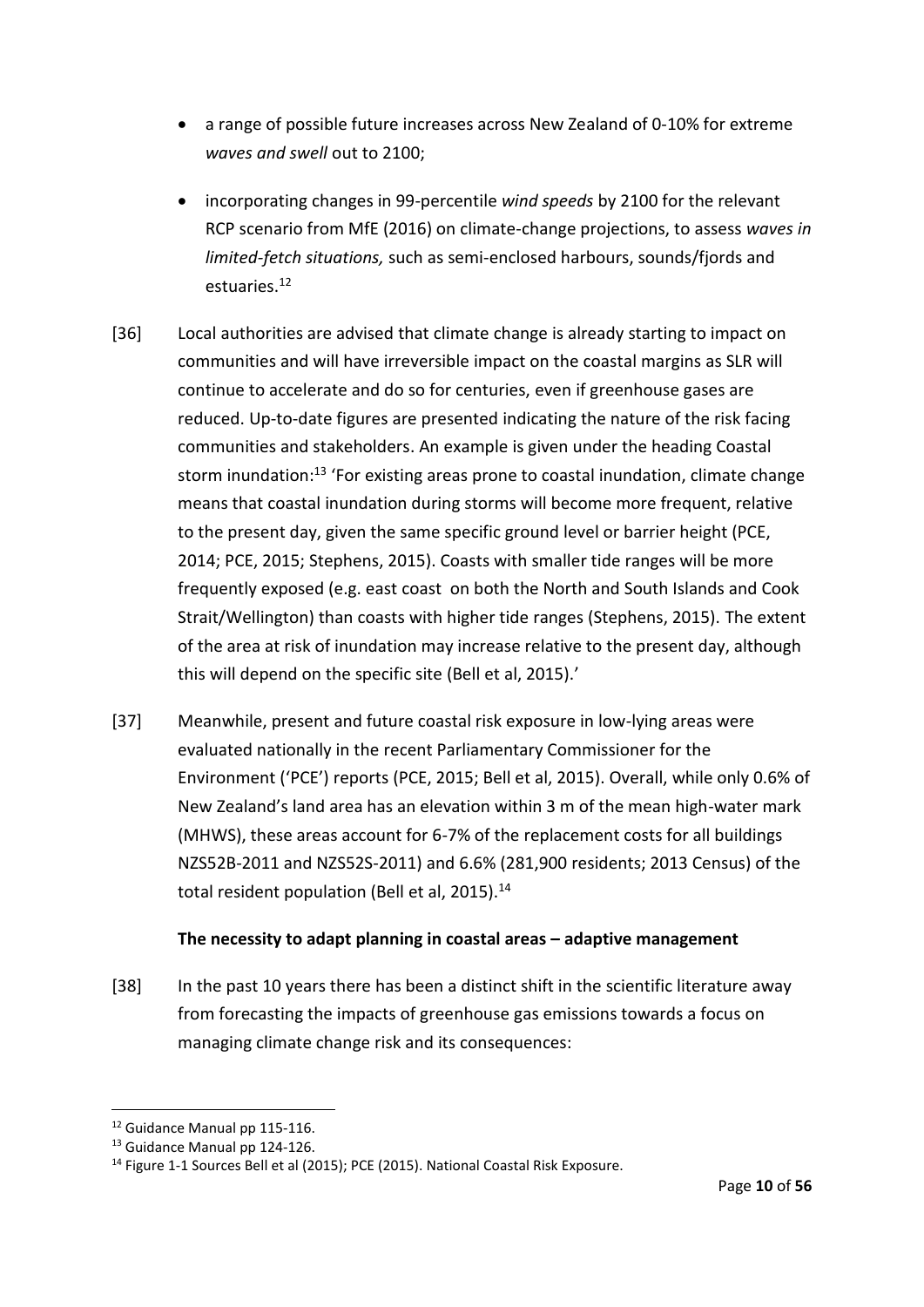- on vulnerable coastal regional and local communities and assets;
- on natural values such as beaches, dunes, wetlands, salt marshes, estuaries, habitats and vegetation;
- on nationally important and permanent assets such as airports, roading infrastructure and ports;
- on the recognition that the major impacts of climate change require significant adaptive management will be coastal hazards and floods.<sup>15</sup>
- [39] The more recent focus on managing the risks of climate change is significant because climate change-related risk arises from three distinct drivers, namely climate-related hazards, the exposure of natural and human systems to these hazards, and their sensitivities to those hazards, that is, their ability to cope with or adapt to change. 16
- [40] The point is made that recent global initiatives started by the IPCC Special Report (IPCC, 2012), followed by the Paris Conference of Parties (COP21) climate agreement (UNFCCC, 2015) and the Sendai Framework (2015), have attempted to bridge the gap between present-day disaster risk management and climate change impacts – often treated separately. Planning and developing future resilience through adaptation will involve a transformation of communities' understanding of the unpredictability and range of possible climate-change futures. On the other hand, the public willingness to act to mitigate climate change through emission reductions is based on growing experience and understanding of the impact of disasters already likely to contribute to that change.
- [41] Adaptation is now seen an integral part of climate change policy world-wide. The Sendai Framework for Disaster Risk Reduction is in place for a 15 year period 2015- 2030 and is an organisation seeking to achieve global targets for risk management and reduction which include climate change effects.
- [42] Internationally, managing disaster is now framed around risk reduction rather than the prevailing 'response and recovery' expectations.

<sup>&</sup>lt;sup>15</sup> Reisinger et al (2014) Australasian Chapter 25 IPCC WGII.

<sup>&</sup>lt;sup>16</sup> Reisinger and Lawrence (2016) Probabilities In An Uncertain World – beyond the oxymoron. Paper presented to the 2016 Legal Institute of the New Zealand Law Society, p 6.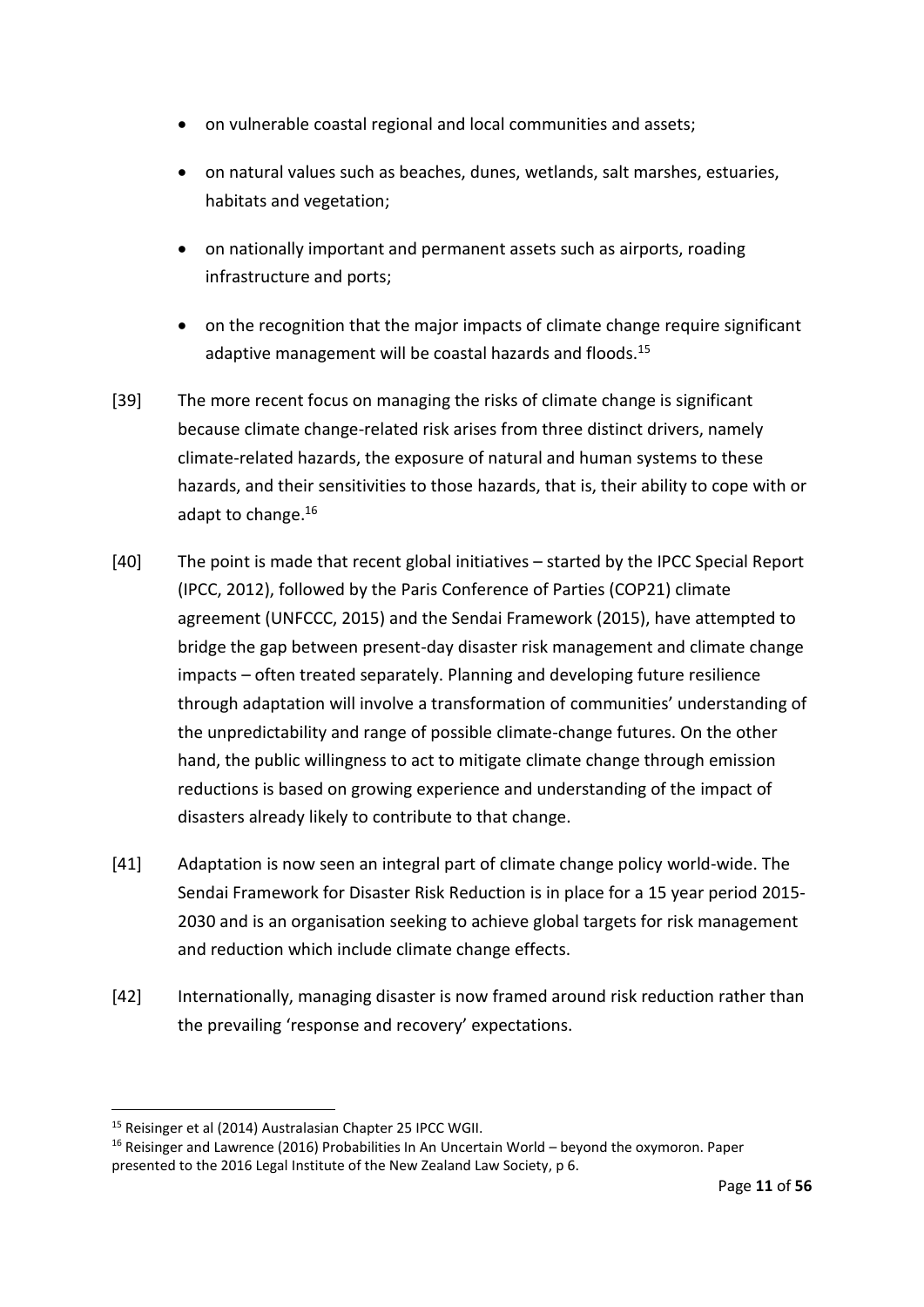#### **The importance of uncertainties**

- [43] Dealing with uncertainty by local authorities is an important aspect of climate change because the interacting sources of the issue mean that some aspects of its impacts on coastal areas will not be known with any precision for the foreseeable future. They therefore necessitate ongoing engagement between decision-makers and communities where:
	- parties to a decision do not know or cannot agree on the problem, its boundaries, the outcome sought and the relative importance of interests, and the probability of uncertain inputs to the problem (Lempert et al, 2003; Walker et al, 2013); or
	- there is dynamic interaction between factors that cannot be considered independently (Haasnoot et al, 2013; Hallegatte et al, 2012); or
	- many possible response options exist and different interests are at stake.<sup>17</sup>
- [44] The Guidance Manual identifies that uncertainties typically play out through a number of risk transfer mechanisms including the transfer of risk from individuals and the wider community today, to future generations, and potentially to risktransfer agencies such as the insurance sector and EQC, which may not be sufficiently underwritten for the scale and scope of future climate change consequences.
- [45] Local government therefore has statutory and fiduciary duties towards its communities to reduce hazard risk mandated from the NZCPS, CDEMA and the LGA. And that when planning for the future under uncertain conditions, it is important to also consider the risk transfer, legal liabilities and the financing consequences of decisions.<sup>18</sup> While waiting for uncertainties to be resolved is usually not acceptable to those exposed to the risk (or for future generations).<sup>19</sup>

<sup>&</sup>lt;sup>17</sup> Guidance Manual p 66.

<sup>18</sup> Guidance Manual pp 73-74.

 $19$  Ibid p 72 Box 4.2 How uncertainty affects adaptation and mitigation.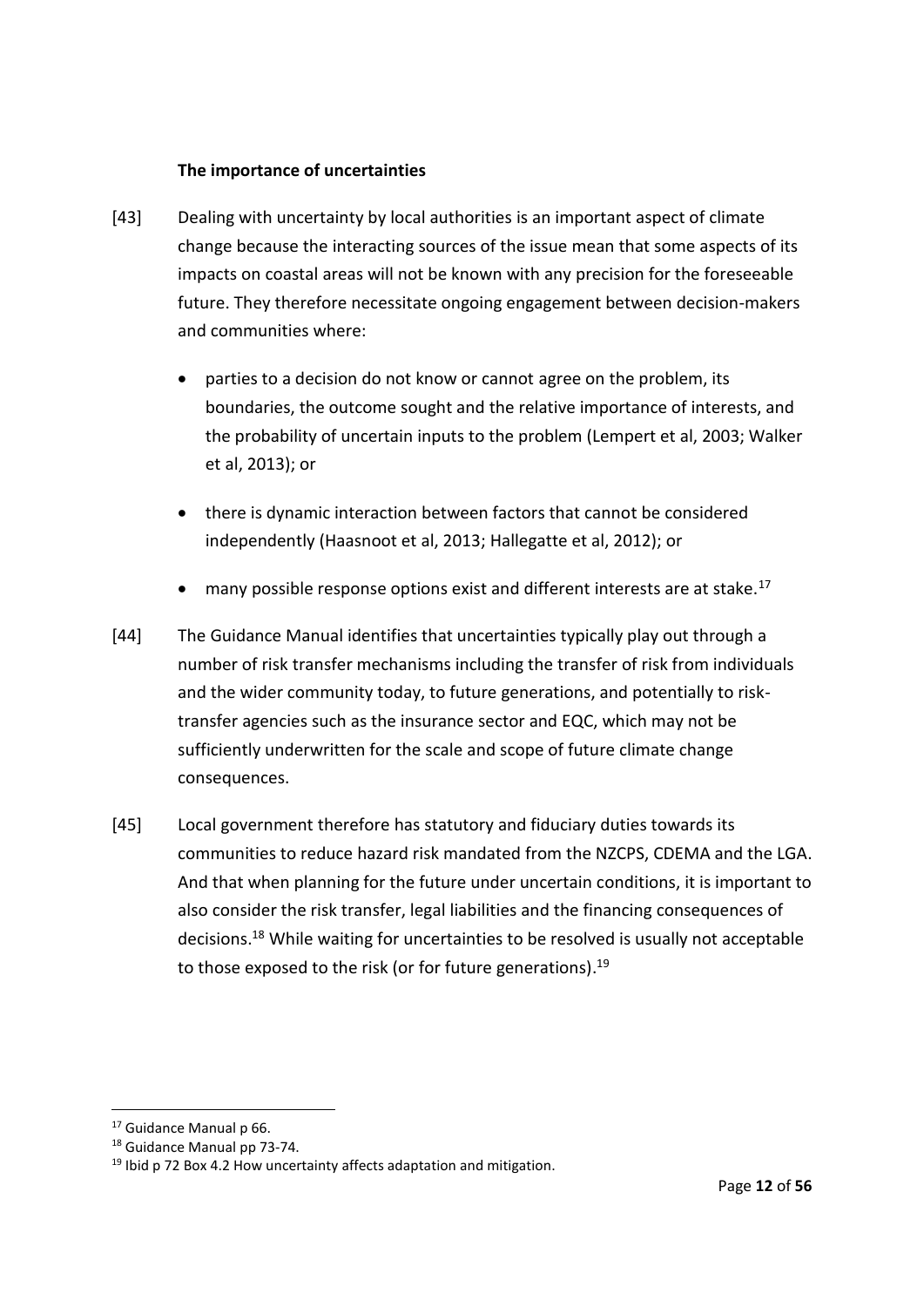[46] Adaptive planning encourages transparency and considerations of the full spectrum of uncertainty and how to factor those into more adaptive planning that retains flexibility over time, whatever impacts evolve.

### **Adaptation to climate change and adaptive pathways**

- [47] The Guidance Manual at the outset provides a succinct summary of what local authorities can expect from the ongoing challenges of climate change and how to address them.
- [48] The adaptive pathway concept it introduces is intrinsically an exercise in planning and risk management, engaging with stakeholders and communities in order to resolve the consequences for a range of possible coastal futures. If it has not already done so, it is now becoming part of the day-to-day operations of local authorities.
- [49] The Guidance Manual sets out the structure of what follows in an iterative 10 step Decision Cycle graphic simulation embedded throughout the document. It comprises a framework around the elements to secure and implement long term strategic planning and decision-making on climate change issues. It provides an immediate visual and continued focus on what is to be achieved by local authorities as best practice.<sup>20</sup>
- [50] Then follows an exhaustive list of what is required to be addressed in the context of regional and local responsibilities. Each step is identified with what other chapters cover and a description of the key tasks for decision-makers.

<sup>&</sup>lt;sup>20</sup> Guidance Manual Chapter 2 pp 42-43. The 10 step Decision Cycle is grouped around five issues which are then identified or answered in chapters that follow, viz:

**A. What is happening?** (includes setting the context and preparation through to undertaking sea level rise and hazard assessments based on scenarios)

Chapters 1 to 6

**B. What matters most?** (centred around values and objectives: people and asset service delivery and undertaking risk and vulnerability assessments)

Chapters 7 to 8

**C. What can we do about it?** (identifying and evaluating options) Chapter 9

**D. How can we implement the strategy?** (secure and implement an adaptive planning strategy) Chapter 10

**E. How is it working?** (monitoring and regular reviews and possible adjustments)

Community engagement is embedded or tied into a number of the steps and drivers of change, for additional iterations of the process include new climate information, re-appraising triggers or decision points and social, cultural and economic change.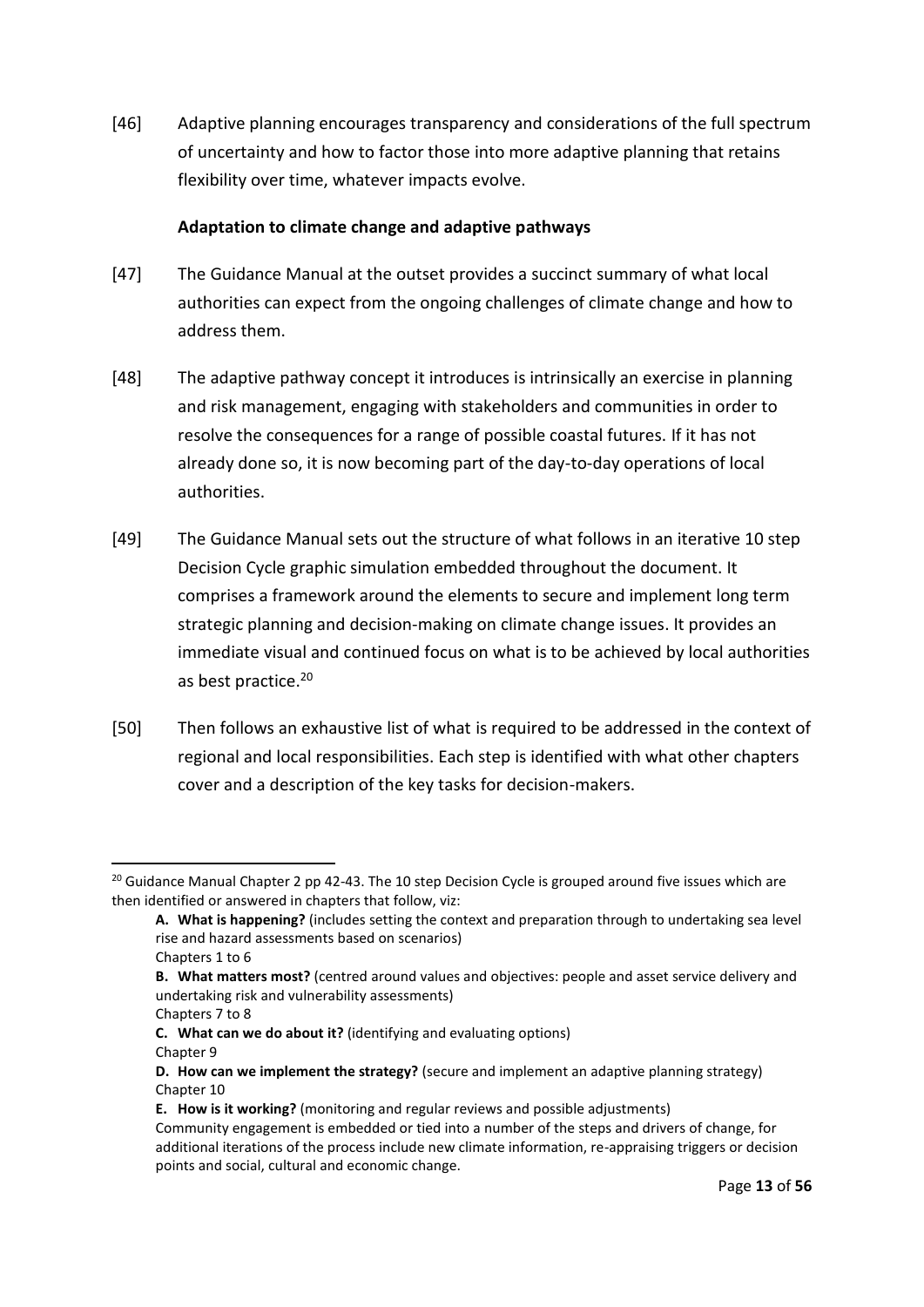# **Conclusion**

[51] The Guidance Manual is appropriate for its intended purpose. It comprehensively provides local authorities with the information to better understand the nature of climate change and the challenges it presents.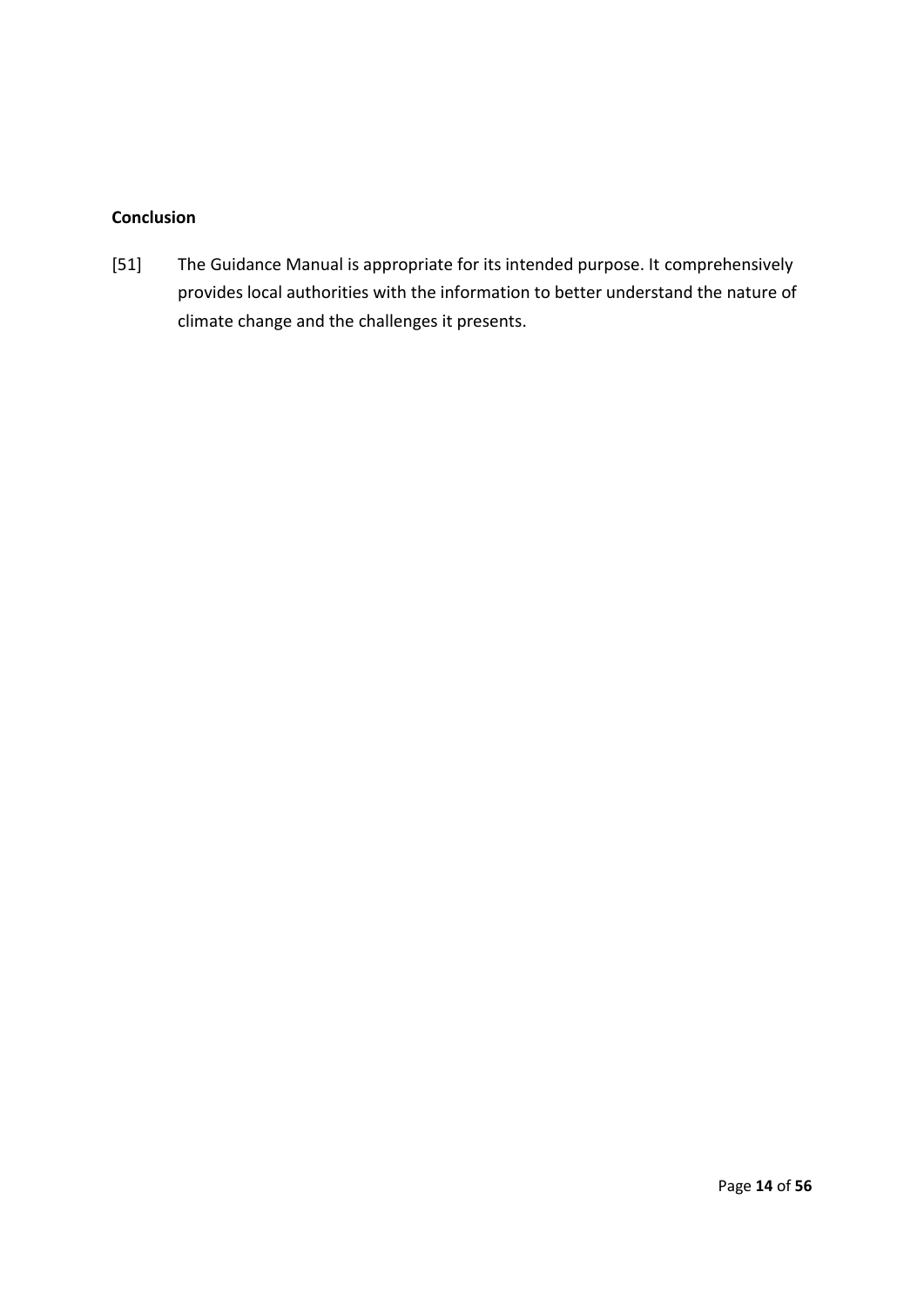**Is the recommended risk-based approach to coastal hazard management (including not prescribing an allowance for sea level rise) consistent with the requirements on local government for planning (especially the requirements of the NZCPS)? [Question ii]**

**Are the implications of a risk-based approach to coastal hazard management consistent with requirements for local government planning?**

- [52] Much of New Zealand's urban 'peri' urban development is situated in coastal areas, harbours, creeks and lowland rivers. There is a perception in communities that land along the coastal margins will persist permanently and that living there they will be safe from natural coastal hazards<sup>21</sup> (apart from rare tsunami or storm events). But recently that perception has begun to change with the growing realisation among coastal communities of the potential impacts of climate change and the directives given in legislation to address them.
- [53] The directive for managing natural hazards is given to local authorities under s 5(1) RMA – the promotion of sustainable management of New Zealand's natural and physical resources; and s 5(2) managing these resources in a way that (inter alia) sustains them to meet the reasonable foreseeable needs of future generations. The requirements under the RMA also require particular regard to be given to climate change by local authorities under s 7(i), and various coastal natural hazard effects ('impacts' in scientific terms) under s 3(a)-(f) are identified to be managed or avoided. The identification of 'risk' arising from climate change and coastal issues arises directly under NZCPS Objective 5, and Policy 25(a) where it is defined in the Glossary.<sup>22</sup> It is mentioned generically in Policy 24(1) as 'Hazard risks' in everyday (undefined) language.
- [54] Local authorities have a leadership role in addressing planning issues to manage the problems arising as government has devolved to them the legal mandate to sustainably manage such issues into their own regions and districts primarily under

-

 $21$  'Natural Hazard' is defined as meaning any atmospheric or earth or water related occurrence (including earthquake, tsunami, erosion, volcanic and geothermal activity, landslip, subsidence, sedimentation, wind, drought, fire, or flooding) the action of which adversely affects or may adversely affect human life, property, or other aspects of the environment: s 2 RMA.

 $^{22}$  NZCPS Glossary p 27. This definition was amended from the earlier definition provided in the draft NZCPS that went to the Minister: see Glossary in the Working Papers. It was essentially the often expressed view of the Board as Risk – Likelihood x Consequences: see Proposed New Zealand Coastal Policy Statement 2008, Board of Inquiry Report and Recommendation Volume 1, July 2009.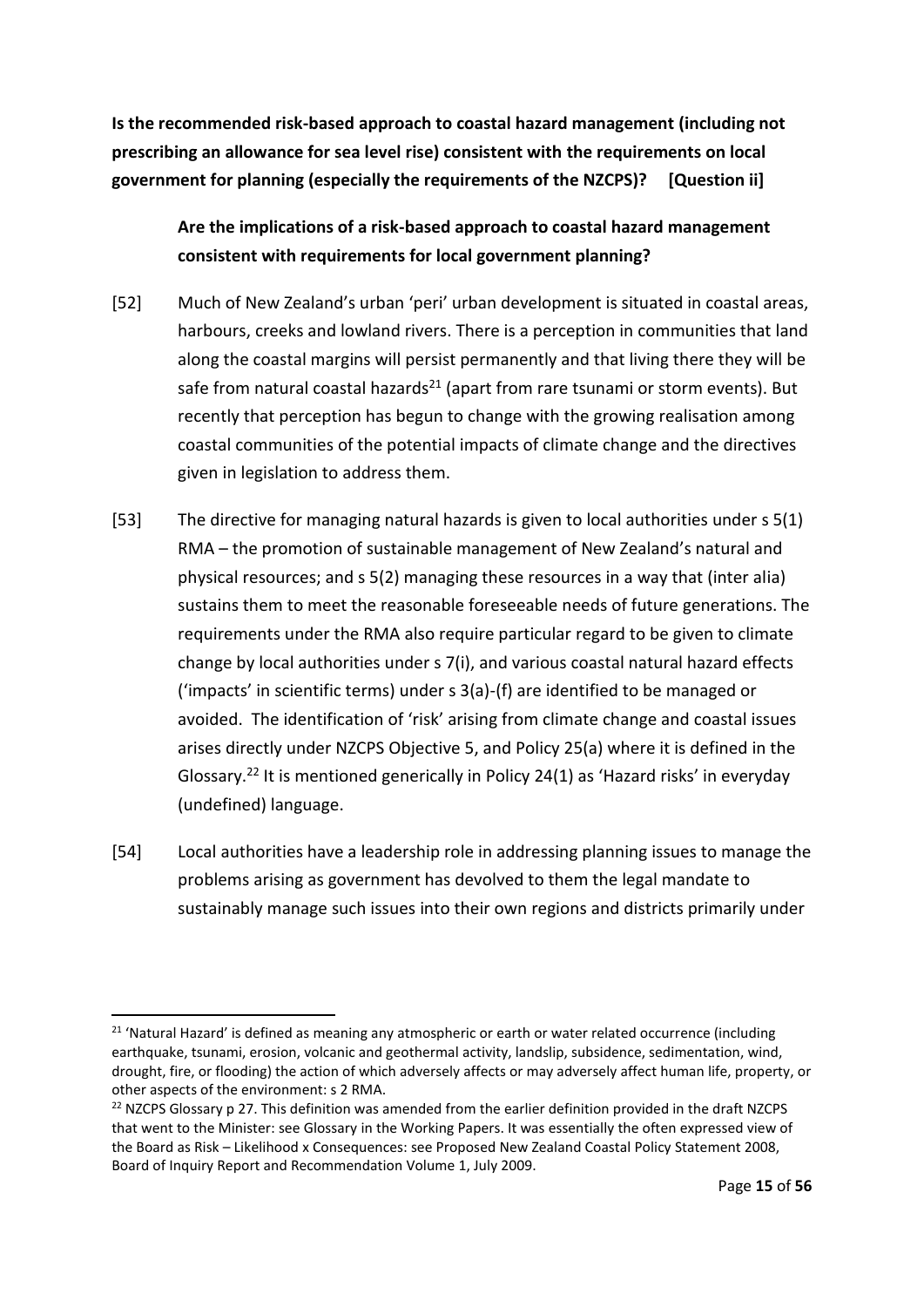the provisions of LGA, RMA, Civil Defence Emergency Management Act 2002 ('CDEMA'), the Building Act 2004 ('BA') and Building Regulations 1992.<sup>23</sup>

[55] The Guidance Manual addresses local authorities' roles and functions under these statutes comprehensively, providing in the Appendices a planning framework for managing natural hazards as well as identifying the key subsidiary plans, statements and strategies to implement the legal imperatives the statutes provide.<sup>24</sup>

### **What are the requirements on local government planning?**

- [56] A risk-based approach underpins the current approach to coastal hazard planning and decision-making – focusing on consequences and dealing with likelihood, depending on the hazard being assessed (for example, cases on storm-tide, storminess, coastal hazard lines, wave action)<sup>25</sup>.
- [57] The more recent key responsibilities of local government in relation to natural hazards are set out in the 'think piece' from LGNZ (October 2014) which addresses the regional and territorial councils roles and responsibilities in relation to the coastal environment.<sup>26</sup> The avoidance or mitigation of natural hazards is one of the core services to which councils must have particular regard when addressing their functions and performing their roles. <sup>27</sup>
- [58] Leadership in the local context addresses local government's responsibilities in real time including emphasis on legacy issues (where coastal residential communities and infrastructure have been built in coastal areas). There is thus a need to identify that vulnerability of communities and assets has what the Guidance Manual calls 'a time dimension' – local vulnerable communities will be the first to experience risks from inundation, water ponding, regularly share damaged protection structures, erosion, damage to local roads and underground services.
- [59] The impact of climate change in some areas will be significant. Coastal erosion and inundation, storm surge, loss of or change to infrastructure and assets (already occurring in some parts) together with greater costs associated with asset repairs and maintenance are one significant part of the problem. The implications for

<sup>1</sup> <sup>23</sup> See Appendices, Appendix A pp 6-21 for other relevant statutes and case law.

<sup>&</sup>lt;sup>24</sup> Appendices, Appendix A p 6.

<sup>&</sup>lt;sup>25</sup> See Appendices, Appendix B Case Law.

<sup>&</sup>lt;sup>26</sup> Guidance Manual pp 22-23.

<sup>27</sup> Section 10(2)(c) LGA.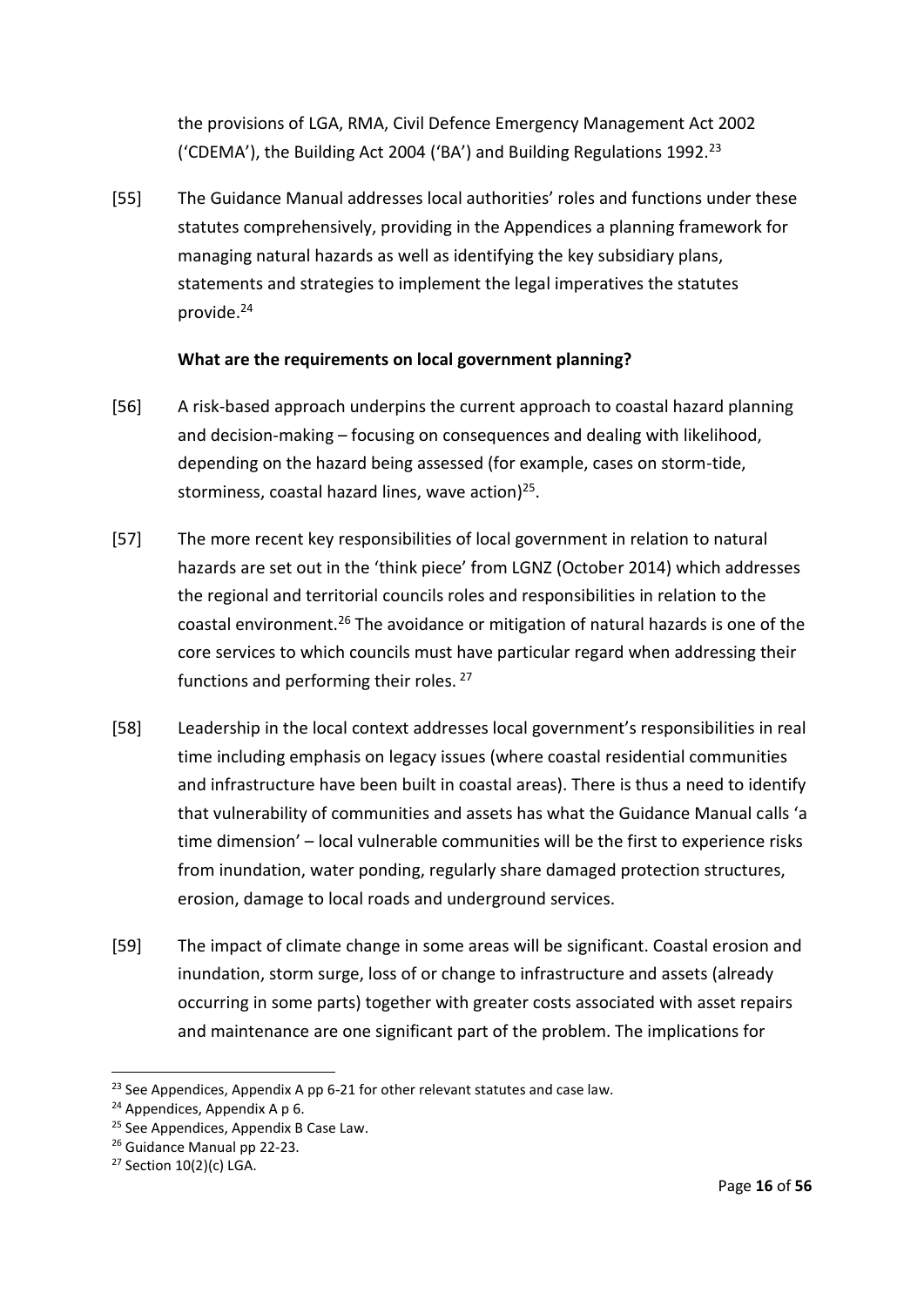biodiversity and natural systems from temperature rise and extreme weather events are another. The implications for coastal communities, their social, cultural and economic values, their coping capacity together with the overall sensitivity of the natural and physical environment (expressed as vulnerability) will further amplify the impacts from climate change in some coastal areas.

- [60] Local authorities are expected to address the fact that risk management and planning must be undertaken in the context of recognising that there is both a changing risk exposure from coastal storm and erosion events, but also a deep (high level of) uncertainty regarding future issues of ongoing carbon emissions, sea level rise and the possible onset of polar ice sheet instabilities into next century.
- [61] Internationally, managing disaster risk is now framed intentionally around *risk reduction* (that is, a risk-based approach), rather than the prevailing 'response and recovery' approach after each hazard event, as is seen currently in New Zealand. The United Nations Framework Convention on Climate Change (UNFCC) and the 2015 COP21 Paris Agreement, along with the IPCC Special Report (IPCC, 2012) take a wider view of how climate change interacts with current hazard risk that occurs outside so-called disaster events. As a result, there is now a distinct shift in scientific literature from forecasting impacts of climate change, towards a focus on managing its risks, and that requires planning for them.
- [62] The Guidance Manual advises that climate change risk assessments in various forms have now become common place in adaptation planning globally, including at district, regional and national scales (for example, UK Climate Risk Assessment Report (2012); Parliamentary Commissioner for the Environment ('PCE') (2015);<sup>28</sup> Tonkin & Taylor (2016); Australian Department of Climate Change and Energy Efficiency (2011)).

#### **Difficulties with current planning practices around risk management under RMA**

[63] Difficulty with current practices for risk management in the context of conventional planning for local authorities require the acknowledgement that under the RMA:

<sup>28</sup> Parliamentary Commissioner for the Environment (2015). *Preparing New Zealand for Rising Seas: Certainty and Uncertainty*. The Commissioner provides two examples where adaptive management planning techniques have been applied (see Figure 1-2 Brisbane Airport situated on low-lying coastal land) and Figure 1-3 the Thames Barrier protects London from tidal and river floods) pp 12-13.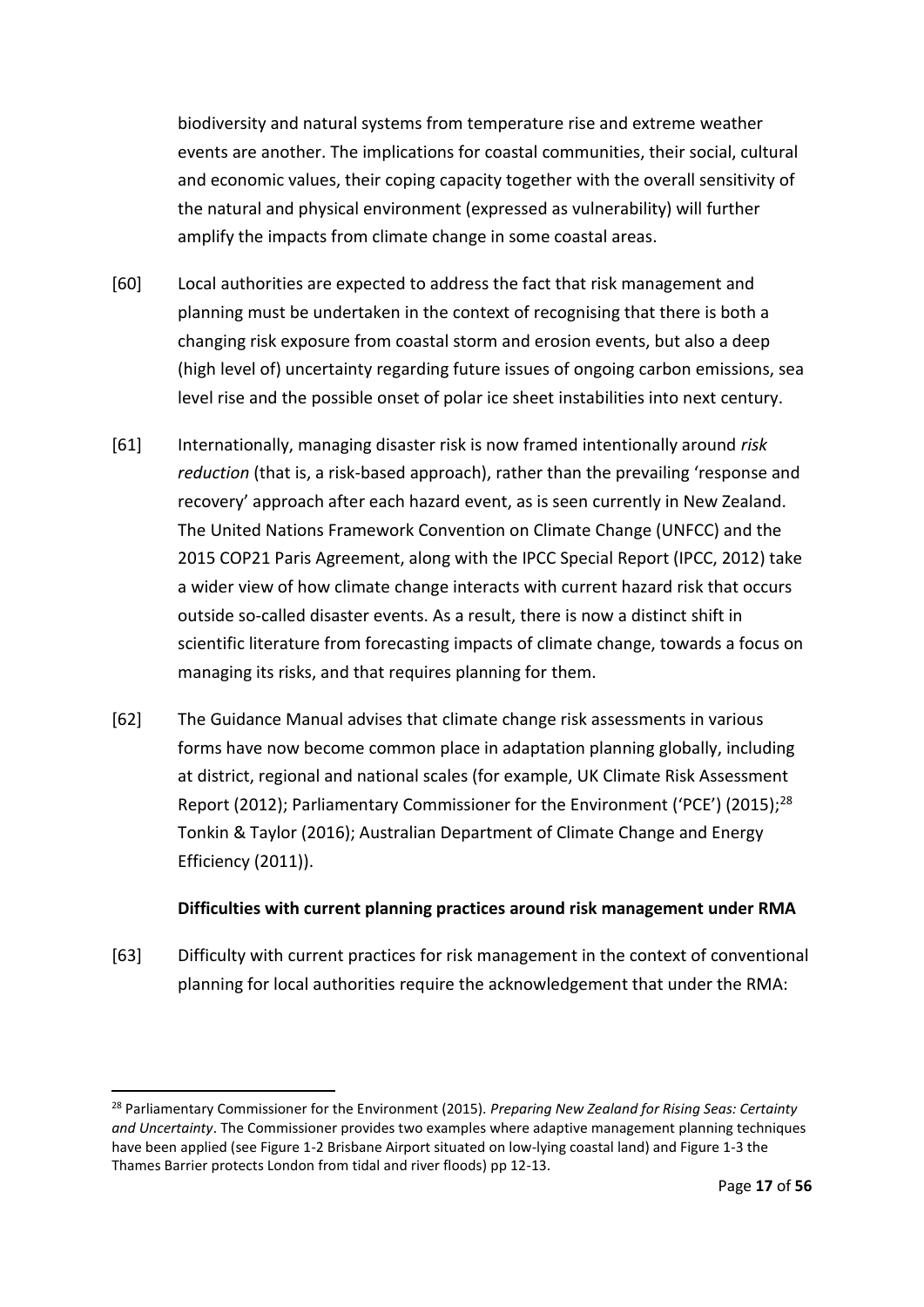- There are limitations as to the future predictions science can currently make in the face of climate change as global emissions impact from ocean warming.
- Policies and plans and management choices defined early in the process make it practically difficult to change course when new information or problems are identified; consequently they can 'close off' provisions to manage events sustainably.
- Environmental assessments for resource consent decisions required early in the process as to whether to proceed with projects or not – called 'front loading' – can be seen as a critical weakness in managing coastal hazard risk and a real difficulty for local authorities;
- Competing time frames can be an issue in managing coastal hazards. RMA plans are valid for 10-20 years while resource consents are available for up to 35 years. With plans that do not recognise uncertainties, there is a risk of continuing to compound adverse impacts that have arisen earlier. LGA now requires that local authorities prepare infrastructure strategies for at least a period of 30 consecutive financial years, and includes resilience considerations in that preparation. Coastal hazard areas are expected under NZCPS to be assessed over at least 100 years.<sup>29</sup>
- Section 5(2) RMA requires sustainable management to account for the needs of future generations into 'the foreseeable future'. This means authorities must take into account the interests of future communities and the direct and indirect costs arising in defining and managing coastal hazard risk and climate change over that period.
- The need to replace, modify, protect or remove buildings and infrastructure in vulnerable coastal areas makes such issues a major (different) responsibility for local authorities.
- Generic planning rules also require specific hazard zones so selection of the appropriate likelihood of effects and lengthier time frames might be required.
- Science and planning can collide with property rights and emergency events; the first can throw up financial liability concerns for councils while with the

<sup>29</sup> NZCPS Policy 24(1) p 23.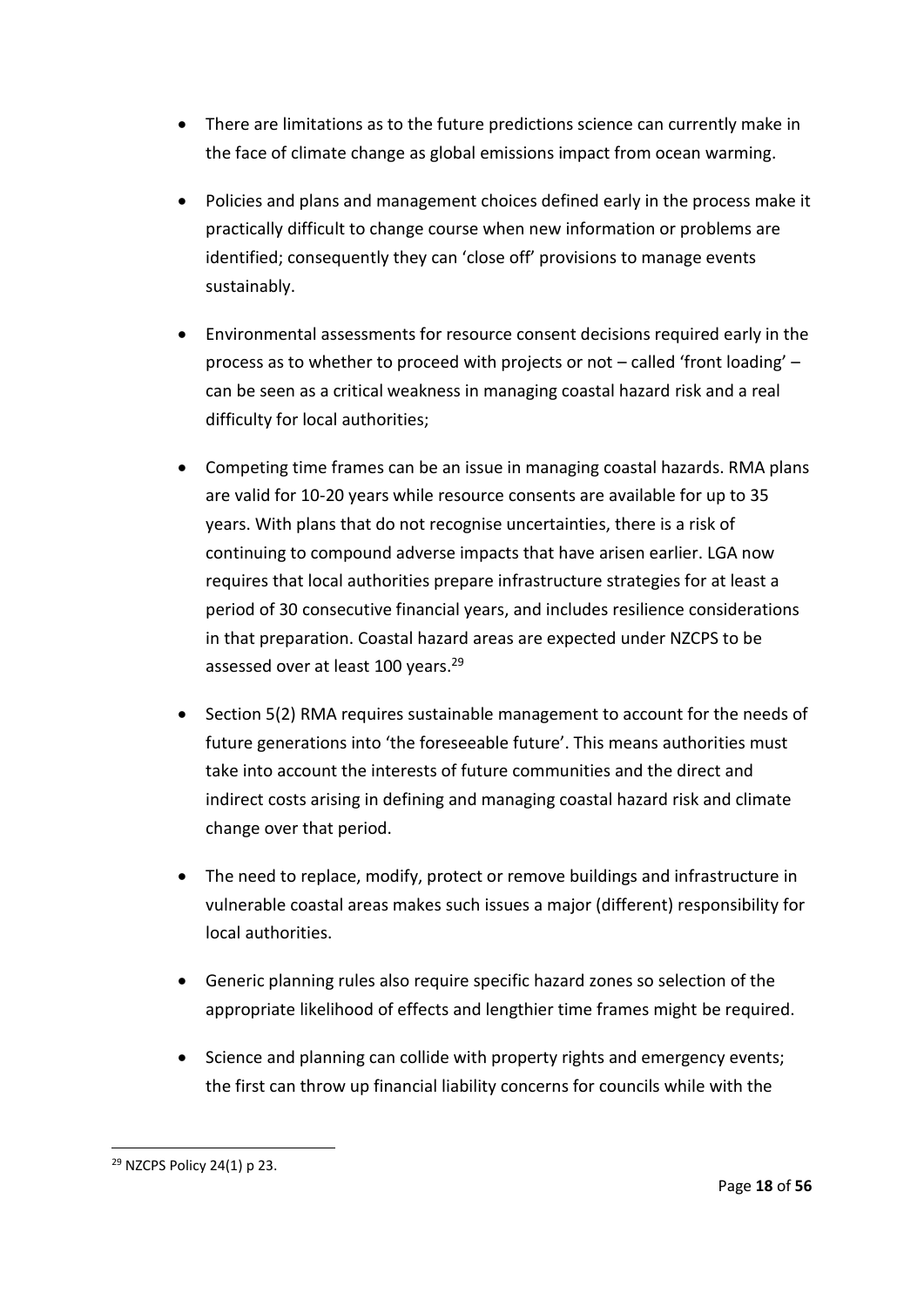latter there is little time to engage with wider communities into considering long term implications.

- Waiting for uncertainties to be resolved before making decisions or making them at all in the face of uncertain conditions, is not viable or acceptable to those most exposed to risk, nor for future generations – implicit under s 5(2)(a) RMA.
- The interrelationship between BA and the RMA creates a number of tensions that are difficult to resolve – and require resolving if integrated management of risk is to be successful.<sup>30</sup>
- Some of the relevant legislation creates conflicts of interest between local authorities themselves.

# **Is the risk-based approach to coastal hazard management consistent with the requirements of the NZCPS?**

- [64] The NZCPS is a national (mandatory) policy statement provided for in the RMA 1991. The Guidance Manual identifies the NZCPS as providing the 'dominant guidance for coastal management in New Zealand'. As such, it interacts with issues extant through its various provisions with local authorities' planning roles in managing coastal hazards.
- [65] The requirements of the NZCPS statutory policy framework on climate change and coastal hazard risk extends through into all planning and decision-making under the RMA, to form a basis within which adaptation to climate change and coastal hazard risk in the coastal environment can begin to be advanced by communities and their local governments. A direction is given as from 'the time of gazettal of the statement' that the RMA's requirements of the NZCPS relate to.
- [66] In terms of specific policies in the NZCPS that local authorities are required to address, Policy 24(1)(a)-(h) **Identification of coastal hazards** requires a technical identification of coastal hazard risk through a scientific coastal adviser. It is Step 2 in the 10 step Decision Cycle graph embedded in the Guidance Manual. It identifies the need for a hazards and a SLR assessment for areas of high risk over at least 100

<sup>&</sup>lt;sup>30</sup> See Appendices, Appendix A Box 4.3.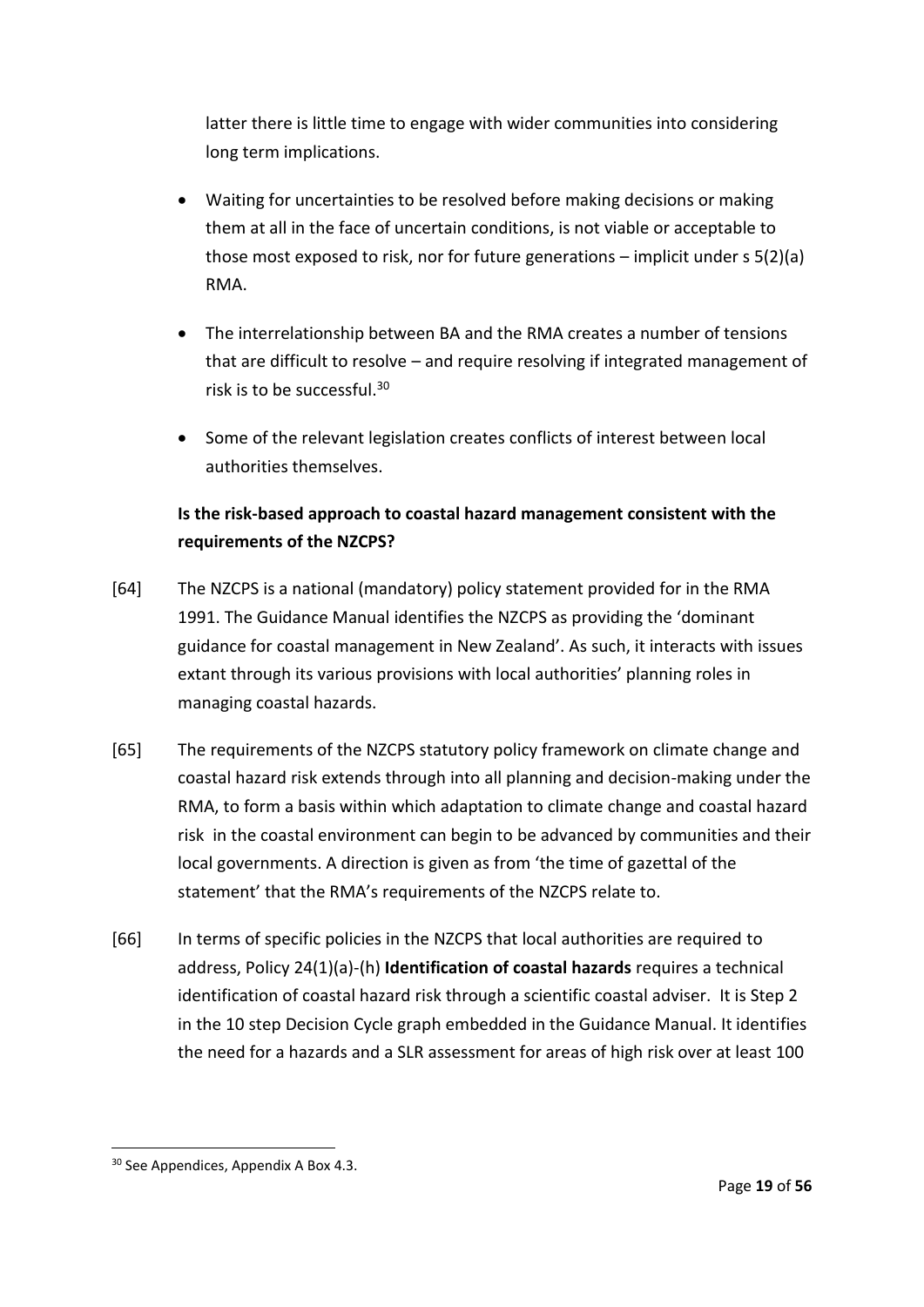years, taking into account this national guidance and the best available information on the likely effects of climate change on the region or district.

- [67] Policy 25 **Subdivision, use and development in areas of coastal hazard risk** sets out the framework for policy development and decisions by local authorities when areas affected by coastal hazards have been identified in terms of Policy 24(1). Policy 25 contains (inter alia) strong directives:
	- to avoid changes in land use or reclamation that would increase adverse effects from increased risk of coastal hazards;
	- to avoid increasing the risk from coastal hazards in social environment and/or economic terms;
	- to encourage infrastructure to be located away from hazard risk where practicable;
	- to encourage changes in land use that would reduce risk of adverse effects from coastal hazards including measures to build resilience …
	- to discourage land protection structures and promote alternatives.
- [68] Where existing development and assets are involved, Policy 27 **Strategies for protecting significant existing development from coastal hazard risk** outlines strategies for developing options to reduce coastal hazard risks, including 'identifying and planning for transition mechanisms and time frames for moving to more sustainable approaches'. For existing (legacy) development, consequences can be established through risk and vulnerability assessments, but where likelihood (for example, time frames to reach risk triggers or thresholds) is a component, the dynamic adaptive pathways planning approach of adaptive management identifies the conditions under which policies and measures fail to reach the objectives of the adaptive plan. Policy 27 also identifies the key issues around land protection structures and how to address them in the context of a changing risk environment.
- [69] Policy 7 (1)(b) **Strategic planning** requires local authorities to identify areas where forms of subdivision, use and development are inappropriate or may be inappropriate. As climate change impacts on coastal ecosystems, human systems as well as coastal physical processes, Policy 7(2), relating to significant threats and risks, also has climate change dimension.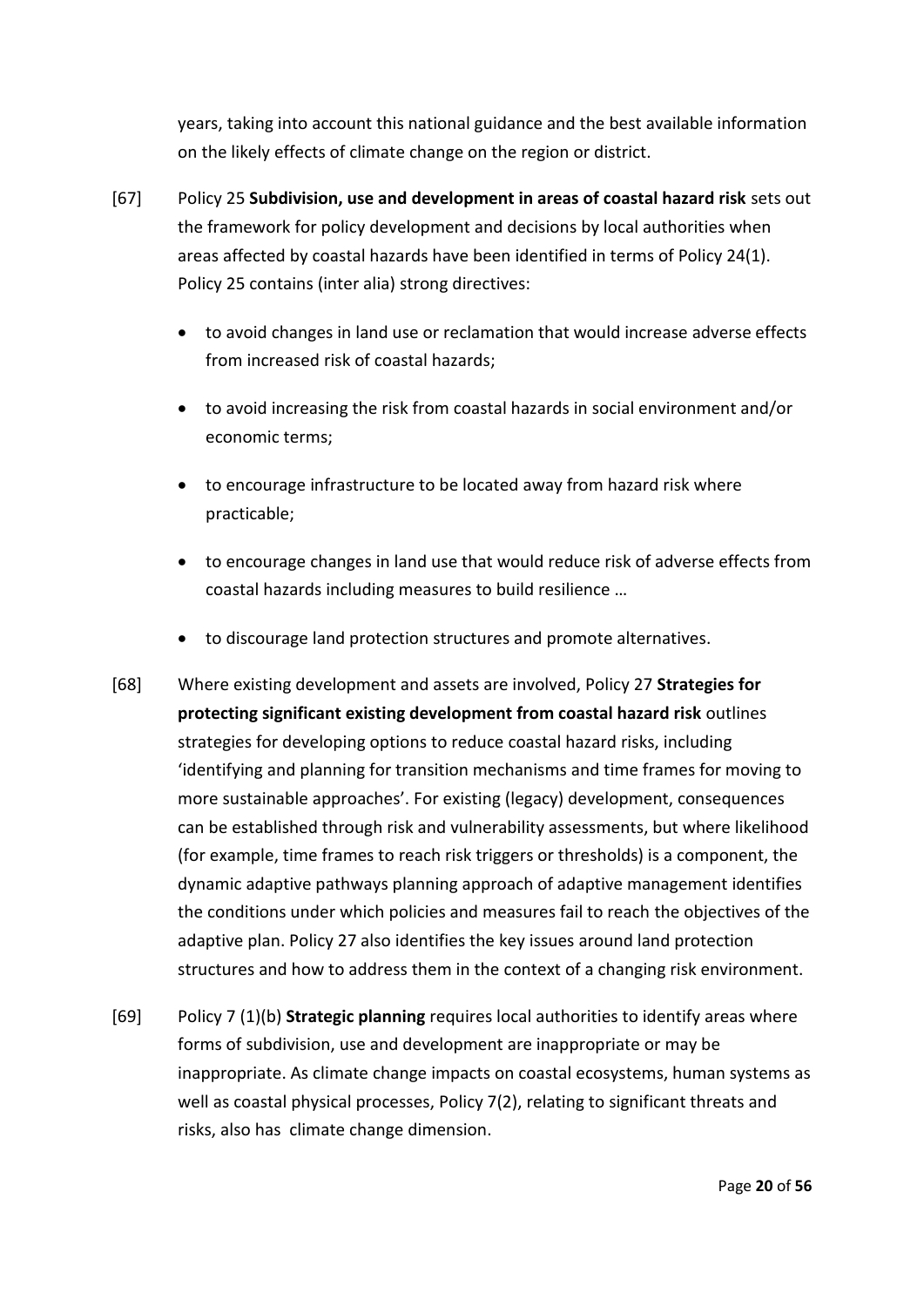- [70] Objective 5 **Pursuing coastal hazard risks taking account of climate change**  requires that in the case of new development (for example, greenfields) there is a statutory imperative to *ensure* such development is located away from areas prone to coastal hazard risk including the effects of climate change.
- [71] Policy 3 **Precautionary approach** is identified as requiring a precautionary approach towards activities where their effects on the coastal environment are uncertain, unknown, or little understood, but potentially significantly adverse. Coastal resources potentially vulnerable to the effects of climate change are particularly emphasised as requiring a precautionary approach so that:
	- avoidable social and economic loss and harm does not occur;
	- natural adjustments of the natural environment can occur; and
	- natural character, public access, amenity and other coastal values meet the needs of future generations.
- [72] A risk-based perspective in managing climate change effects may justify a proactive and precautionary response to potential climate change effects even if those effects are of low probability but would have a high potential impact (s 3(f) RMA) such as the effects of infrequent but devastating storms in eroding locations. It is *not* to be applied to technical assessments under Policy 24(1).
- [73] **Objectives 1, 2, 4** and **5** and **Policies 13, 14, 15, 18, 19** and **26** are also referred to as relevant to the decision in terms of natural character and natural coastal defences.

# **Policies 24, 25, 27**

[74] There are two issues arising out of Policies 24, 25 and 27. They revolve around the word 'likely' in Policy 24(1)(a)-(h) and Policy 27(1), and the word 'risk' as defined in Policy 25(a). Policy 24 is set out here in full:

#### **Policy 24 Identification of coastal hazards**

- (1) Identify areas in the coastal environment that are potentially affected by coastal hazards (including tsunami), giving priority to the identification of areas at high risk of being affected. Hazard risks, over at least 100 years, are to be assessed having regard to:
	- (a) physical drivers and processes that cause coastal change including sea level rise;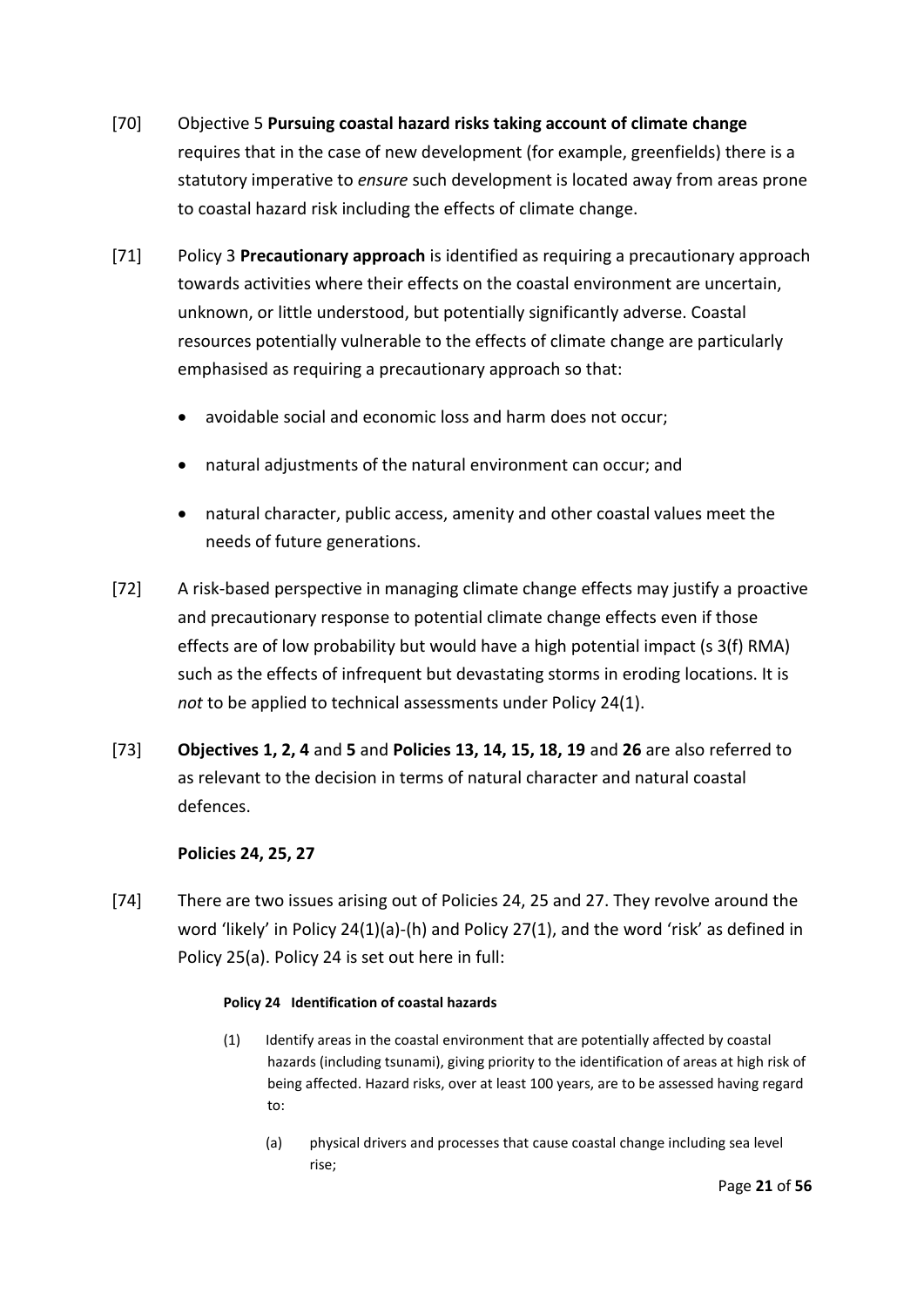- (b) short-term and long-term natural dynamic fluctuations of erosion and accretion;
- (c) geomorphological character;
- (d) the potential for inundation of the coastal environment, taking into account potential sources, inundation pathways and overland extent;
- (e) cumulative effects of sea level rise, storm surge and wave height under storm conditions;
- (f) influences that humans had or are having on the coast;
- (g) the extent and permanence of built development; and
- (h) the effects of climate change on:
	- (i) matters (a) to (g) above;
	- (ii) storm frequency, intensity and surges; and
	- (iii) coastal sediment dynamics;

taking into account national guidance and the best available information on the *likely* effects of climate change on the region or district. [My emphasis]

#### **The term 'likely'**

- [75] When addressing the generic hazard risks under Policy 24(1), climate change requires assessments of its effects on *all* matters identified in Policy 24(1)(a)-(g) above, as well as its more specific effects on storm frequency, intensity and surges, and coastal sediment dynamics *taking into account national guidance and best available information on the 'likely' effects of climate change on the region or district* [my emphasis].
- [76] This is the first problem inherent in risk management under the NZCPS. In terms of the formal IPCC likelihood statements and their statistical interpretation in IPCC AR5 documents,<sup>31</sup> the term 'likely' pertains to 66-100% probability. But probability cannot be formally quantified around:
	- how 'high' may be a coastal hazard area with differing hazard heights;
	- trends and projections of future changes in associated coastal/ocean drivers such as wind, waves and wind surges are not clear and consistent;

Page **22** of **56**  $31$  See Reisinger and Lawrence Note 16 citing Mastrandrea et al (2010) who formally assigned the term 'likely' to ordinary expressions of 'likelihood', writing them in italics so it is intended to be read in a formal way p 11.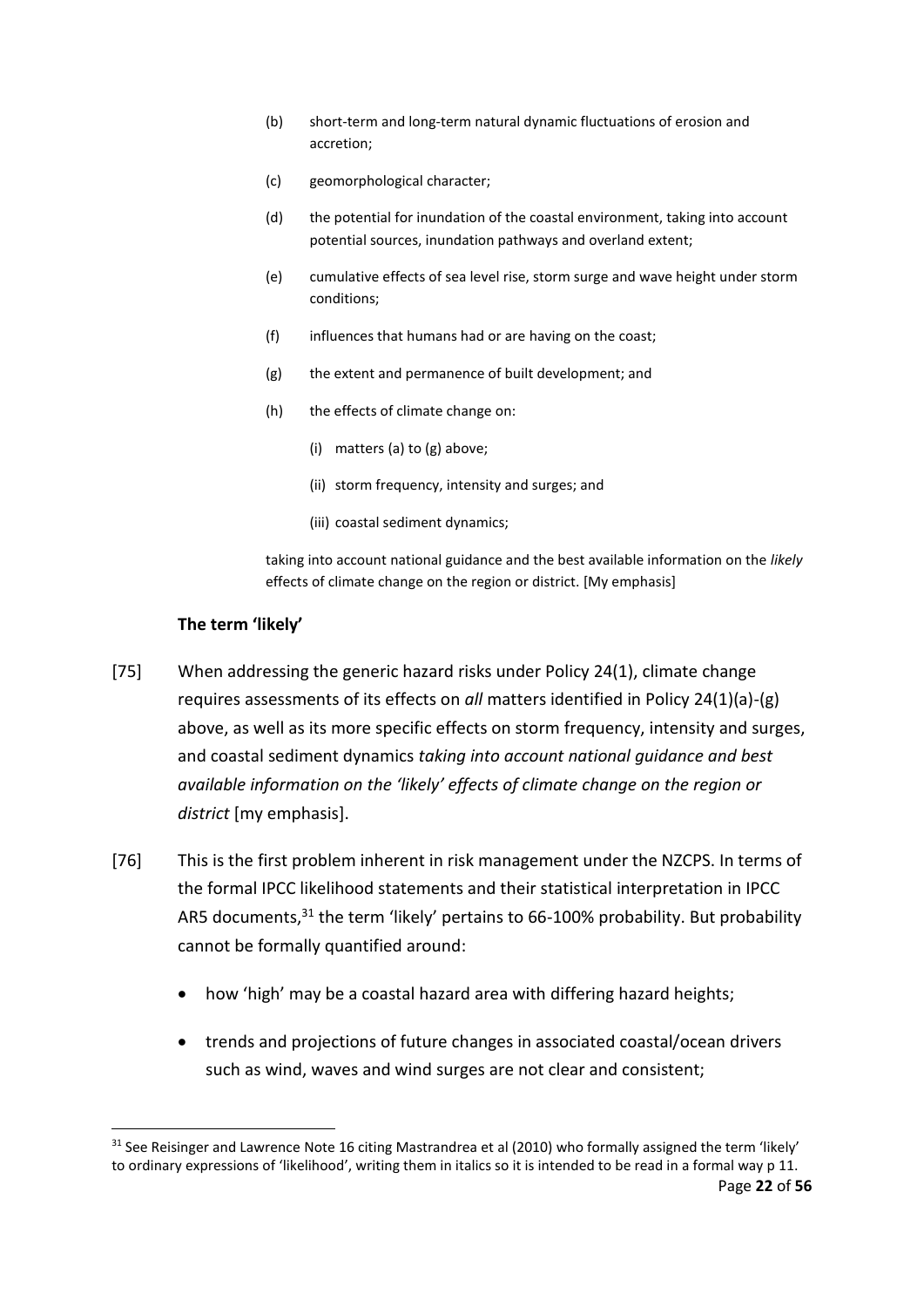- trends are likely to exhibit local and regional variations;
- trends in wave heights, storm surge and winds projected for New Zealand are relatively not as clear and consistent as for SLR;
- $\bullet$  the current trends are relatively modest and inconsistent.<sup>32</sup>
- [77] Policy 27(1) provides for strategies for protecting significant existing development 'likely' to be affected by coastal hazards requires comment too. Societal changes will concurrently alter the *consequences* of those climate changes in both exposure and sensitivity'. Changes in climate are mostly outside New Zealand's control, but changes in sensitivity and exposure are not, for the core focus of the RMA is on avoiding, remedying and mitigating negative effects.<sup>33</sup>

# **Sea level rise in Policy 24**

- [78] The *likelihood* component of conventional risk assessments and management is particularly difficult to quantify for coastal areas, and in the context of ongoing sea level rise identified in Policy 24(1)(a)(e), with widening uncertainty bounds in time. Current scientific and socio-economic studies cannot calculate with accuracy the probability of any particular sea level occurring in any given time frame.
- [79] In respect of sea level rise, *likelihood* is more informatively couched in terms of bracketed time windows (using scenarios as seen in the IPCC AR5<sup>34</sup>) when sea level emerges above a specific local threshold (RCP2.6-RCP8.5) related to the trigger event identifying more frequent harm and disruption.
- [80] Therefore, when assessing the risk associated with SLR in risk assessments, the most important component to focus on is the assessment and evaluation of *consequences* as exemplified in guidelines by the City and County of San Francisco City 2015 and the California Coastal Commission 2015.<sup>35</sup>
- [81] Two experts in climate change have recently identified that if climate scientists are fairly confident that their dates and models are sufficient to allow a *quantitative* assessment of coastal hazard risk and climate change information and how they

-

<sup>&</sup>lt;sup>32</sup> Guidance Manual pp 113-115.

<sup>&</sup>lt;sup>33</sup> Reisinger and Lawrence (2016).

<sup>&</sup>lt;sup>34</sup> Church et al (2013). Climate Change 2013: the Physical Science Basis Contribution of Working Group 1 to Fifth Assessment Report of Intergovernmental Panel on Climate Change, Cambridge University Press. Cited IPCC Chapter 13 Sea Level Change pp 1180-1181.

<sup>&</sup>lt;sup>35</sup> California Coastal Commission (2015 Sea level rise policy.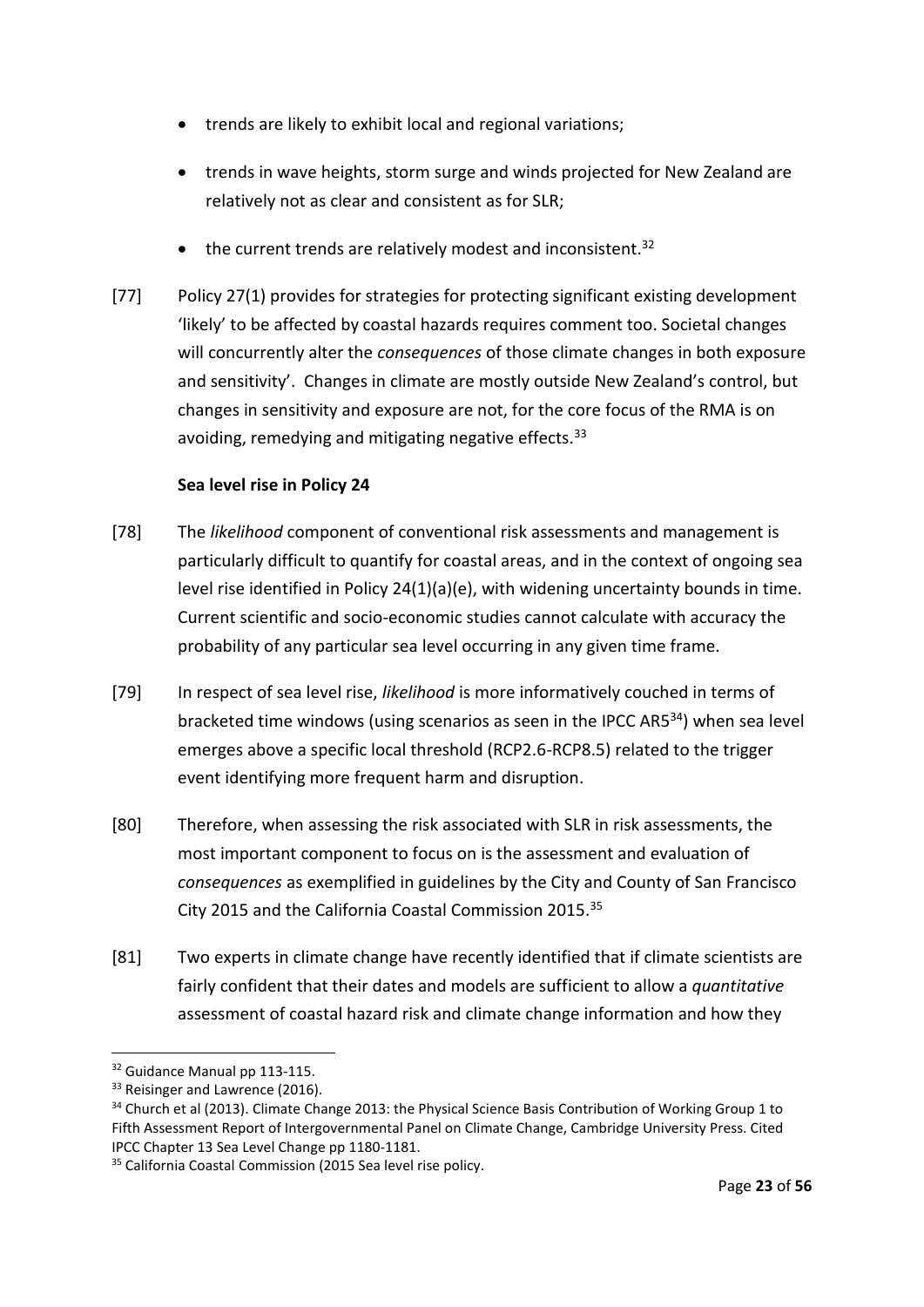will behave in the real world, then *expert* opinions will be an *absolutely necessary* component (sometimes hidden and non-transparent) of any assessment of '*likelihood'.* That is why the assessment of the technical matters under Policy 24(1)(a)-(h) should remain with the experts (albeit set within the scene identified by the local authorities, communities, stakeholders and iwi in Step 1 of the 10 step Decision Cycle).<sup>36</sup>

[82] For coastal hazard events that are more certain, a probability can be determined as currently used in risk assessments (for example, 1% annual exceedance probability ('AEP')), along with allowances for any sensitivity of those hazards to climate change, but *before combining with sea level rise.* 

### **Definition of risk**

- [83] One of the other problems arising under Policy 25 is implicit in the definition of 'risk' which is identified under that policy. The International Standard Risk Management – Principles and Guidelines (AS/NZS, ISO31000:2009),<sup>37</sup> is defined in the Glossary as expressed in terms of a consideration of the consequences of an event including changes in circumstances and associated likelihood of occurrences.<sup>38</sup> It is said to provide a consistent, globally-accepted framework for undertaking risk assessments and the subsequent management of identified risks derived from any type of human or natural hazard exposure in identifying 'risk' is often expressed in terms of a continuation of the consequences of an event (including a change in circumstances) and the likelihood of occurrences.
- [84] But this 'high-level' definition of risk is the 'effect of uncertainty on objectives'. 'Effect' here is defined as a deviation from the expected (negative or positive) and alludes to a range of 'objectives' such as financial, health and safety, resilience and environmental goals that can be applied at different scales, and through different processes, such as strategic, regional, organisational, or project levels. So this definition of risk encompasses understanding and addressing the effects of considerable *uncertainty* on future objectives *and* values for coastal areas.
- [85] In practice, risk is assessed 'risk = likelihood x consequence' by combining the probability of an impact occurring (or *likelihood*) with the *consequence* of the

<sup>&</sup>lt;sup>36</sup> Note 16 Reisinger and Lawrence (2016) p 11.

<sup>&</sup>lt;sup>37</sup> NZCPS Glossary p 27.

<sup>38</sup> See NZCPS AS/NZS ISO31000:2009 *Risk management – principles and guidelines* November 2009 Glossary p 28.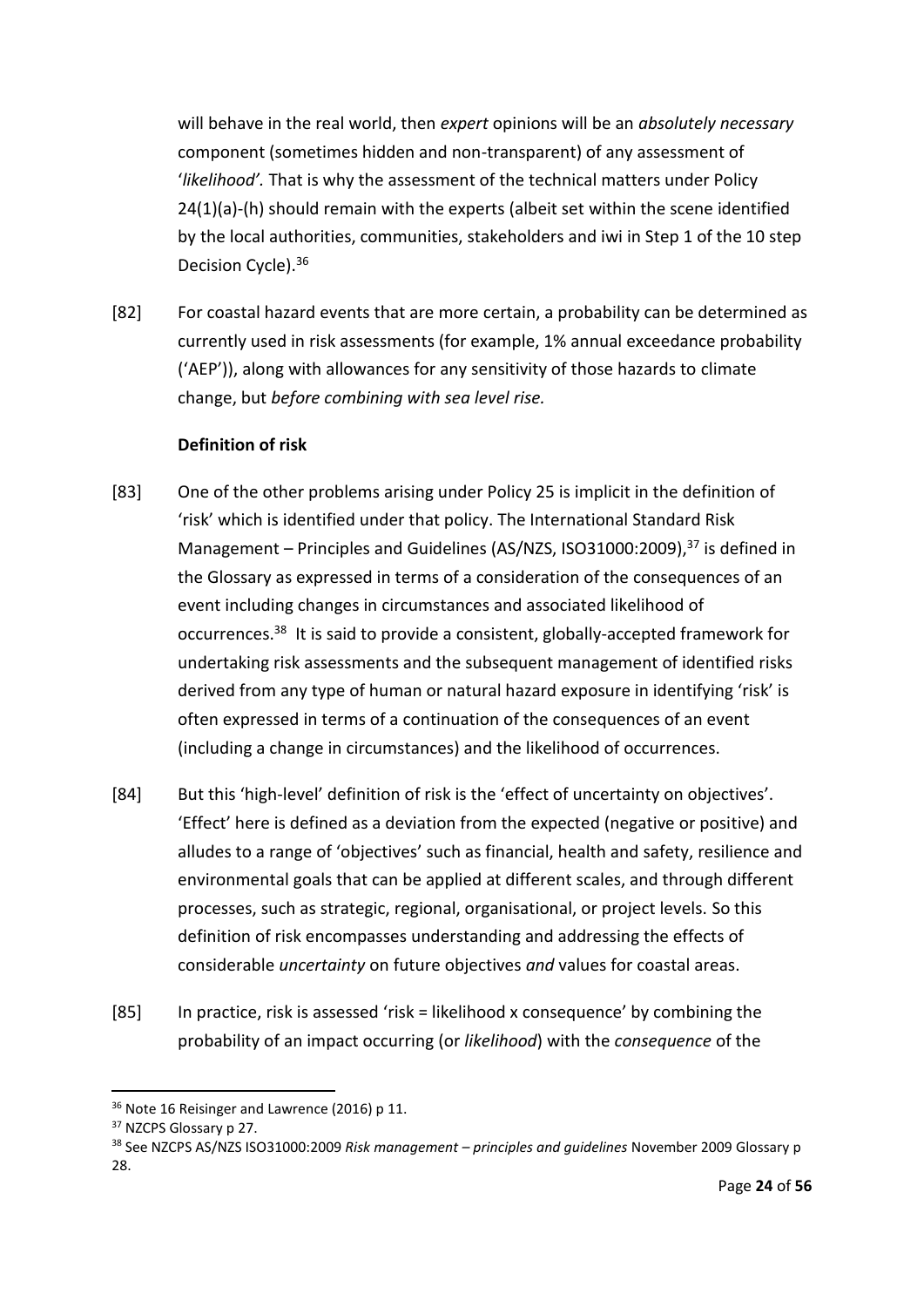impacts - with consequences here relating to the vulnerability of the exposure to communities and people. For the focus of managing the risks requires recognition that climate-related risks arise from the confluence of three distinct drivers of risk – climate-related hazards, the exposure of humans to those hazards, and their sensitivity or vulnerability.<sup>39</sup>

### **The new paradigm: adaptive management in planning for coastal hazard risk**

- [86] Adaptive management frameworks can be used to assess the risk consequence implications for a range of future sea level rise and climate change circumstances (scenarios), identifying the circumstances and time frames in which unacceptable levels of risk may be reached, and expressing those circumstances as decision points where and when a new pathway is needed. Through long-term monitoring, including the sea level rise and frequency of hazard events that transpire, the likely time frame for switching to the next adaptation measure can be reappraised and updated.<sup>40</sup>
- [87] The process supports also the retention of the planning provisions of the statute regarding plans, objectives, policies, rules and other methods such as spatial/growth planning and regional strategies (such as those to do with natural hazards). It introduces special-purpose area plans, single purpose and place-based issues. (For natural hazard planning these can be undertaken through LGA, RMA or CDEM – with risk reduction - mandates).
- [88] Local government's role includes an overview around the expectations and responsibilities that local government managers and staff are required to have in the context of adapting to climate change and adaptive pathways in a planning context.<sup>41</sup> Adaptive management planning for coastal risk provides for informed planning exercises now carried out within the LGA framework to assist framing the statutory RMA process. Box 1.1 **Skills, descriptions, knowledge sets to consider in an adaptation team** identifies key considerations to ask in this process. A set of preparatory tasks at the formative stage of setting the context and preparation for coastal adaptation projects follows.

<sup>&</sup>lt;sup>39</sup> Note 16 Reisinger and Lawrence (2016) p 7.

<sup>40</sup> Guidance Manual, p 21.

<sup>&</sup>lt;sup>41</sup> Guidance Manual p 23. Modified from the Irish Authority Local Adaptation Strategy Development Guideline: Gray 2016.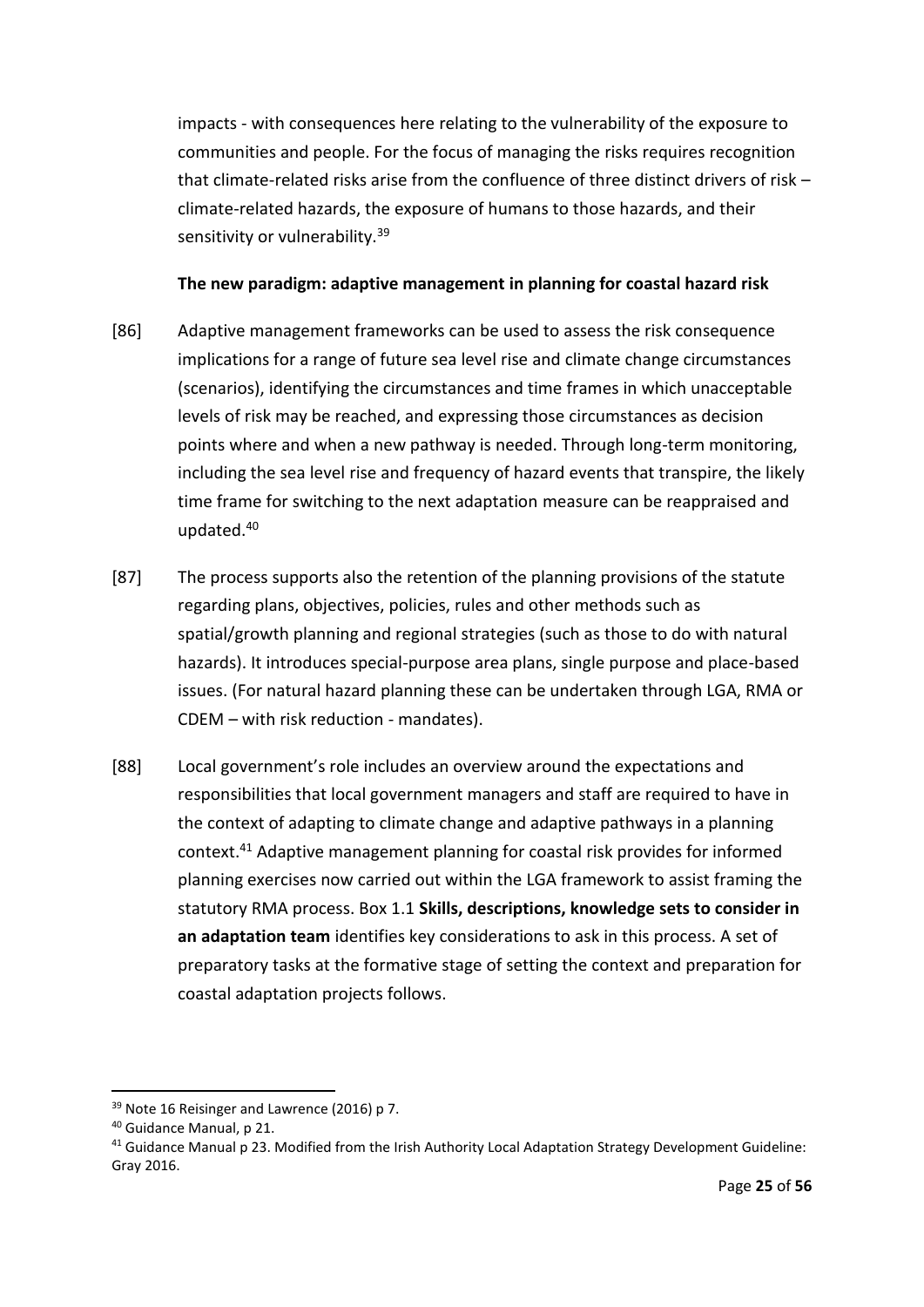- [89] In practical terms, the Guidance Manual Chapter 10 Figure 10.5 **Relationships for coastal hazard management under the RMA Policy and Plans**, provides the detail of the hierarchical suite of empowering tools for risk management beginning with RMA and NZCPS, Regional Policy Statement ('RPS'), Regional Coastal Plan ('RCP') and regional and district plans. Alongside the descriptions, details of the powers and functions of the relevant activities, their relationships and outcomes are also identified.
- [90] Then follows an overview of how this type of risk planning may be addressed within an adaptive planning context. Beginning with regional plans (the most appropriate level for hazard identification and high-level risk screening) the discussion follows through the risk identification and management process by the local authorities to the involvement of communities, iwi and stakeholders, the allocation of hazard management responsibilities of the communities and stakeholders aligning with all the requirements of the 10 step Decision Cycle. It is effectively a blueprint for aligning the current legal processes for risk management within the decision cycle in what are effectively adaptive management strategies.
- [91] Adaptive pathways have long time frames which transcend normal local government and RMA cycles. However, the pathways may be embedded in policy at regional or district level and/or in regional and district plans and passed on into future plans through review processes if still relevant. Already the RMA and NZCPS require that local authorities take a long-term view in planning, so the concept is not new or unusual.
- [92] Figure 1-1 **10 Step Decision Cycle** provides a simple illustration of the long-term integrated planning and decision-making framework within which local government and communities can operate in relation to managing coastal hazard risk and climate change adaptation. As can be seen from the 10 step Decision Cycle graphic, the process is essentially cyclic, with opportunities for iterative revision processes over time. New information, the findings of monitoring, or social, economic or cultural change may initiate review and changes in management over time.
- [93] This adaptive management approach to coastal change is thus possible within current legislation and practice.
- [94] Figure A-1 of Appendix 1 is most helpful in illustrating the interconnection between statutes, national policy and regional policy statements, together with district plans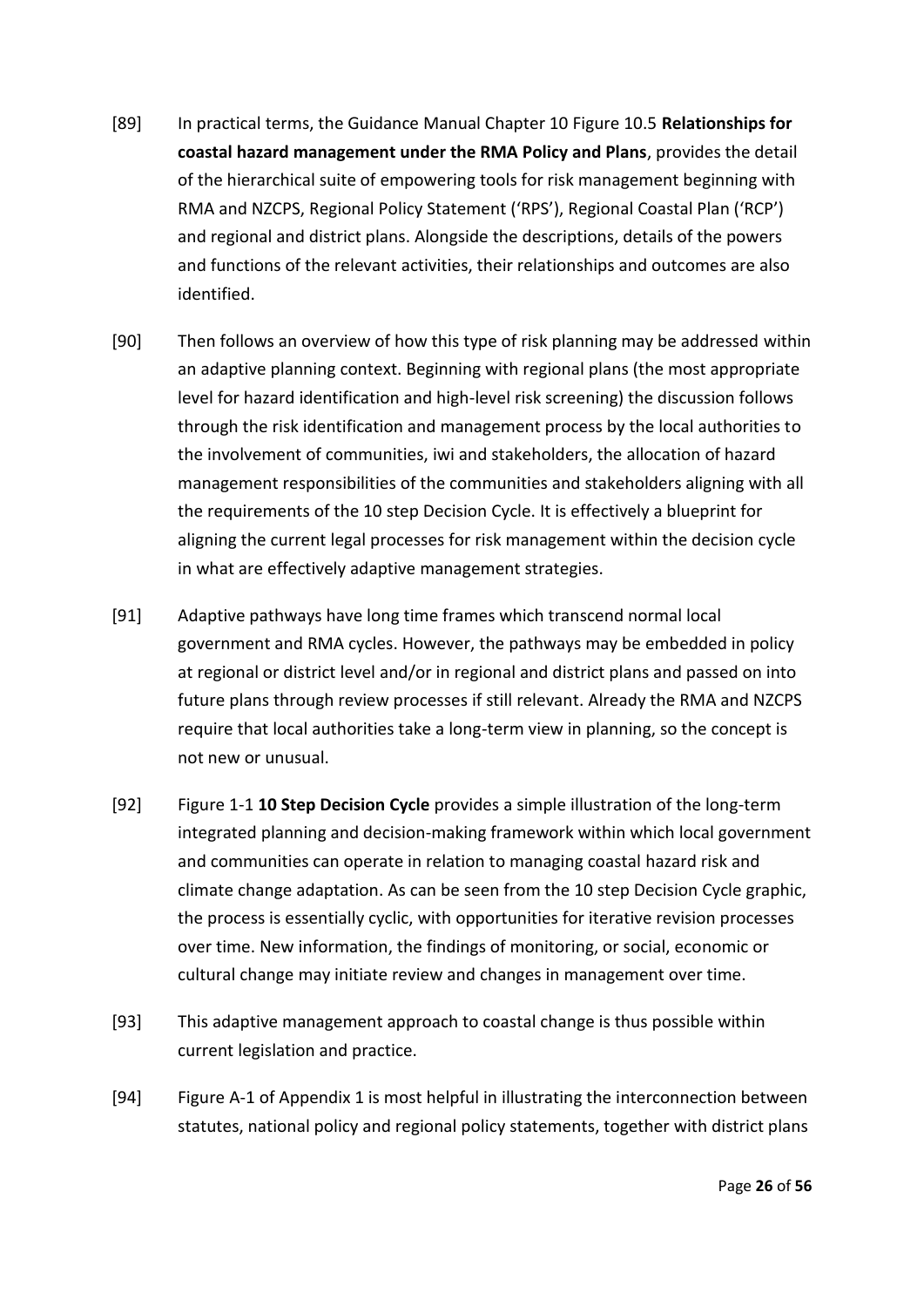and various information memoranda. It is a visual checklist for how council practitioners proceed through what could be considered a maze of information.<sup>42</sup>

- [95] The Guidance Manual also identifies where the magnitude and rate of SLR is uncertain, concepts of decision-making along adaptive pathways are now being used internationally to plan for adaptation with various scenarios used as markers in time.
- [96] Minimum transitional SLR values are provided for use in planning processes for three broad categories of development based on RCP2.6, RCP4.5 and RCP8.5. Figure 5-14 identifies minimal transitional New Zealand-wide SLR values for use where a single value is required at a local/district scale while in transition towards adaptive planning using the New Zealand-wide SLR scenarios. The figure illustrates the minimum transitional values for Categories B and C (two values generally tied to the next 100 years). 43
- [97] In the 2008 MfE guidance, a risk-based appraisal for a particular application was recommended, selecting an appropriate single 1 m SLR value (above a minimum) to the 2090s, rather than carrying forward a range of scenarios into hazard and risk assessments and evaluating adaptation options. NZCPS Policy 24(1) requires the identification of areas 'potentially affected' by coastal hazards, and climate change (also in Policy 25), giving priority to areas at 'high risk of being affected'. Policy 27 focuses on existing effects or impacts (Department of Conservation, 2016) rather than selecting the 'most likely' sea level rise scenario, then applying that to hazard and risk assessments.
- [98] The Guidance Manual recommends categories of activities for which a specific minimum transitional SLR value should apply, to provide more clarity. While a timeframe of 2120 is applied to the minimum SLR values for Categories B and C (Figure 5-14), $44$  it does not necessarily mean that implementation of the plans/policies, adaptation plan or infrastructure retrofit projects using that SLR value has to be undertaken completely now; implementation can be staged or occur through a pathways approach. Again, this highlights the requirement to move

-

 $42$  Figure A-1 Appendix 1 p 6 is followed by the relevant statutes and national policy statements.

<sup>&</sup>lt;sup>43</sup> To accommodate the over 100 year time frame identified for hazard assessments in NZCPS Policy 24(1). <sup>44</sup> Minimum transitional SLR values: **Category B:** Land-use planning controls for *existing* coastal development and asset planning. Use of single values at local/district scale transitional until dynamic adaptive pathway planning is undertaken. **Category C:** Non-habitable short-lived assets with a functional need to be at the coast, and either low-consequences or readily adaptable (including services).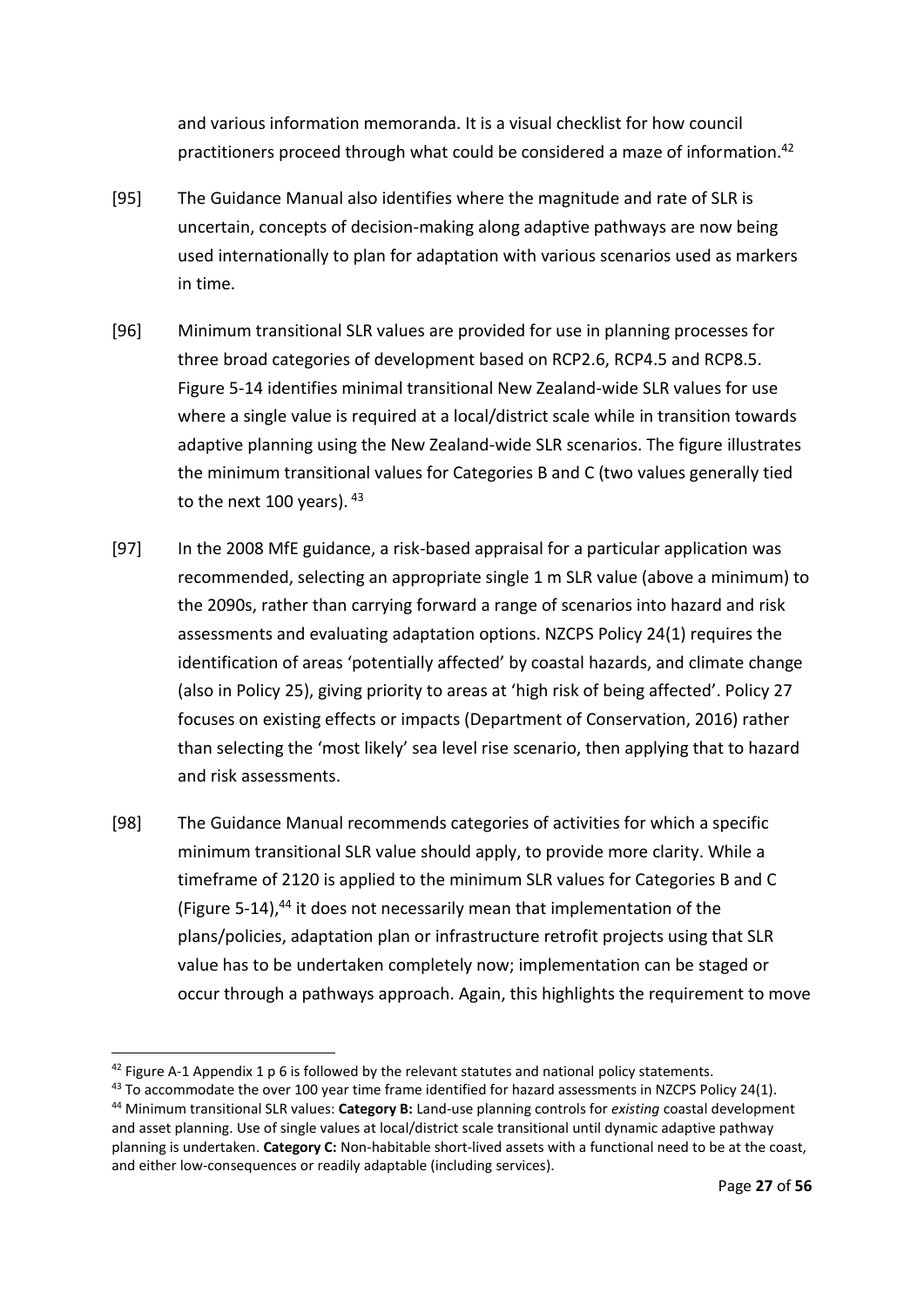beyond transitional SLR values and to undertake dynamic adaptive pathways planning that incorporates scenarios that span a range of futures.

- [99] The example of Mapua/Ruby Bay (Box 2.3) provides a case study of current good practice, retaining options for future decision-making in terms of an area which has been identified as being or high risk adversely affected by coastal processes, including the effects of climate change. (Mention is made in Question iv below of other New Zealand examples.)
- [100] Details of the adaptive iterative planning strategy (as an example) are also developed using the DAPP approach and may be incorporated into a district or regional plan through an appendix or schedule where it can provide context and guidance for planners and be reviewed at the time of plan review.<sup>45</sup>
- [101] In the context of adaptive management, the Guidance Manual provides a careful analysis and brings full circle risk management planning issues identified throughout the document. It provides many of the answers to some of the problems experienced with day-to-day planning detailed above.
- [102] Further, to counter many of these objections to current risk planning under the RMA, the Guidance Manual provides Table 10-1 Types of plan and planning processes available to local government in managing coastal hazard risks. It is a thoughtful and welcome addition of 10 pages that assists in avoiding some of the difficulties in the way of authorities advancing coastal hazard risk adaptation and management in what is stated above about the RMA.
- [103] The dynamic adaptive pathway planning approach identified in this document interactively embeds the 'likelihood' or emergence aspect, where the time to reach pre-agreed decision or trigger points can be adjusted through regular monitoring and reviews as climate change effects unfold. This is seen an appropriate way of addressing future coastal vulnerability and risk management in an adaptive manner, which will enable uncertainties to be worked around, rather than adapting now for a pre-determined future by selecting a 'best' or 'likely' estimate.
- [104] Adaptive pathways planning is risk-based and addresses the 'effects of climate change'. Its implementation requires flexible planning measures such as the ability to change plans and consent conditions in ways that signal future change (prohibited activities and subdivisions, and temporary development or land use

<sup>&</sup>lt;sup>45</sup> See Question iv.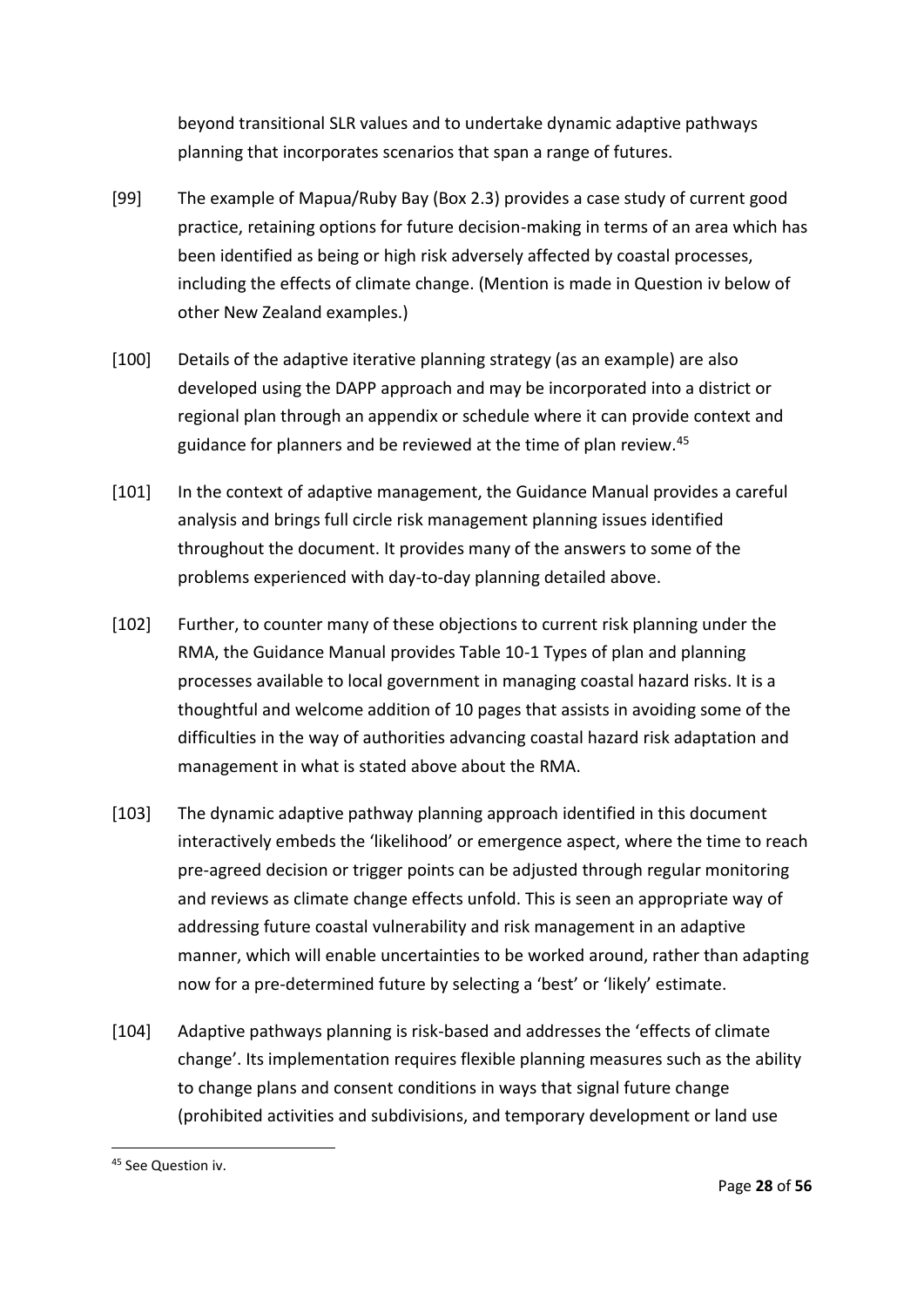consents); or redundancy of infrastructure (stormwater design currently embodies such concepts) where over trigger flow capacities overland flow is used for egress of water), for example. Measures used currently by councils, such as floor heights and relocatable buildings, rely upon a fixed level however, and activities designed in this way will be locked in as change occurs, unless there is land to which the houses can be readily relocated.<sup>46</sup>

# **Conclusion**

[105] The Guidance Manual identifies a risk-based approach to coastal management through the provisions of the RMA and related statutes. Through its analysis of the adaptive management strategies that approach can be utilised. A process has begun which effectively embeds the RMA and other planning statutes in the evolving principles of adaptive management. It is a significant direction to take.

<sup>46</sup> Note 16 Reisinger and Lawrence (2016) pp 18-19.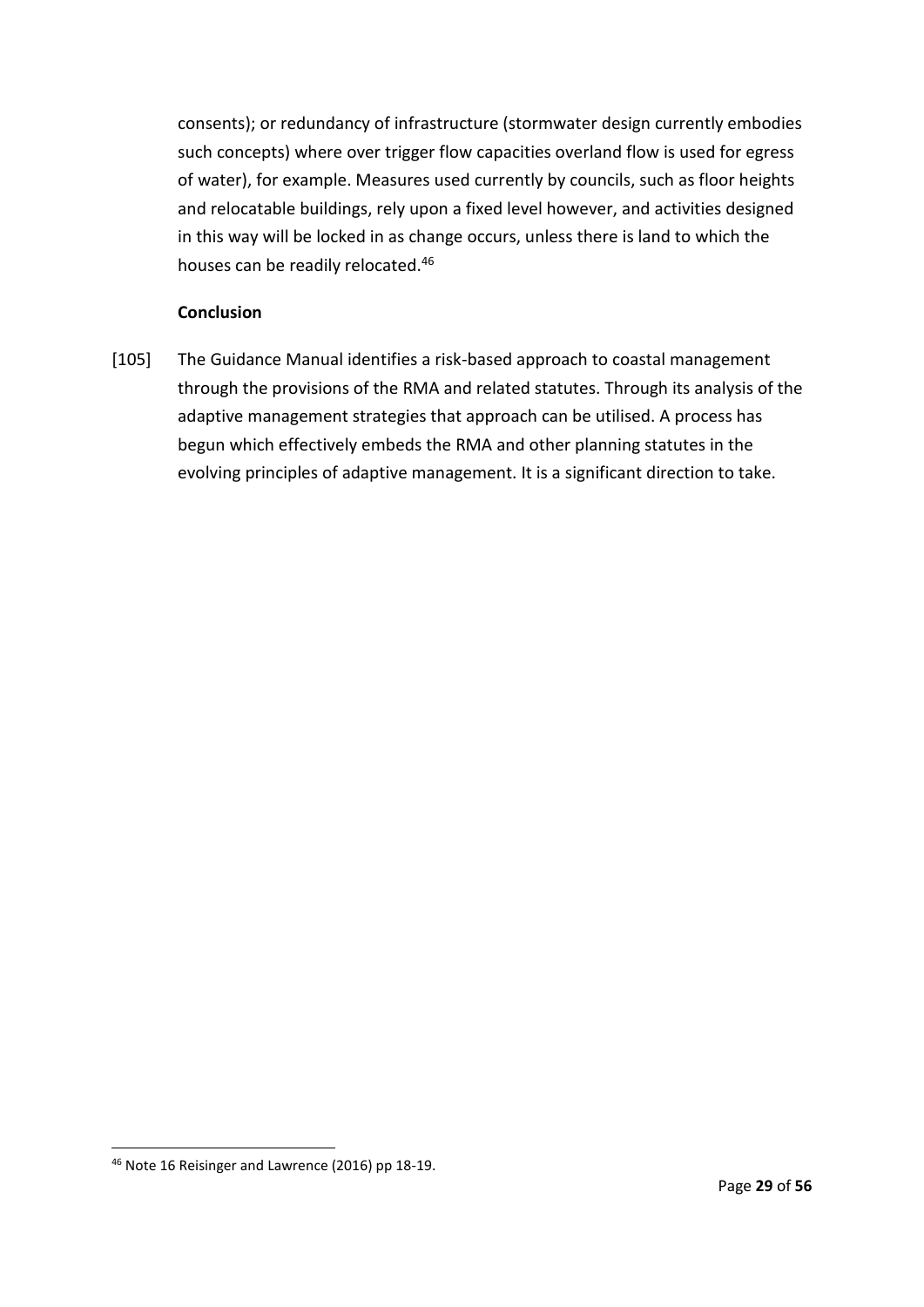**Is it appropriate to recommend using a high level scenario of sea level rise to stress test adaptive pathways, policies or major new development? [Question iii]**

### **What is the issue?**

- [106] IPCC AR5 bases projections of global temperature rise and SLR on simulations of various global climate-ocean modelling groups use the four RCPs (RCP2.6, RCP4.5, RCP6.0, RCP8.5) as the input radiative forcing transients representing different pathways of human development.
- [107] IPCC AR5 predicted up to a metre of SLR by 2100 for the upper end of the 'likely' range of the representative concentration pathways ('RCPs') RCP8.5. This did not include any significant contribution from Antarctica. Recent journal publications indicate however, that instabilities and the onset of the Antarctic ice sheets particularly West Antarctica, are more vulnerable to a warming climate than was envisaged when developing the IPCC AR5 RCPs.<sup>47</sup>
- [108] There is thus ongoing debate whether SLR will still be within the 'likely' range (twothirds probability)<sup>48</sup> of the IPCC AR5 projections. More recent studies on Antarctica indicate a wider upper spread in SLR projections from ice sheets than the IPCC AR5 range with SLR reaching *above* 1 metre beyond 2100 for higher emission scenarios.
- [109] Overall, considerable (deep) uncertainty remains in the timing and extent of the critical contribution to SLR from polar ice sheets and the resulting degree of instability in the region. But what is becoming clearer from these studies is the emergence of a more skewed tail distribution (toward the upper range of possibilities) of the application of single SLR projections beyond 2100. This is primarily driven by the ice sheet contributions where the complex processes and feedback mechanisms that cause sea level rise are not completely understood. Also, thresholds or instabilities that could result in irreversible or runaway reductions in ice sheet values for the different RCPs lead to deep uncertainty at the upper end projections.<sup>49</sup>
- [110] Inclusion of uncertainties in climate and sea level projections have taken the scientific community outside of the zone of what can be predicted using process-

<sup>&</sup>lt;sup>47</sup> Guidance Manual p 111. Figure 5.15 illustrates a schematic demonstrating a generalised observational SLR probability distribution and a generic hazard and consequence curve as a function of SLR. The risk within a planning time frame (multiplying likelihood and consequence) peaks at a higher SLR than 'most likely' SLR. <sup>48</sup> See Appendices.

 $49$  Kopp et al (2014); Slangen et al (2016b).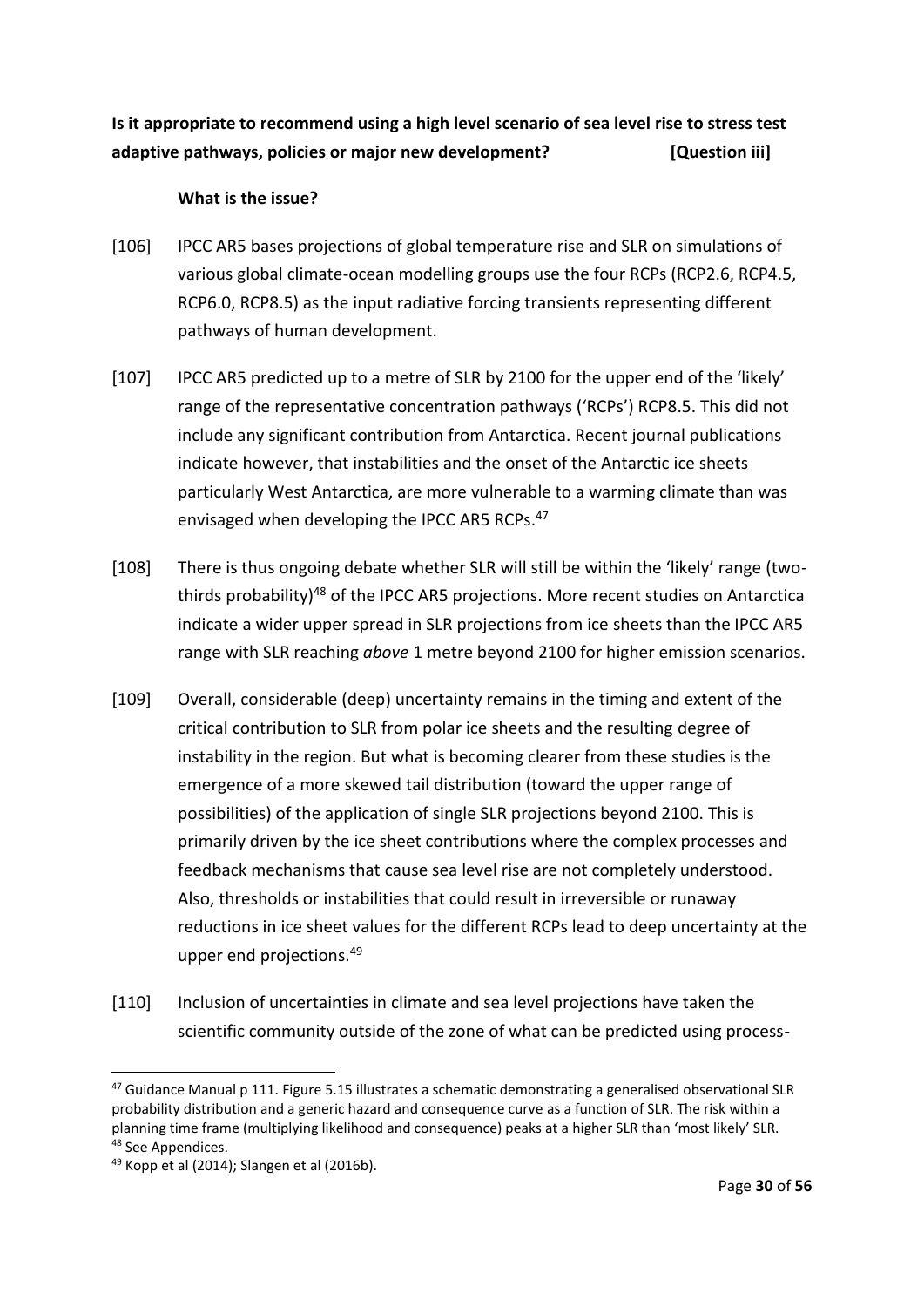based and semi-empirical models. The adaptive pathways planning approach and stress testing of plans and major new infrastructure is designed to work around the deep uncertainty emerging.<sup>50</sup>

- [111] In responding to questions whether or not the IPCC WS1 took a moderate line on the RCP8.5 scenario,<sup>51</sup> Church et al pointed out that AR5 provided 0.52-0.98 m by 2100. In the calibrated 'uncertainty language' attributed to RCPs this likelihood means that there is roughly a one-third probability that SLR by 2100 may be outside the 'likely' range. That is, AR5 did not exclude the possibility of higher or lower sea levels. But if they were substantially higher, then the 'likely' range would only occur in the 21<sup>st</sup> century if sections of the Antarctic ice sheet below sea level were to collapse. That team considered even so (with medium confidence) that the additional contribution would only exceed tenths of a metre SLR during the  $21^{st}$ century. (DeConto and Pollard (2016) determined projections at the upper end and even beyond the several tenths of a metre (decimetres) IPCC AR5.<sup>52</sup>)
- [112] Previously, regional and unitary plans have adopted values of 0.7 m and at least 1.0 m SLR rise extended out by 20 years to 2115 by applying a 10 mm rate as outlined in *Pathways to Change.*<sup>53</sup> But now taking a larger view to satisfy the minimum NZCRS 2010 time frame, of over 100 years to 2120, and using more recent research with potentially significant polar ice sheet contributions in the frame, scientists have begun a re-focus toward adaptation and on developing and testing plans and evaluating projects on the basis of a number of scenarios to cover the widening range of plausible SLR in the future. Given the widening range of possible coastal futures, the Guidance Manual provides more flexibility in developing adaptation plans rather than reliance on a single SLR value or scenario. This is in line with international practice now in the US and UK.<sup>54</sup>
- [113] As stated, identified in Question ii above, part of the problem also lies in the fact that 'risk' is often identified as Risk = Likelihood – Consequence. This means that 'likely' projections as identified in the RCP2.6 to RCP8.5 scenarios can no longer be a qualifying agent. Normally a quantified expression of uncertainty such as 'likely' is only possible if scientists are fairly confident that their data and models actually reflect the real world. This is not the case past 2100. Up until then, the IPCC

<sup>50</sup> Appendices, Appendix D Emergence of polar ice sheet instabilities D.6 p 59.

<sup>51</sup> Church et al. *Science* Vol 342 20 December 2013, p 1445.

 $52$  Church et al (2016).

<sup>&</sup>lt;sup>53</sup> The IPCC considers New Zealand regional SLR may project up to 10% more than the global SLR.

<sup>&</sup>lt;sup>54</sup> Guidance Manual p 101.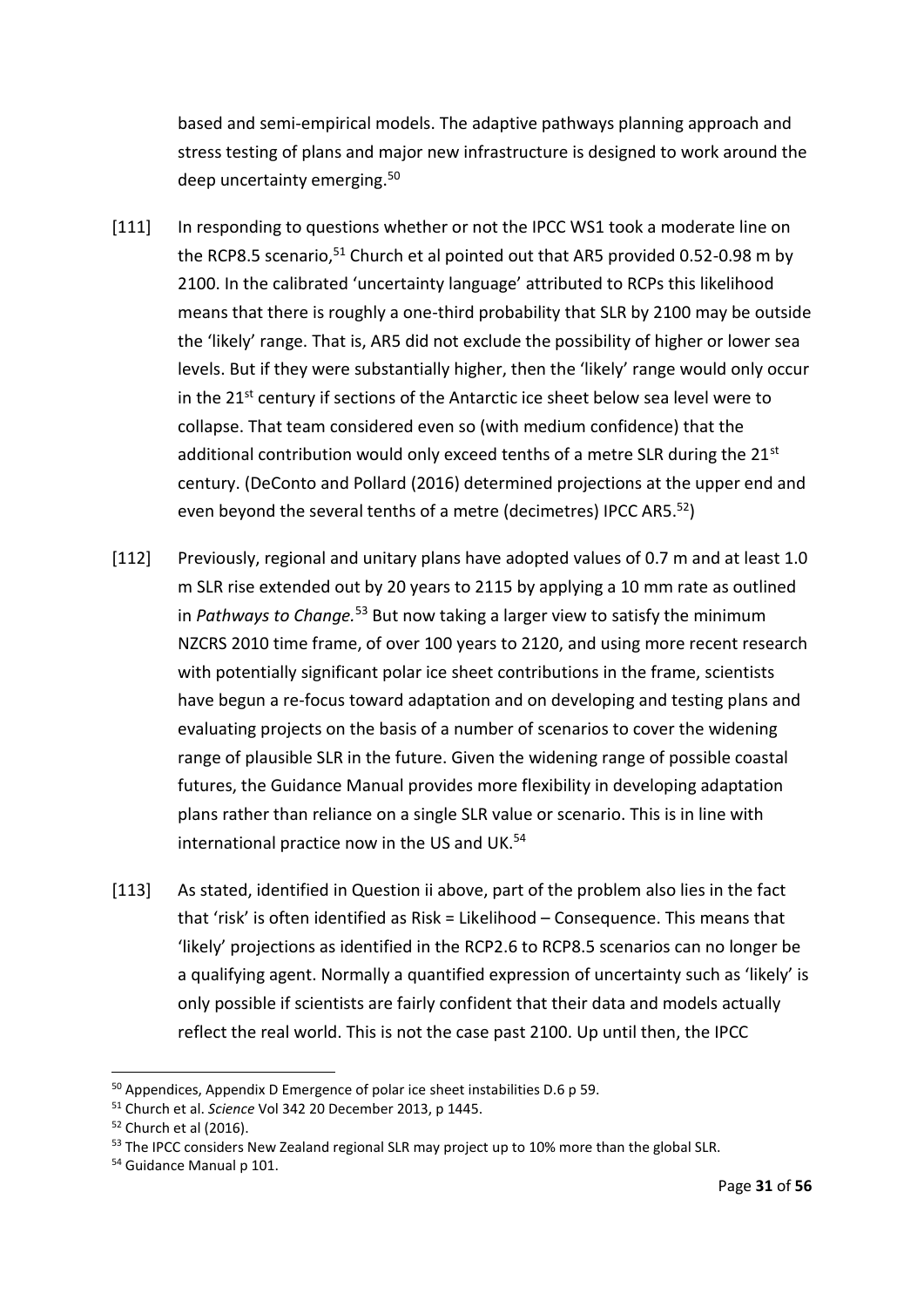concluded that in a high carbon world global mean sea level would likely rise by 0.53 to 0.97 m by 2100. <sup>55</sup>

[114] The inability to reliably assign an overall 'likelihood' distribution for global SLR in a given planning time (irrespective of the RCPs) is recognised in international guidance with San Francisco SLR Guidance recommending focusing on the consequences of each SLR scenario being assessed *before* prioritising adaptation plans or asset design. (In any case, SLRs of up to around 1.0 m are virtually certain over a planning time frame out to the next 100-130 years – with just a matter of when that takes place for a specific SLR.)

### **Why a new approach?**

- [115] With the main constraint as the inability to attribute specific likelihoods to each set of RCPs if that occurs, the issue becomes *how* implementation of emission mitigation policies, land use and planning, socio-economic factors and technologies will evolve over at least 100 years as specified inn NZCPS Policy 24(1), as well as the characterisation of physical processes and feedback in models.
- [116] As is pointed out, the goal of working with climate change scenarios is not to predict or forecast the future but to better understand how the future might unfold under a consistent set of assumptions and associated uncertainties in order to reach decisions that are robust under a wide range of possibilities.<sup>56</sup>
- [117] However, the state of the climate in a future period depends not only on the pathway of human development (for example, described by an RCP and supporting shared socio-economic pathways (SSPs)) but also the response of the climate system (and its various components) to the forcing from that pathway and natural climate variability (global and regional).
- [118] Therefore, use of individual RCPs as input to climate-ocean-ice models does not mean projections should converge towards a single sea level or temperature projection trajectory for that RCP. If emissions are higher than RCP2.6 the shift of individual sea level projections would lead to more skewed tail distribution that is primarily driven by ice shelf calculations.<sup>57</sup>

<sup>55</sup> Guidance Manual p 179. Guidelines produced by City and County of San Francisco.

<sup>&</sup>lt;sup>56</sup> Reisinger and Lawrence (2016) p 8.

<sup>57</sup> Guidance Manual p 101. Kopp et al (2014); Slangen et al (2016b).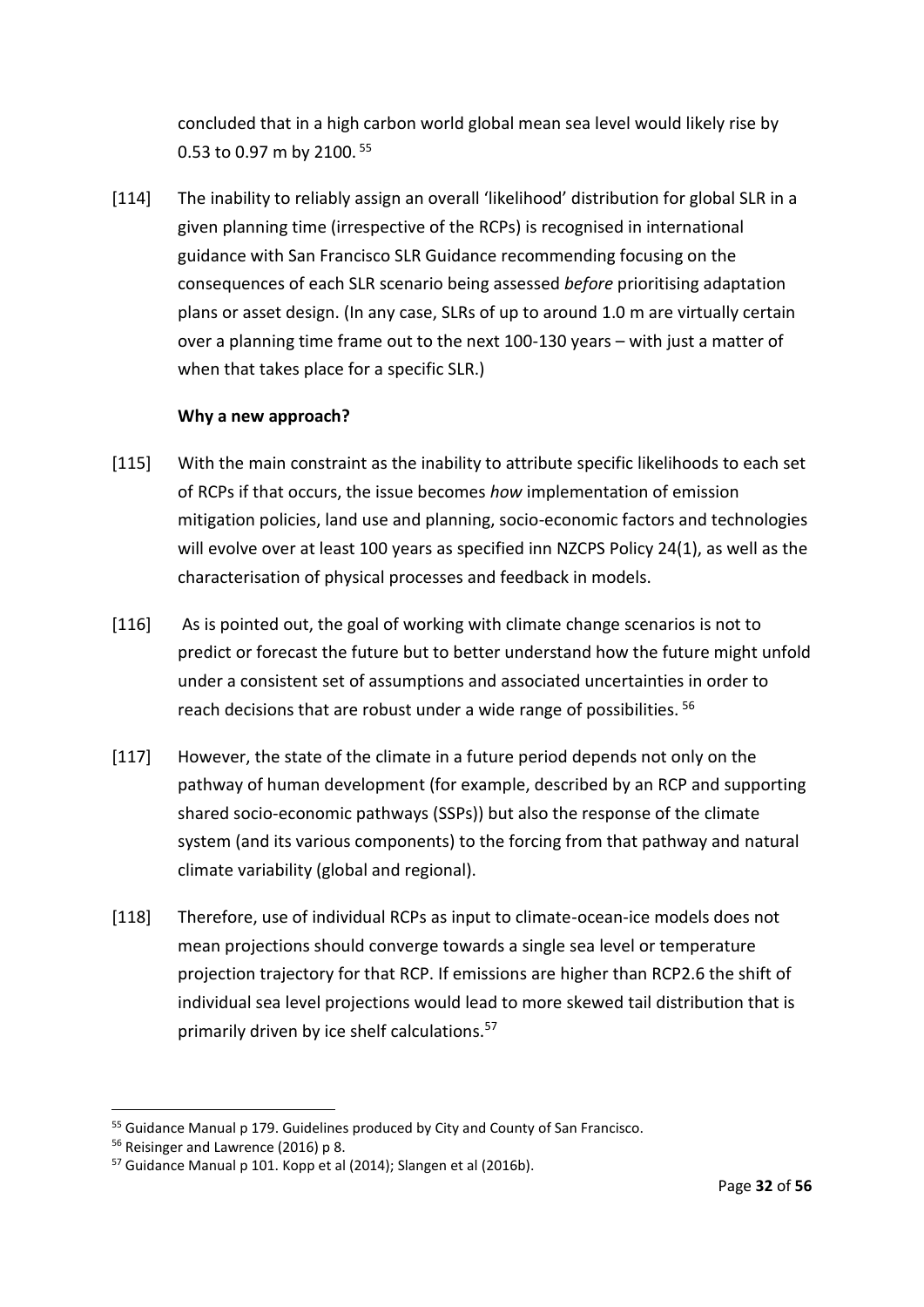- [119] Rather, projections should encompass a range of possible outcomes for each RCP, with variability arising from use of different types of models and processes including initial start-up conditions, a range of possible response mechanisms and 'a' logs, that is, deep ocean glacier and ice sheet response to ongoing warming as well as climate variability.
- [120] Percentiles are used to quantify the distribution of the various projections for each RCP scenario (as in the IPCC AR5 projections to 2100) with the *median* (50 percentile) plotted as the main curve with a range defined between specified lower and upper percentile bands.
- [121] Percentile distributions, including the median, for projections of SLR for *each RCP scenario* are available, arising from the many combinations of various contributors to SLR, climate variability and inter-model variations for the given RCP. So while a 'likelihood' is not able to be assigned to particular SLR values, the percentile ranges, within each RCP scenario *set*, are useful inputs to adaptation planning and vulnerability or risk assessments, to test policy, planning, or engineering design options including their sensitivity to sea level rise and associated coastal hazards.<sup>58</sup>

### **What is a high level scenario? Recent SLR projections: Kopp et al (2014)**

- [122] Pushing projections out to the longer time frame requires developing and testing plans and testing proposals on the basis of a *range* of scenarios to cover the widening range of possible sea level futures.
- [123] Using the Probabilistic (Monte Carlo) simulation technique (as opposed to the process-based model of the IPCC AR5) to sample many thousands of times probability distributions for each contributing component to SLR,<sup>59</sup> Kopp et al (2014) produced projections for three RCPs, namely RCP8.5, RCP4.5 and RCP2.6, out to 2200.<sup>60</sup> This approach enabled different percentile ranges (rather than just the 'likely' range used by IPCC AR5) to quantify the spread of possible SLR with each RCP set. The projection out to 2100 using this method indicated a 'likely' range SLR will be 0.62-1.0 m by 2100 - similar to that of IPCC AR5, thus demonstrating a greater level of agreement between the parties. From this, Kopp et al (2016) then

<sup>58</sup> Guidance Manual p 100.

<sup>&</sup>lt;sup>59</sup> Guidance Manual: see extended definition of that technique and definition of the process based model used in IPCC AR5 p 94.

 $60$  Excluding RCP6.0 as there is little difference between that and RCP4.6 (as shown in Figure 5-10 in the Guidance Manual).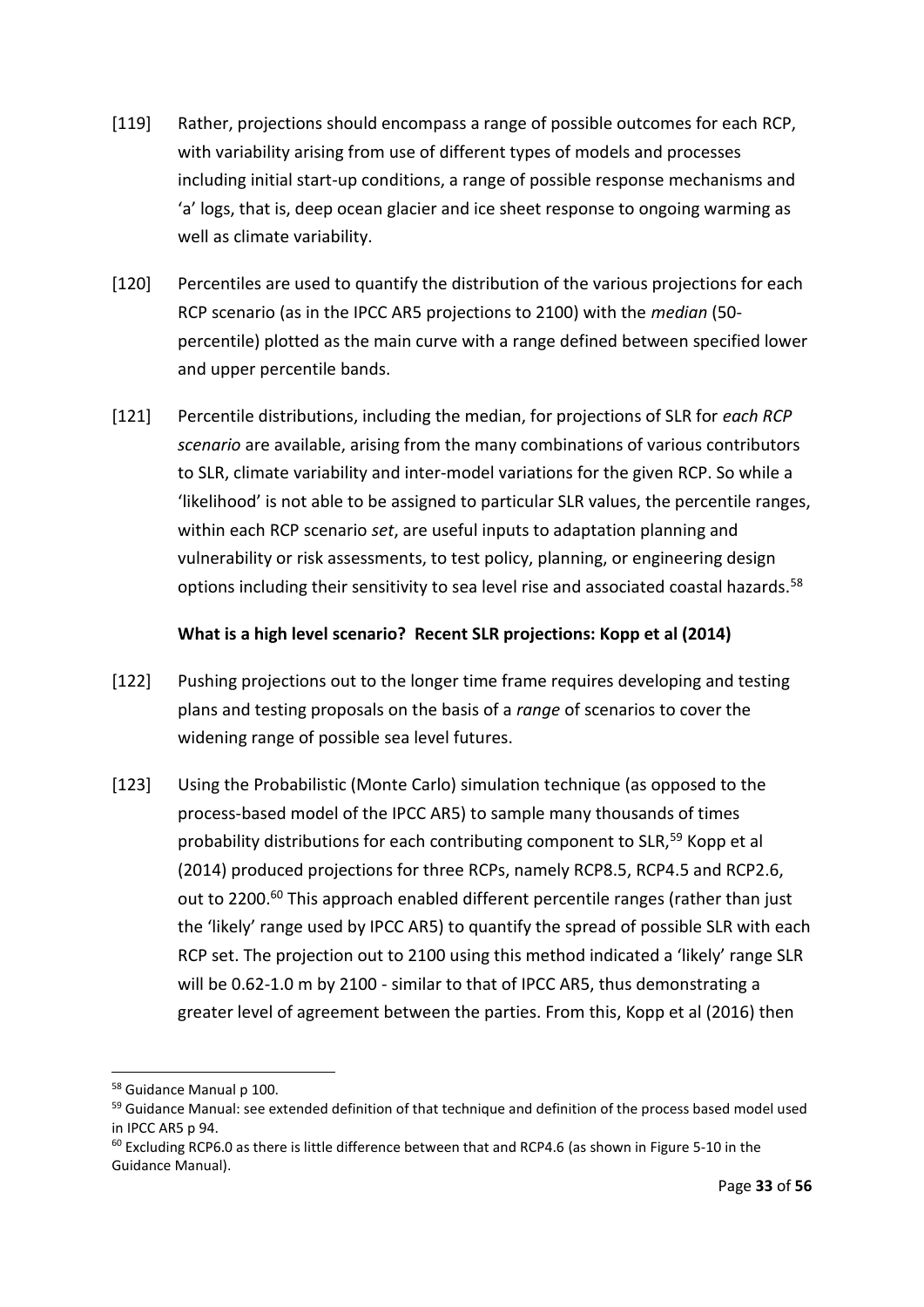assessed projections out to 2150 (a 135 year time frame) which were adopted for stress testing plans, policies and greenfield situations characterised as RCP8.5 H<sup>++</sup>.

- [124] New Zealand has now developed four scenarios to cover a range of possible futures, created by the uncertainties around SLR and the Antarctic ice sheets:
	- a low to net-zero emission median scenario (RCP2.6);
	- an intermediate-low scenario based on the RCP4.5 median projections;
	- a high-emissions scenario based on the RCP8.5 median projections;
	- a slightly higher H<sup>+</sup> scenario based on the RCP8.5 (83<sup>rd</sup> percentile) projections based on Kopp et al (2014).
- [125] All scenarios include a small SLR offset from the global mean SLR for the regional seas around New Zealand.<sup>61</sup>
- [126] Using the base set of global SLR projections, it is proposed that two sets of SLR projections for RCP 2.6, RCP4.5, and RCP8.5 median trajectory projections and RCP8.5 (83<sup>rd</sup> percentile) scenario<sup>62</sup> extended to 2120 to align within the amended planning time frame of over 100 years. An additional upper (83<sup>rd</sup> percentile) RCP8.5 H<sup>+</sup> projection is added based on the RCP8.5 (83<sup>rd</sup> percentile) projection from Kopp et al to the suite of scenarios to reflect a world where surprises of a higher rate of SLR occur (for example, a faster polar ice sheet melt may be expressed beyond 2100). This scenario is at the upper end of the likely range (that is,  $83^{rd}$  percentile) of a suite of RCP8.5 projections. Such a scenario would be to stress test adaptive pathways and the timing of decision trigger points, as well as plans, policies and greenfield situations.
- [127] The Guidance Manual identifies that:
	- NZCPS (Objective 5, Policy 25) treats greenfield development (redevelopment, land intensification or change in land use) differently from existing

<sup>1</sup> <sup>61</sup> Guidance Manual p 107.

<sup>62</sup> The IPCC provided an 'uncertainty' range for each RCP scenario that covered the middle 66% 'likely' range from the  $17<sup>th</sup>$  to  $83<sup>rd</sup>$  percentile, that is, there was a 33% chance SLR could be outside the 'likely' range as set out above. There is no guidance available from the peer reviewed literature on the *overall* likelihood distribution for SLR within a given time frame viability to attribute specific likelihoods to each set of RCPs while in the near term (by 2050) the projected global mean SLR for all the projected SLR ranges from IPCC is relatively tight 0.2-0.4 m.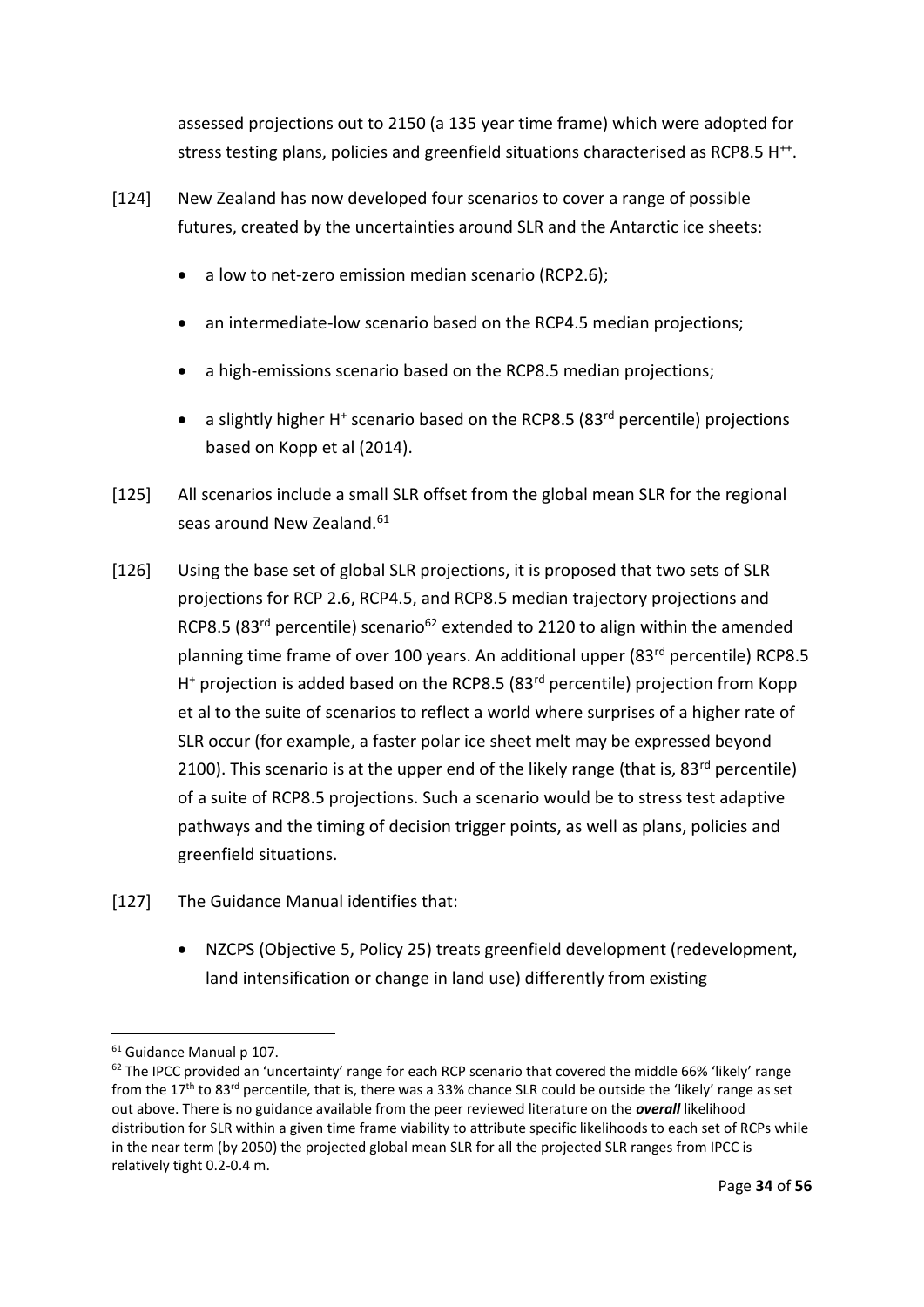development, with an emphasis on locating such development away from areas prone to coastal hazard risks (including climate change) and avoid increasing the risk. Therefore, given the anticipated long life of new development or intensification under Category A projects, $63$  combined with sea level continuing to rise for several centuries, it is recommended that such developments are tested against a SLR of 1.9 m.

- This value is derived from the RCP8.5 H+ scenario, which indicates that this SLR could be reached by 2150 (Figure 5-13), or later for lower SLR scenarios. It is also just above the long-term commitment to 1.6-1.7 m SLR already embedded by emissions that have occurred to date. The 1.9 m SLR should also be applied to assessing the effects of any proposed intensification of existing developed areas at the coast. As shown in Table 5-4, a 1.9 m SLR could occur next century (from 2150 onwards), depending on the global emission trajectory and polar ice sheet response. It also covers the higher uncertainties posed by the polar sheet responses and limited understanding of the new linear processes, particularly in the lower half of the century.
- While it is difficult to apply land use planning processes for existing development to avoid or mitigate tsunami effects (NZCPS Policy 25(f)) there is the opportunity to incorporate planning elements when assessing climate change effects for new development in greenfields or intensification in coastal areas, which may reduce some of the future consequences from moderatelarge tsunami events. Therefore, use of a SLR of 1.9 m for Category A developments at the coast can implicitly reduce future tsunami risk.
- Note: For above-ground new infrastructure at the coast, this does not imply that it be built now to the final level (incorporating a 1.9 m SLR), but can often be staged progressively towards that target SLR, provided foundations, ground treatment or other critical design features have been adequately enhanced to cope with future stages or retrofitting. Alternatively, dynamic adaptive pathways planning should be undertaken (Chapters 9-10), setting out triggers for switching to the next pathway or stage.

 $63$  Category A projects relate to coastal greenfield developments and change in land use, major new infrastructure (that is have potential to be staged to this level. See Figure 5-8 Minimum transitional NZ-wide SLR for use in planning instruments where a single value is required at a local/district scale while in transition toward adaptive planning using the NZ-wide SLR scenario.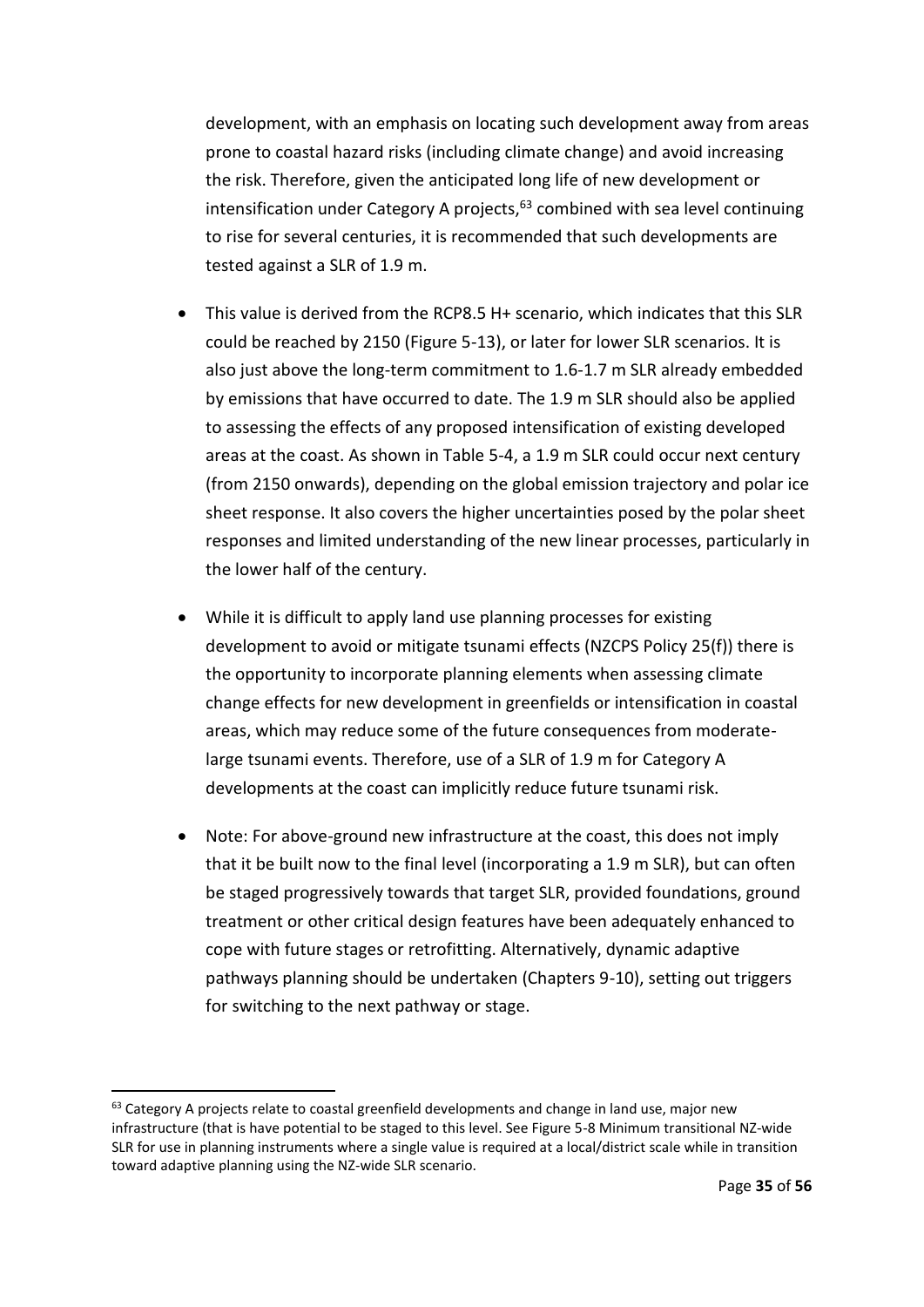- [128] Use of a small number of scenarios such as those above is advised in the international practice for SLR guidance for planning and infrastructure design in the USA, UK and the Netherlands to avoid estimates of SLR impacts as being invalidated as new sea level projections become available.
- [129] The Guidance Manual also identifies bracketed time frames to reach a specific increment of sea level rise, from the earliest to the latest time across the RCP2.6, RCP4.5, RCP8.5 and H+ scenarios are provided to assist with the timing of decision points in the dynamic adaptive pathway planning process, where particular SLR triggers or associated thresholds for frequency of inundation events have been established based on vulnerability and risk assessments.
- [130] In this context it is important to distinguish also between global mean sea level projections and relative SLR for New Zealand (that is, taking account of the small increase from the 2-4 year interdecal Pacific Oscillations rather than using a single yearly and El Nino/Southern Oscillation projections<sup>64</sup> while also factoring the SLR component for vertical land movements or otherwise (for example, the recent Kaikoura earthquake).

### **Stress testing**

- [131] 'Stress testing' is to check performance over a full range of plausible future SLR and coastal hazard scenarios rather than reliance on a single SLR value or scenario.<sup>65</sup> The Guidance Manual advises stress testing policy options, land use plans for new development *and* major new infrastructure projects (emphasis)<sup>66</sup>.
- [132] RCP8.5 H<sup>+</sup> is primarily for the purposes of stress testing adaptation plans where tolerance is low and/or future adaptation options are limited and for setting a SLR for greenfield development, or as seen above, where the foreseeable risk is to be avoided (NZCPS Objective 5 and NZCPS Policy 25(a)-(b)). This latter approach is used in the UK, where an extreme H<sup>++</sup> scenario was included for stress testing

<sup>-</sup><sup>64</sup> The El Niño Southern Oscillation can raise or lower the level of the sea around New Zealand by as much as 12 cm. The interdecadal Pacific Oscillation can raise or lower the level of the sea by as much as 5 cm (NIWA, 2015b, p 31).

<sup>65</sup> Guidance Manual p 104: see note 75.

 $66$  'Low' here says that while the best we can say that at this stage is that tropical cyclones will become more intense but possibly reduce in number, we don't feel that this evidence is very robust as there are very few long term data sets and known shortcomings in models. In other words, new findings may well change this observation. P 93.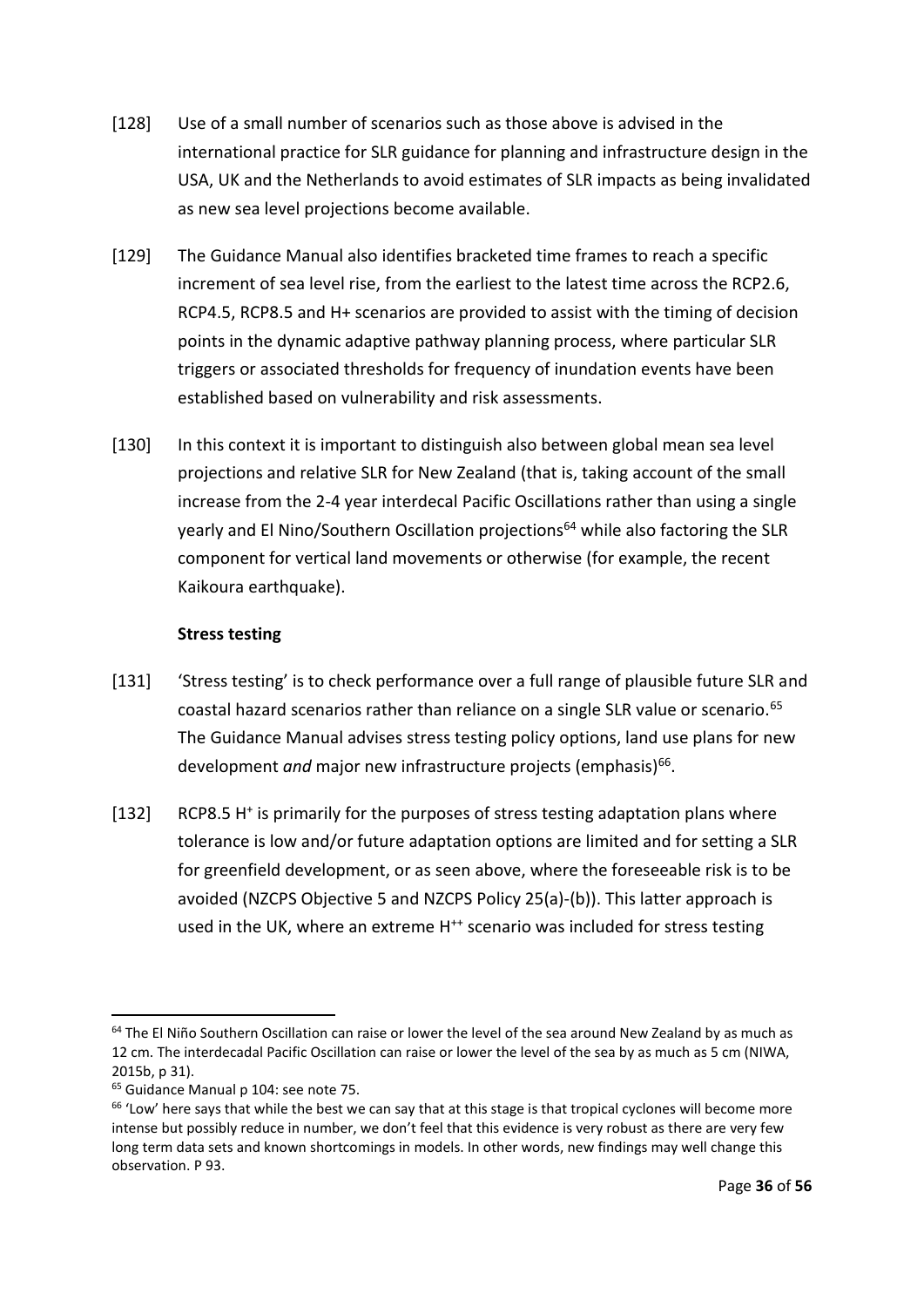adaptation plans and major coastal infrastructure (Lowe et al, 2009; Nicholls et al, 2011).

- [133] The Guidance Manual identifies that it is important to note the possibly considerable lead time that will be required to meet the plan for the upper range value of 1.9 m the year achieved for the RCP8.5 H<sup>+</sup>.
- [134] Importantly, it is stated that hazard assessments, risk/vulnerability assessments and comprehensive adaptation plans (Chapters 6, 8 and 9) will need to use these SLR scenarios in assessments, determining decision points for particularly to stress test adaptive pathways, policies or new development.
- [135] Such higher-end scenarios are used in the USA (US Army Corps, 2014; National Research Council, 2012; US Department of Transportation, 2014) and UK (Lowe et al, 2009) to provide checks on planning for long-lived or critical infrastructure (e.g. Thames River barge in London) or where the risk tolerance is low or the future options for adaptation are quite limited. It also informs the decisions around avoiding risk for new developments or coastal areas where intensification of existing development is inadvisable.
- [136] For all these reasons I consider that adaptive pathways, policies *and* major new developments require stress testing in the manner described.

# **Adaptive management**

- [137] In terms of coastal planning adaptive management, the use of RCPs:
	- is not the singular most probable condition approach;
	- allows for the purposes of stress testing adaptation plans where risk tolerance is low and/or future options are limited;
	- is a selection of multi scenario alternatives integrating coastal hazards and SLR uncertainty into decision-making;
	- allows an examination of extreme events for project alternatives using adaptive pathway planning to meet objectives;
	- allows use of a small number of scenarios in line to trigger scenarios with best international practice for planning and infrastructure design both in the United States, the UK and the Netherlands;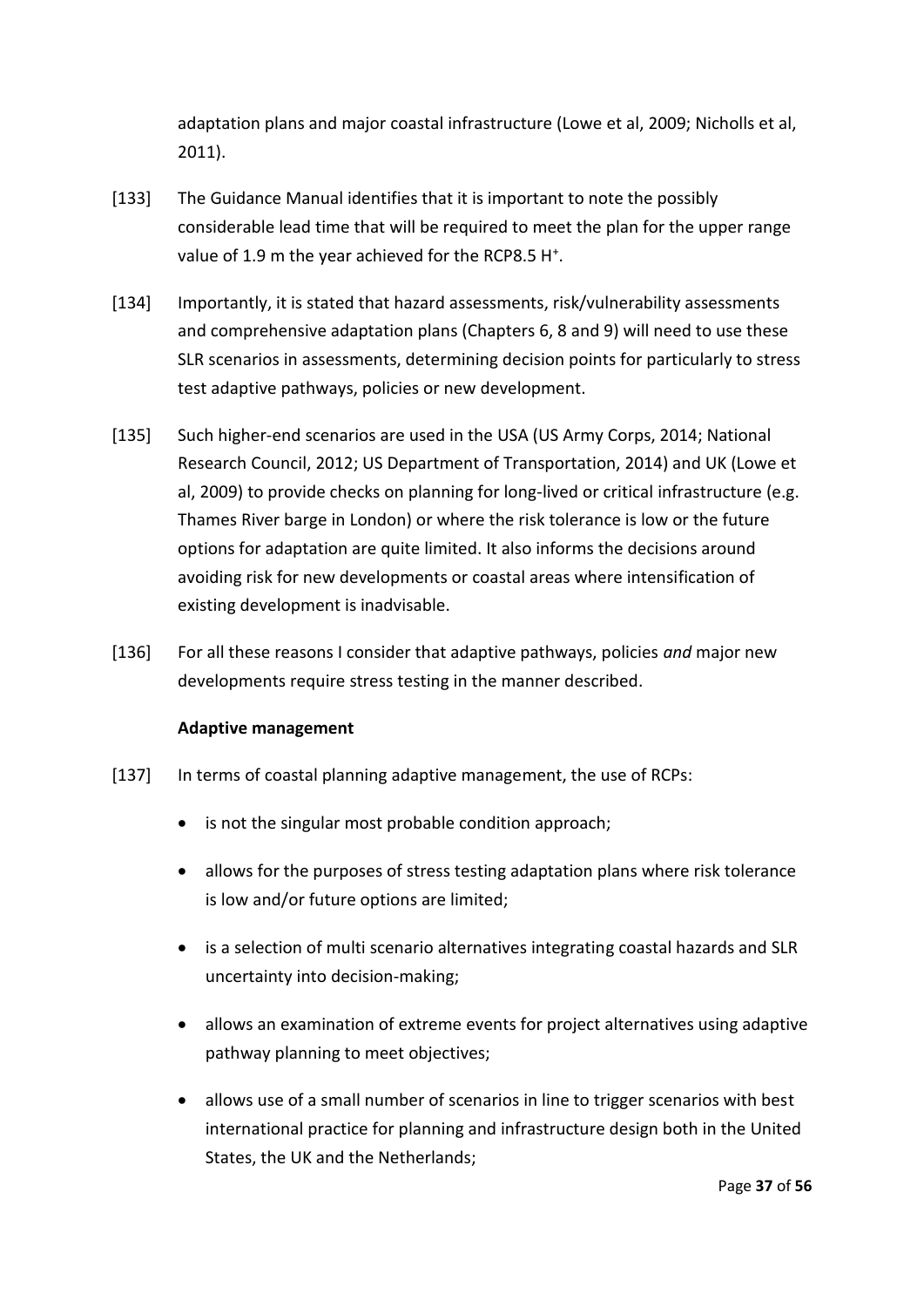- indicates no one particular or most likely climate future can be determined because of the different types of uncertainty (global emissions and polar ice sheets);
- indicates that there can be no presumption that SLR will follow any one of the scenarios;
- allows risk analysis/vulnerability assessments to determine how different scenarios will affect risk, levels of service, maintenance and viability of the community to be made before making decisions within the adaptive management framework;
- a range of pathways which can be valuated to meet objectives which can be implemented at a number of trigger points;
- allows for setting a SLR for greenfield developments where foreseeable future is avoided.
- [138] Adaptive pathways planning approaches applied at local scales, which may be significantly exposed to a low SLR trigger, will invariably take time to develop for communities. Therefore transitional minimum sea level rise values are also provided for general guidance, covering three broad categories of activity:
	- greenfields developments (and intensification);
	- existing exposed development; and
	- low-risk non-inhabitable works/activities, particularly those with a functional need to be near the coast.
- [139] Use of these single values should be transitional, with the adaptive pathways planning approach providing a more adaptive framework at local and regional/district scales that can accommodate surprises either way.<sup>67</sup>

# **Conclusion**

[140] The question provided is whether an upper end scenario should be used to stress test adaptive pathways, policies or major new development.

<sup>67</sup> Guidance Manual p 3.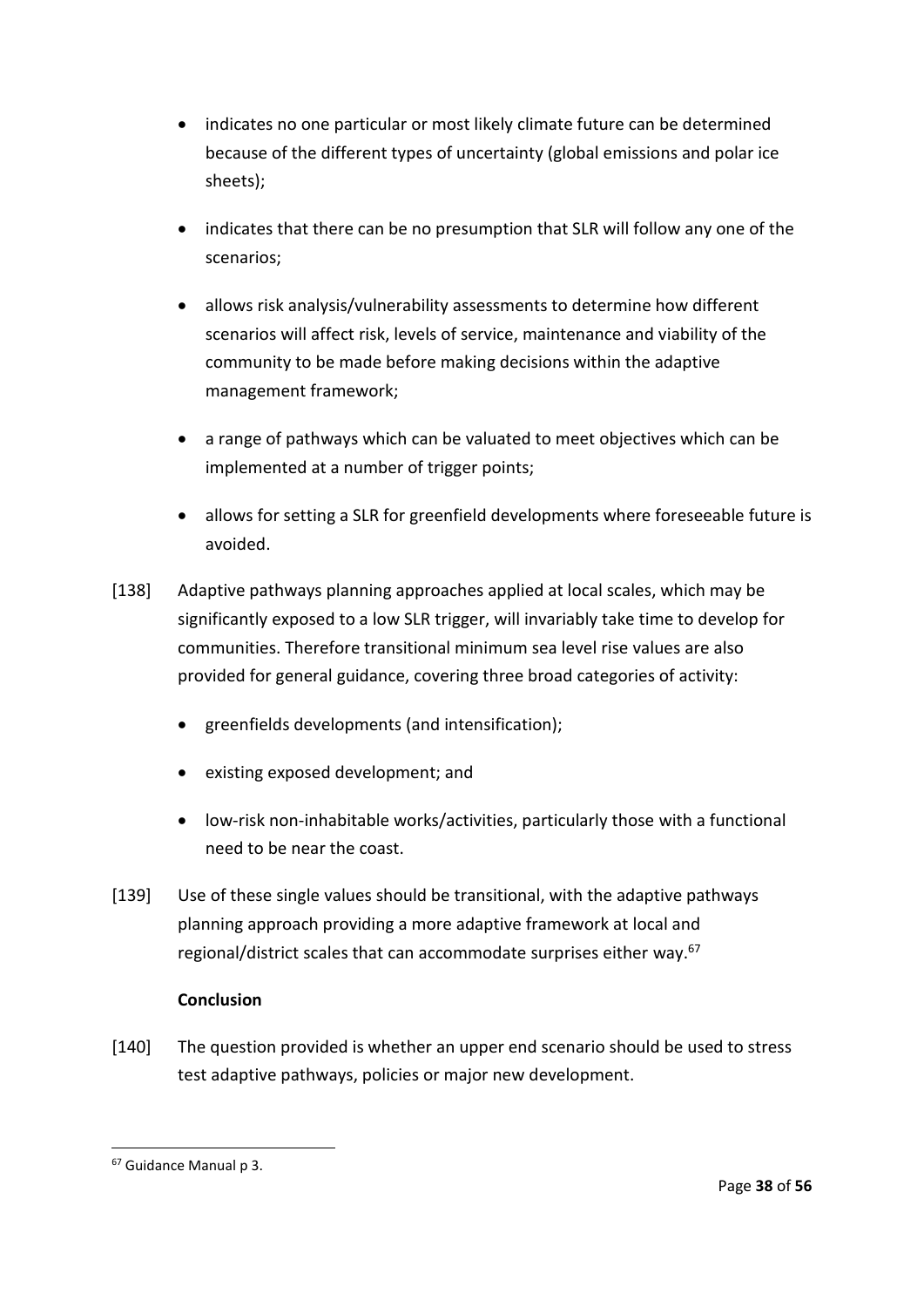- [141] The Guidance Manual does not provide the alternative 'or' for major development – it provides the conjunctive 'and'.
- [142] Major developments such as coastal infrastructure, greenfield developments, major infrastructure redevelopments such as aerodromes at sea level such as Wellington and Auckland, and ports at Auckland, Tauranga and Dunedin should, on all the evidence presented here, be stress tested.
- [143] Meanwhile, adaptive planning strategy and implementation provides some of the answers that can be identified for the criteria to engage in such an approach:
	- Is the reasonable foreseeable future of over 100 years in issue?
	- Can policies be embedded in the statutory planning framework that provide sufficient certainty over time with a long-term planning approach to –
		- enable alternative pathways to be developed
		- trigger and decision points signalled when a new pathway is required.
- [144] Table 10.2 of the Guidance Manual provides specific planning methods and techniques to make it possible.

#### **Conclusion**

[145] The conclusion here is that not only should major new developments be stress tested but also adaptive pathways and policies which would be an integral part of the adaptive management process.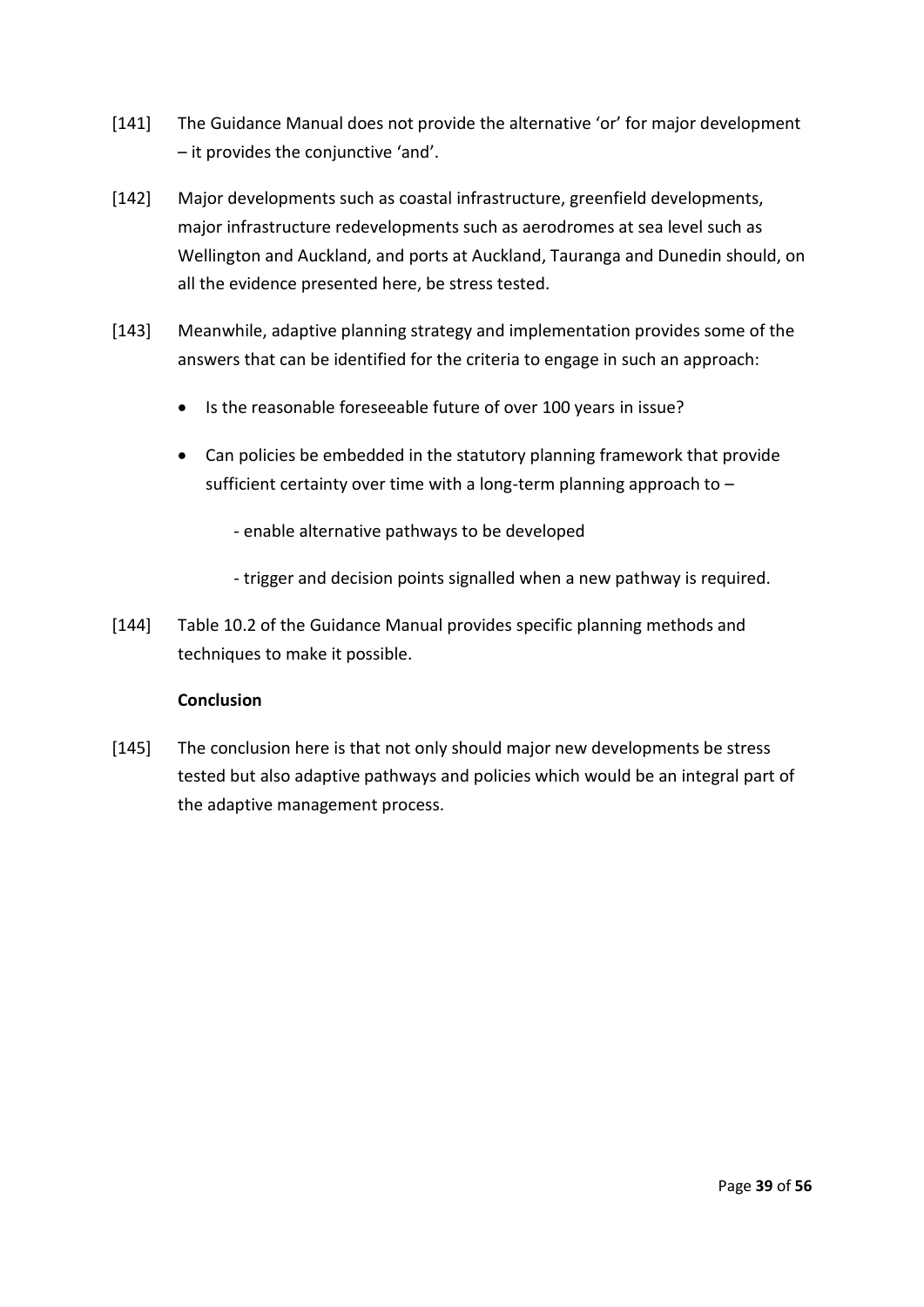**Recognising that practice is developing rapidly and that MfE will assess the validity of the Guidance regularly, does the new material on community engagement and adaptive planning represent current good practice? CONFIDENTIAL EXAMPLE EXAMPLE EXAMPLE EXAMPLE EXAMPLE EXAMPLE EXAMPLE EXAMPLE EXAMPLE EXAMPLE EXAMPLE EXAMPLE EXAMPLE EXAMPLE EXAMPLE EXAMPLE EXAMPLE EXAMPLE EXAMPLE EXAMPLE EXAM** 

# **Community engagement: does the new material represent current good practice?<sup>68</sup>**

#### **What is community or stakeholder?**

- [146] Step 1 in the 10 step Decision Cycle begins by asking: what is community and who are the stakeholders? Working on the principle that more is less, 'who' includes the local community consisting of those who live in the coastal location while the stakeholders may have an interest in both the local and the wider area (stakeholders are identified in categories such as beachfront holders, business and infrastructure providers).
- [147] Iwi/hapū and whanau who either live on the coast or elsewhere and have partnership interests in the Treaty are given special mention, as are local interested parties from government, or in some cases, NGOs who represent future generations (they will inherit the current decisions on coastal management or adaptation). Identification of these groups may have to occur at both a national and local level.<sup>69</sup>
- [148] A series of extensive questions is provided to underpin the different methods to identify stakeholders and the spatial boundaries of the participants for this process.<sup>70</sup>
- [149] This is subsequently expanded with issues that relate to the current social context of affected areas.<sup>71</sup> To understand what is meant by 'social context', questions are provided which underpin the different methods to understand the current social environment such as:
	- What are the historical experiences of coastal hazard and climate change impacts?

 $68$  The question begs the question what is good practice? Ramsay et al (2012) appear to address the issue in 'Defining coastal zones for setback: a guide for good practice', 1.1 Purpose of the guide.

<sup>&</sup>lt;sup>69</sup> Chapter 3 Figure 3-1.

 $70$  Table 3-1.

 $71$  Table 3-2.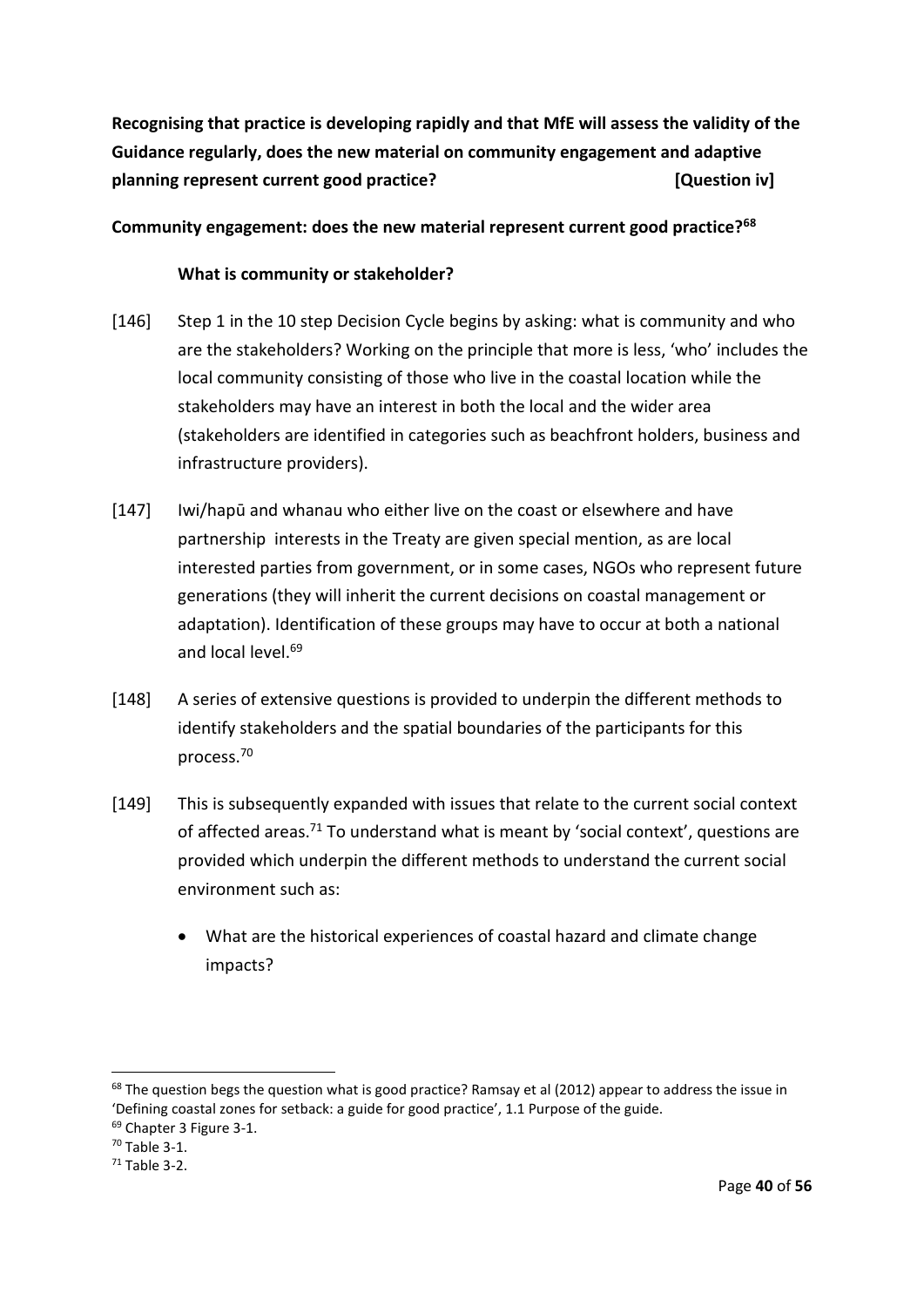- What are the existing levels of conflict, debate or argument around coastal climate change adaptation?
- What existing pressures does the community face?

### **Why engage?**

- [150] It is recognised that adaptation to ongoing climate change and SLR require the widest participation from all sectors of the community. Magnitude is uncertain, particularly later in the century, depending on the trajectory or otherwise of greenhouse gas emissions. Hazard risk profiles will exhibit a wider range of possible future impacts than they do now.
- [151] Around such issues, disagreement of values and world view that exist may not result in a consensus, associated adaptation options will not be distributed evenly, trade-offs are likely to occur, and some groups will be disproportionately affected.
- [152] Without the adaptive management systems some decisions may be irreversible and create 'lock in', cutting off future adaptive capacity requiring more costly responses.
- [153] Other benefits of engagement around adaptive management will result in more
	- natural definitions of problems;
	- a wider range of planning and decision-making;
	- alternatives can be explored;
	- certainty of policy outcome is likely to reduce implementation failure;
	- better and more robust decision-making is likely more suited to the dynamics of SLR;
	- engaging stakeholders early is likely to improve efficiency at the same time and reduce litigation costs.

# **How should participation proceed?**

[154] A method of how participation proceeds is provided – different at various stages in the process and designed to suit the local context and the stage and scale of the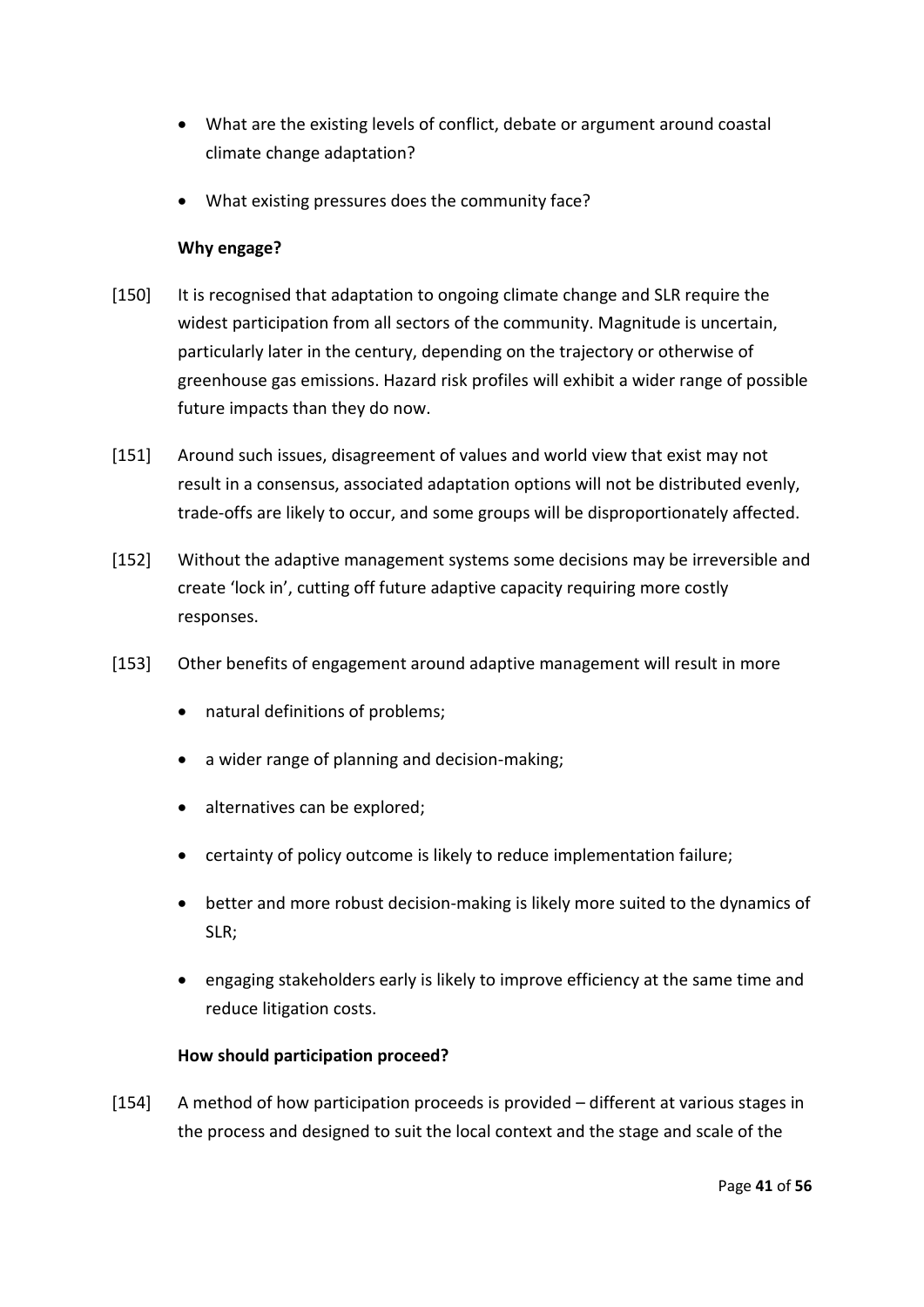decision process positioned at the local level.<sup>72</sup> This provides a spectrum of the types of facilitation available, moving from the whole of those affected, to an especially affected subgroup, or providing a bottom-up selection of those to select a subgroup, or for a top-down selection where the local authority invites those with appropriate skill sets to participate. The process will be particularly important for Maori. Facilitators may play an important part in the overall process.

[155] These methods have both advantages and disadvantages needing to be explored. Adopting a generally accepted terminology will assist expectations and practice. Once the structure of who is involved has been decided, the mandate of each participant should be determined – to represent a group or individual. Do they have the right to make decisions on behalf of the group?

### **Where to position the engagement**

- [156] The spectrum of engagement may occur at the whole engagement level or more specifically, how to undertake a particular process or event. The IAP<sup>2</sup> spectrum of public participation<sup>73</sup> incorporating public and public participation goals identifies the need for critical questions around whether 'informing', 'involving', 'collaborating' or 'empowering' should occur.
- [157] This system provides clear descriptions of what type of public engagement could entail and how decisions are made. Responses to what is the nature of the decision, what is the purpose of the engagement, how heterogenous are the community, and what are the values of the community, iwi/hapū and stakeholders, will have implications for the scale of the involvement.
- [158] This requires
	- objective information to inform understanding;
	- consultation to obtain public feedback and analysis alternatives;
	- involvement through working with the public;
	- collaboration with the public resulting in consideration of alternatives;

<sup>72</sup> Guidance Manual Table 3-3.

<sup>&</sup>lt;sup>73</sup> Figure 3-3 IAP<sup>2</sup> refers to the International Institute of Public Participation, an international organisation frequently used to identify such issues. Guidance Manual Glossary p 250.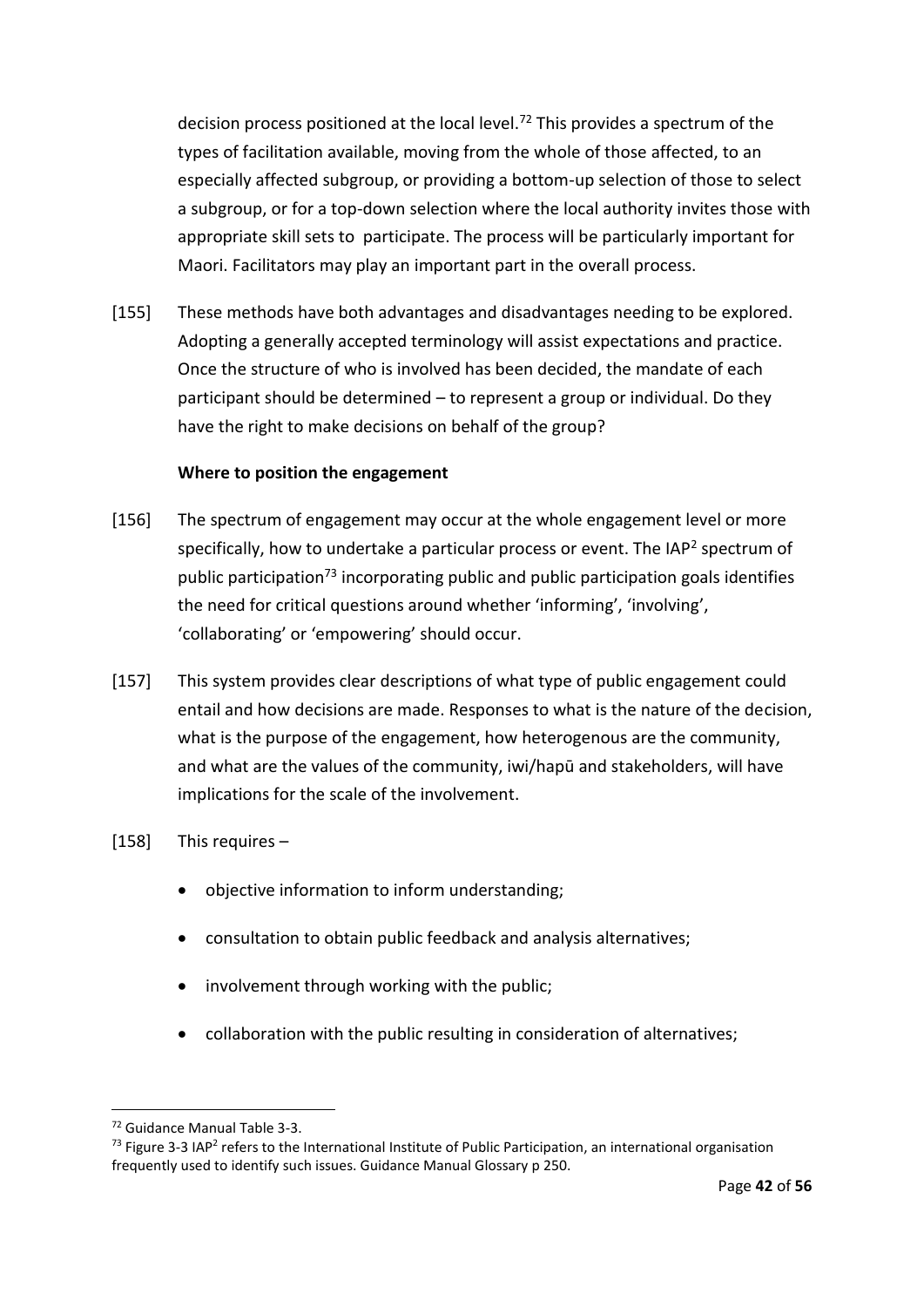empowerment placing the final decision-making in the hands of the public.

# **What is the nature of the decision?**

- [159] The type of decision made is key to the whole process of engagement. If decisions are being made with respect to new subdivisions, redevelopment such as intensification, or greenfield development, then the consultation process is articulated as 'good practice' associated with the application of the various provisions of the RMA and LGA. There should be hazard and risk/vulnerability assessments and other approaches identified. If the decision is how to influence behaviour, or hazards policy development, then a modification of the individual statutory processes can be constructed.<sup>74</sup>
- [160] The LGA meanwhile provides much wider consultation provisions that are available in the RMA. In practice, it is suggested that the process sits between 'consult' and 'involve' on the  $IAP<sup>2</sup>$  system.

### **What is the goal or purpose of the engagement?**

- [161] If engagement can serve several purposes ranging from providing impartial information (such as the Waikato Regional Council's coastal inundation tool), increasing public awareness, or knowledge of a particular issue, then informing the public is appropriate. If the problem is simple, the science is accepted, the level of trust will be high.
- [162] Key questions are provided to consider when exploring what type of engagement process could be undertaken: is there agreement on the science; what is the complexity of the problem; what are the levels of trust around the governance arrangements to protect or manage interests or implement change?<sup>75</sup>
- [163] The more complex and contested the decisions, the greater level of recommended community or public mention. Where impacts are high around coastal hazard impacts and SLR, even more inclusive approaches are required, for example, careful location of new infrastructure. Where levels of behavioural change are regional or

<sup>&</sup>lt;sup>74</sup> With regard to the RMA, recent amendments have restricted consultation issues and this issue may have to be revisited: Minister for the Environment 2016.

<sup>75</sup> Guidance Manual Table 3-4.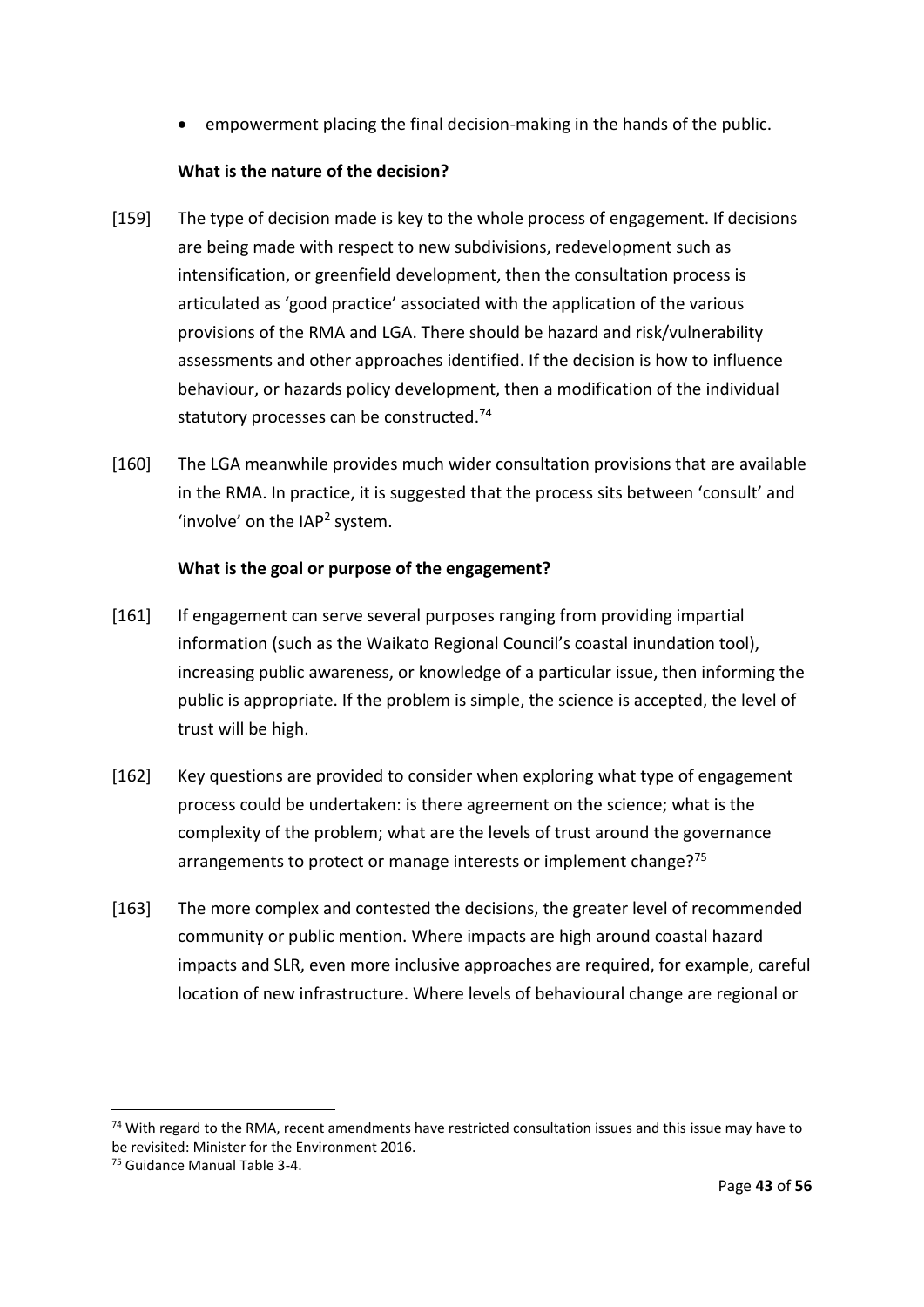local, more participatory engagement is needed, with the Muriwai Beach study as a useful example.<sup>76</sup>

[164] Other examples of engagement approaches are also identified in Appendix 1 to the Appendices and worthy of exploration as methods to assist in identifying issues and how to approach them, including lessons learnt from engagement.<sup>77</sup>

### **Guiding principles for engagement**

- [165] Guiding principles for inclusive engagement are extensively provided throughout Chapter 2, incorporating some of those for negotiation and mediation, the need to create a safe place for discussion, taking the necessary time to explore issues, to listen and understand different perspectives, to engage regularly and to respond to the community in a timely manner. Other examples are:
	- to be flexible and adaptable, as adaptive approaches are necessary to explore the complexity of the changing risks associated with coastal hazard and SLR;
	- to be inclusive, empathetic and ensure representative participation;
	- for the purposes of climate science, initiate adaptive conversations early, be cognisant of scientific knowledge, be transparent, and secure committed resources and institutional support.
- [166] Figure 3-4 Key questions to consider when exploring what type of engagement process could be undertaken – purpose, knowledge and complexity provides a useful flow chart illustrating the key questions and what type of engagement to make.

# **Designing an engagement strategy in practice<sup>78</sup>**

[167] This identifies that the 10 step Decision Cycle process will require a sequence of events and activities that could be undertaken using a collaborative team underpinned by guiding principles (identified throughout the chapter and applied

<sup>76</sup> Appendices, Appendix 1 Example of engagement approaches, *Coping with coastal erosion at Muriwai Beach*, p 79.

<sup>77</sup> Ibid pp 75-79.

<sup>78</sup> Table 3-5.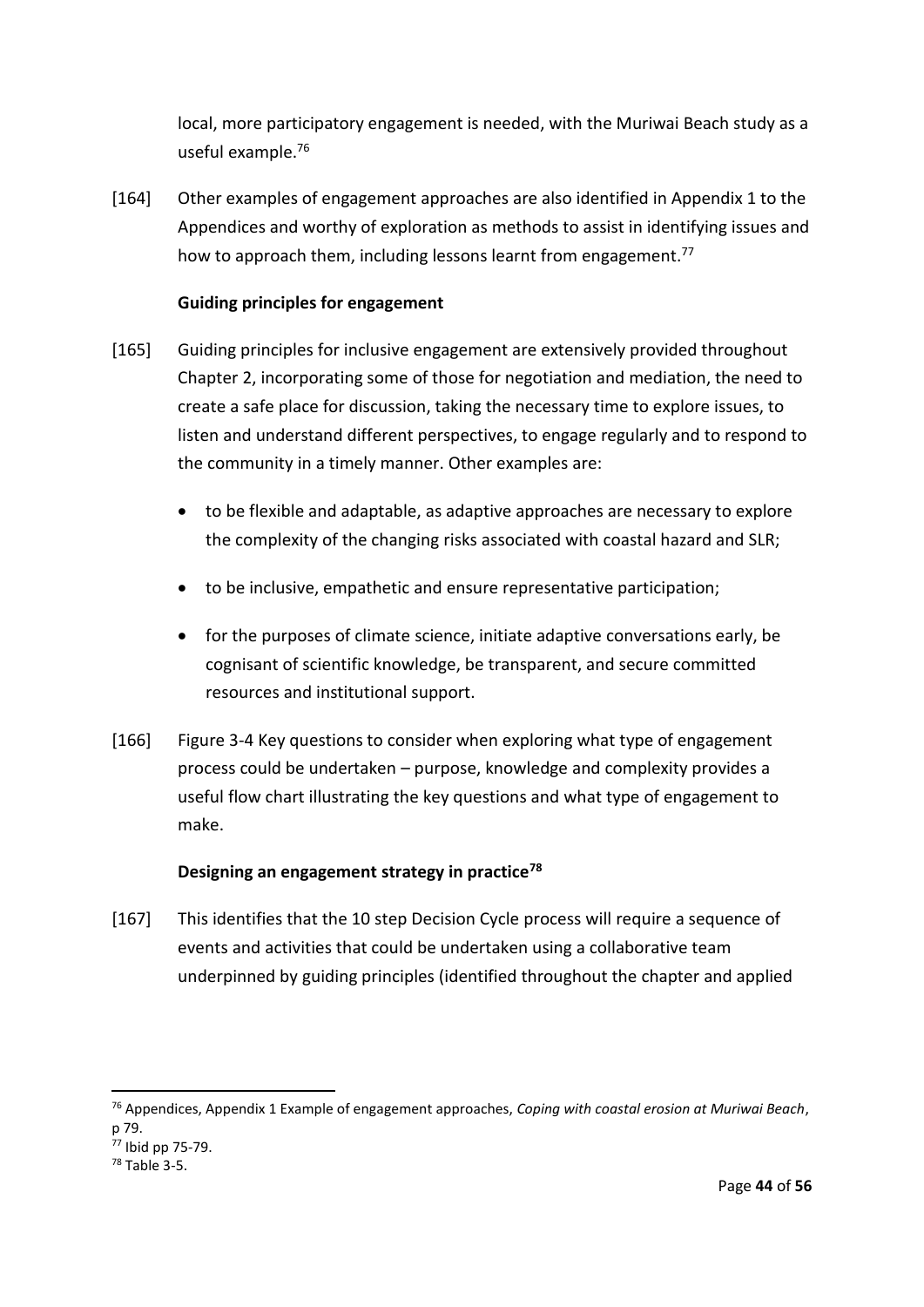by the multidisciplinary team).<sup>79</sup> Box 3.3 sets out helpful resources and events to achieve outcomes.

# **Representation of an engagement through the steps in the Guidance<sup>80</sup>**

[168] A series of steps is identified in the engagement process to identify with engagement practices with the various stages in the 10 step Decision Cycle.

### **Navigating further engagement issues**

[169] Chapter 7 **Establishing values and objectives**; Chapter 8 **Vulnerability and risk monitoring**; Chapter 9 **Adapting to coastal risks arising from climate change impacts, adaptive planning and strategy**; Chapter 11 **Reviewing and monitoring** – all provide more detail on where community engagement is important.

### **Good practice?**

- [170] The methods adopted are a mixture of extended identification of the issues through
	- step-by-step analysis, and identification of sets of guiding principles;
	- use of tables, figures, graphs and boxes to highlight or condense issues;
	- references throughout to national and international practice;
	- 'story-telling' (engagement approaches) in the appendices to provide relevant scenarios.
- [171] The methodologies used and their adequacy incorporate many features of good practice, providing new innovative methods to underscore the seriousness of the issues - climate change, coastal hazard risks and sea level rise.

#### **Conclusion**

[172] The extensive material identified in the community engagement chapter is important because:

 $79$  Figure 3-6. This is one of the few figures that could be redesigned to be simpler.

<sup>80</sup> Table 3-6.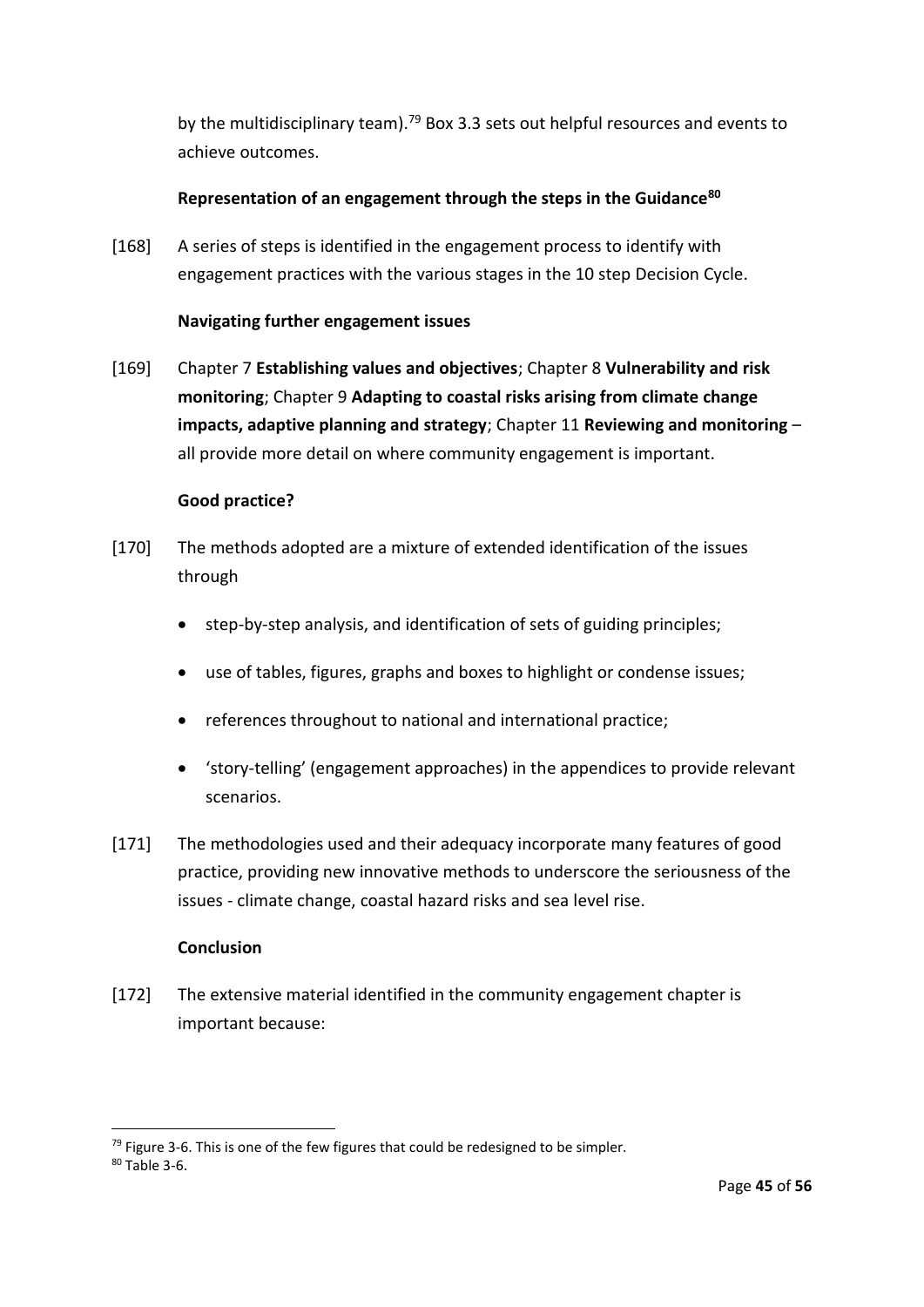- of the central involvement that communities now have in the planning for climate change, coastal hazards and sea level rise;
- it signals a significant shift to the all-inclusive status for communities, iwi and stakeholders at all levels to address their current and future concerns around the issues;
- it reinforces democratic processes in that decisions on these issues can no longer be just 'top down' but identify the need and secure opinions, rights and decisions from communities, iwi and stakeholders that might be otherwise overlooked;
- it provides for *implementation* of the need for community engagement at a national scale, something that has been signaled but not necessarily advanced adequately in other environmental forums.

# **Adaptive planning: does the new material represent current good practice?**

[173] In reality, this question incorporates not just Chapter 10 provisions but also Chapter 9.

# **What is adaptation?**

[174] A definition of adaptation identifies:

Adaptation is considered a response strategy to anticipate and cope with impacts that cannot be (or are not) avoided under different scenarios of climate change.<sup>81</sup>

Adaptation is the process of adjustment to actual or expected climate and its effects. In human systems, adaptation seeks to moderate or avoid harm or exploit beneficial opportunities. In some natural systems, human intervention may facilitate adjustment to expected climate and its effects.<sup>82</sup>

[175] At the local level the coast is one of the areas where climate change effects are likely to be particularly experienced. While local government's responsibilities relating to coastal hazards will continue on the 'business as usual' basis, others under RMA and CDEMA will be undertaken in a changing environment. The local implications of the complex interrelationship of weather events, coastal geomorphology and coastal processes will vary in place and time, but into the more

<sup>81</sup> IPCC WGII AR5 2014 (Denton, 2014, p 1104). Climate Change 2014: Impacts and Vulnerability.

<sup>82</sup> IPCC (2014) p 118.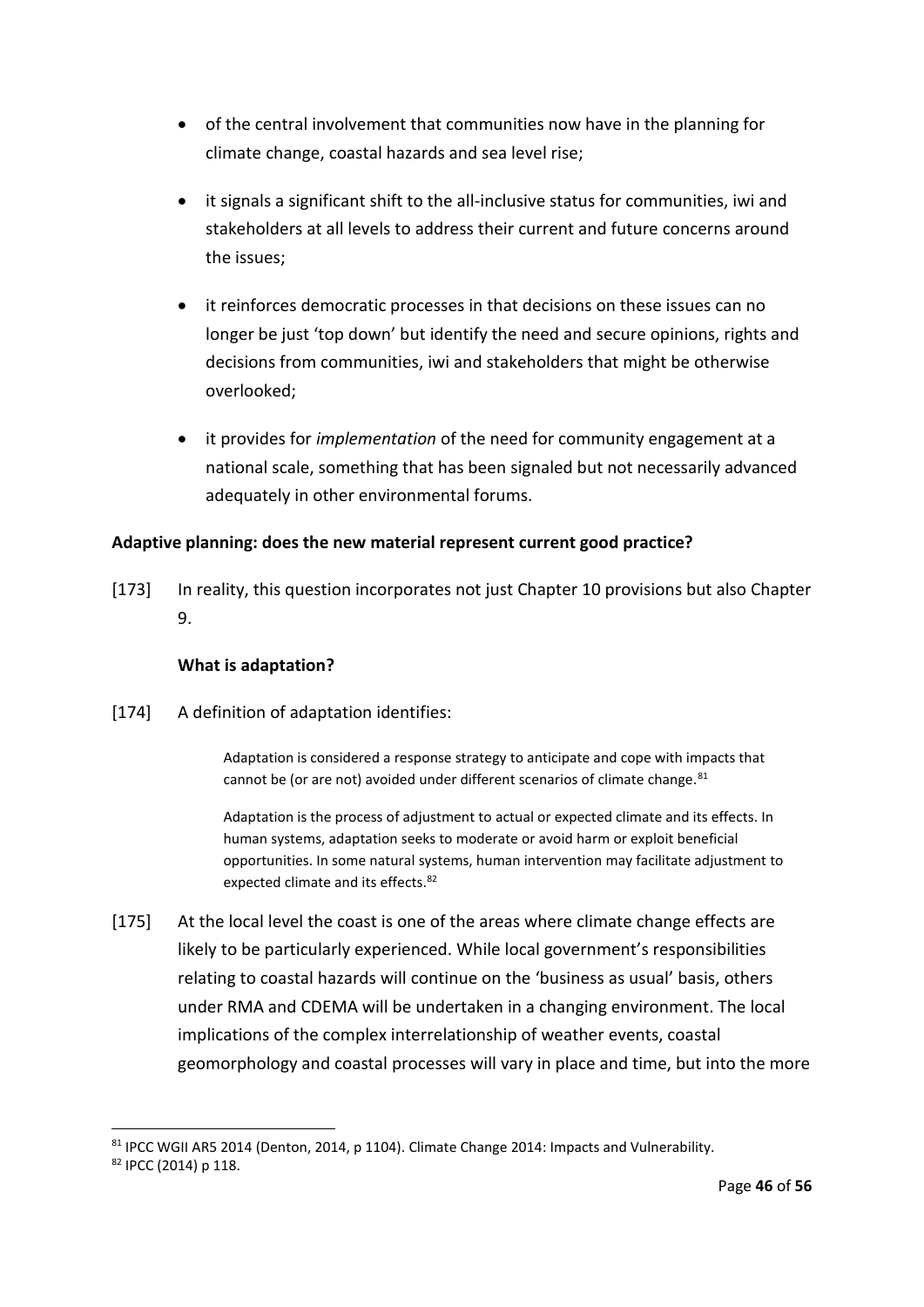distant future there is little certainty around all the potential consequences of climate change.

- [176] Current decisions need to be routinely examined as to:
	- whether they will 'lock in' new or increasingly unaffordable investment at exposed locations;
	- whether at some stage they will increase hazard risk (in situ or elsewhere along the coast and have environmental impacts;
	- how they will affect wider community values and vulnerabilities;
	- the risk of acting or not acting if there is uncertain or insufficient information about the provision being considered (s 32(2)(c) RMA) and the costs and benefits of the decisions being considered;
	- how they can be made flexible using adaptive measures, to enable feasible and affordable course correction over time.<sup>83</sup>
- [177] Exacerbation of existing coastal hazards by ongoing climate change and SLR will create newer wider scale risks than ever before encountered in coastal areas. This has implications for planning today and well into the future, especially for those activities or assets that have been damaged or threatened in coastal areas affected by climate change impacts. Further, not all coastal locations will be able to be protected by hard or soft engineering approaches in the long term due to physical, spatial scale and affordability constraints.
- [178] Adaptation to climate change addresses a changing state that is dynamic, a changing state, escalating risk and cannot be predicted over the long term, and where change is inevitable in human time frames there is no reversion to the original state.
- [179] The phenomenon requires adaptation of existing development and design and location of major new infrastructure. Adverse effects can arise from both the hazards themselves and the communities' responses. The NZCPS flags the need to

<sup>83</sup> Guidance Manual p 188.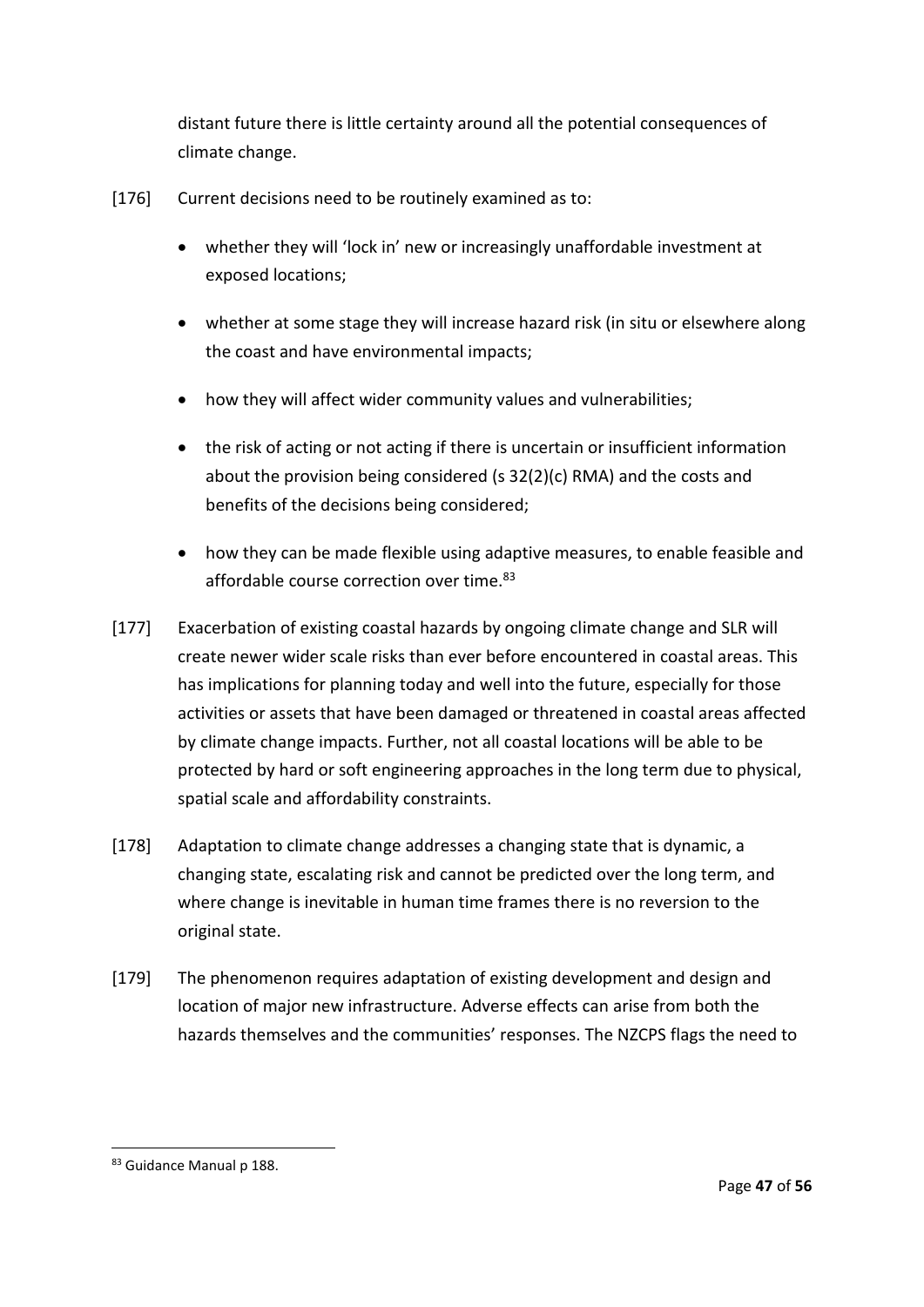identify and plan for transition mechanisms and time frames for more sustainable approaches.<sup>84</sup>

#### **What are we adapting to and why?**

[180] The problems involved are spelt out around the issue of adaptation as a guiding practice:

> Frequency of coastal storm inundation will continue to increase. For example, flood events that currently occur rarely (e.g. 1% AEP level) will become an annual occurrence with only a modest SLR of 0.3-0.45 m. This SLR range is certain to occur by the mid-period of this century, e.g. sea level is rising, and foreseeable (PCE, 2015). However, uncertainty in the rate of change in sea level will increase through the rest of this century and beyond, and increasingly from polar ice sheet instabilities.

For near-term decisions that intensify development in already exposed areas, and decisions on assets that have long lifetimes, the ability to make adjustments over time will need to be built in now. New (greenfield) developments in areas exposed to coastal hazards exacerbated by SLR should be avoided (NZCPS).

Near-term sea level rise will affect underground services and surface drainage networks and their performance, well before higher SLR projections are reached.<sup>85</sup>

[181] Different types of relevant coastal adaptation options are identified as anticipatory or reactive, private, autonomous, spontaneous, planned or maladaptive. Adaptation options include protection, accommodation, retreat and avoidance strategies.

#### **What is adaptive capacity**

[182] Adaptive capacity has been defined as:

The resources available for adaptation to climate change and variability or other related stresses, as well as the ability of a system to use these resources effectively in the pursuit of adaptation.<sup>86</sup>

- [183] Various decision tools to develop flexible, adaptive and can-be-adjusted decisions can be used for the 10 step Decision Cycle assessments Steps 2 and 4, evaluation Step 6, adaptive strategy planning Step 7, and implementation Step 8.
- [184] The extent of any 'adaptation deficit' arising from the legacy of previous decisions, cumulative and compounding impacts over time will need identification. The

<sup>84</sup> NZCPS Policies 25 and 27.

<sup>85</sup> Guiding Practice p 187.

<sup>86</sup> Guidance Manual p 25. Glossary p 25. Brooks and Adger (2004) p 168. Guidance Manual p 25.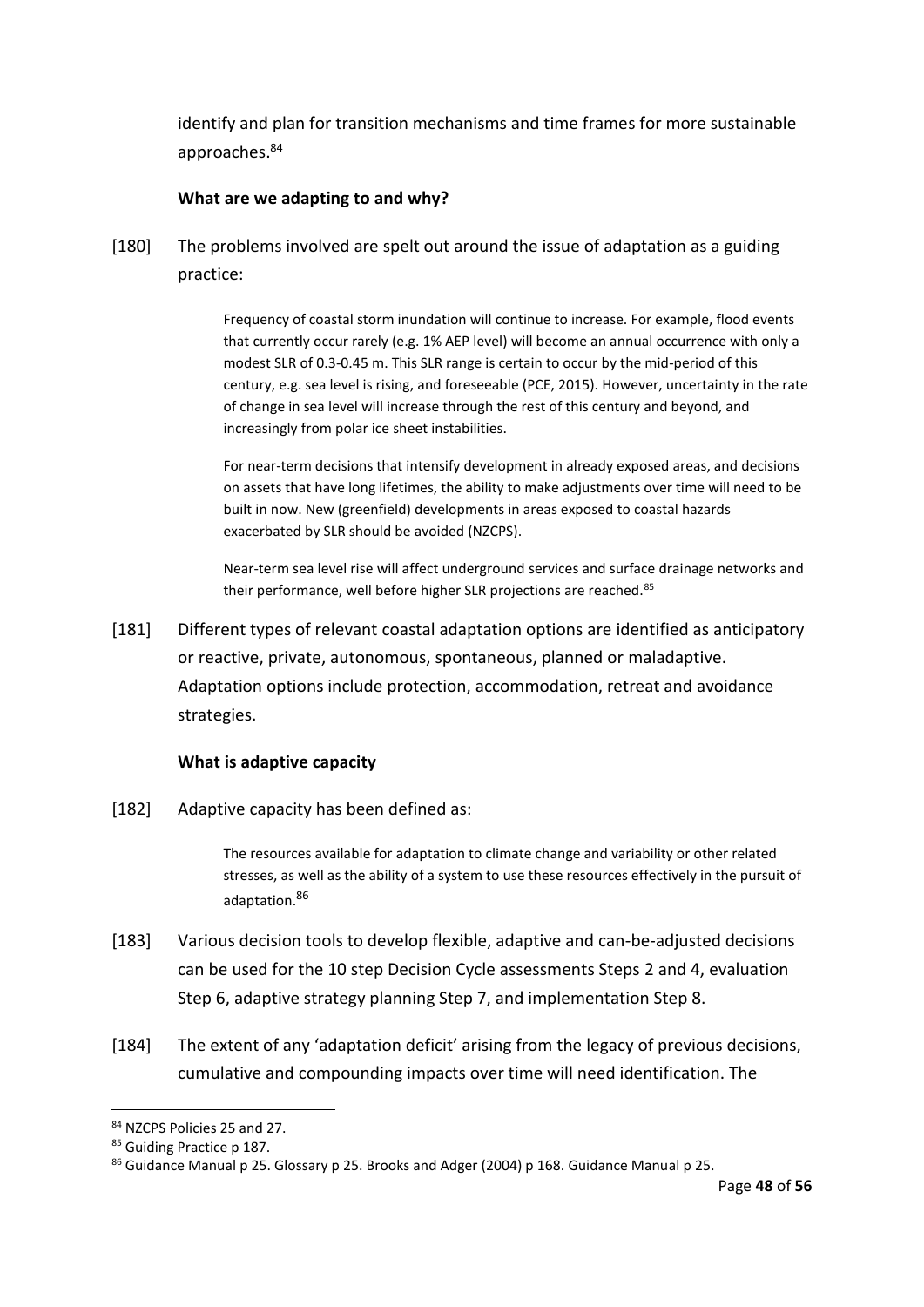vulnerability of the community at risk will influence the capacity to adapt. It will become a critical factor for community wellbeing (people unable to move from homes for financial/insurance reasons) as the sea rises. It will eventually affect the viability of some coastal communities and the effective performance or level of service from infrastructure such as roading, water availability, suitable coastal greenfields).

- [185] Adaptive capacity also aids decision-makers to reduce risk exposure, sensitivity and vulnerability; and to take opportunities such as redesigning the spatial configuration of coastal development. It includes the ability or potential of governance institutions and organisations to avoid/reduce risk. It provides the ability to make adjustments in behaviour, resources, integration between council coastal functions, and require integration with long term plans and management plans.
- [186] Adaptation can ameliorate some of the impacts if they are anticipated, especially those with long lifetimes. Examples are provided of incremental planning adjustments that are the result of the aftermath of natural disasters that have already occurred in New Zealand, the experience of which is built on. Adaptation building examples from recent New Zealand practice usefully provides two adaptation planning examples with explanations as to their value for this discussion.<sup>87</sup>

#### **Foundations for decision-making**

[187] These identify (inter alia) the need for:

- better science but while this and competent technical information is necessary, it is not sufficient, and decisions require appropriate decision support processes and tools (robust evidence, high agreement);
- a framework for iterative risk management for most climate change decisionmaking; this is most suitable in situations characterised by large uncertainties, long time frames, the potential for learning from these, and the influence of both climate as well as other socio-economic and biophysical changes (robust evidence);

<sup>87</sup> Guidance Manual p 191. Also Box 9.1. Auckland Unitary Plan (District Plan coastal hazard provisions) and Waimakariri District Council Infrastructure Strategy.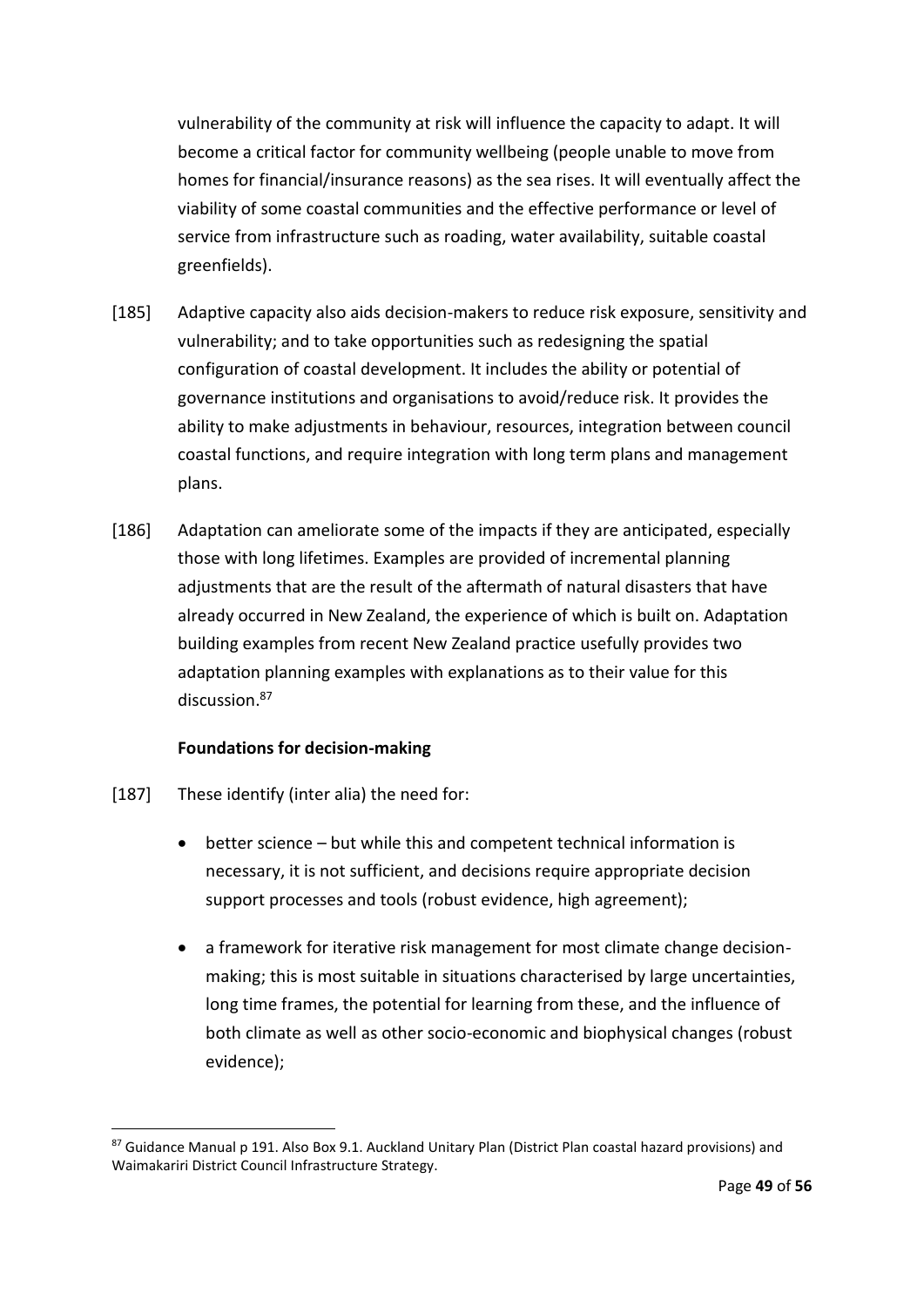- identification of scenarios (role playing) as a key tool for addressing uncertainty that allows for the explanation of various options allowing identification of problems and exploration of solutions (robust evidence, high agreement);
- recognition of local and indigenous knowledge and diverse stakeholders' interests and expectations, as fundamental to building trust within decisionmaking processes (robust evidence, high agreement);
- transformational adaptation if incremental adaptation proves difficult (medium evidence, high agreement);<sup>88</sup>
- the existence of a set of available methods and tools and processes to support effective climate impact adaptation and vulnerability (CIAV) decisions in a wide range of contexts (medium evidence, medium agreement).

# **Adaptation decision-making**

- [188] This encompasses the context in which decisions are made (Step 5 of the 10 step Decision Cycle)), the identification of options and pathways (Step 5) and evaluation (Step 6) identifying the process as complex and wide. Five principles are identified:
	- building a shared understanding of processes, hazards and community resilience;
	- deciding council and community objectives (ensuring they have a long-term focus);
	- exploring the future and how communities are affected;
	- implementing the strategy and practice over time;
	- monitoring the strategy using triggers and decision points for adjusting between pathways.<sup>89</sup>
- [189] The importance of ignoring uncertainties about the future as stated in Question I is especially relevant for climate change adaptation decisions – all uncertainties

<sup>88</sup> Guidance Manual p 193. Box 9.2 Foundations for decision-making. Excerpt from Executive Summary Chapter 2IPCC WGII AR5 Jones et al (2014).

<sup>89</sup> Guidance Manual Figure 9-1. Steps 5-6 in the 10 step Decision Cycle grouped around what can be done about it.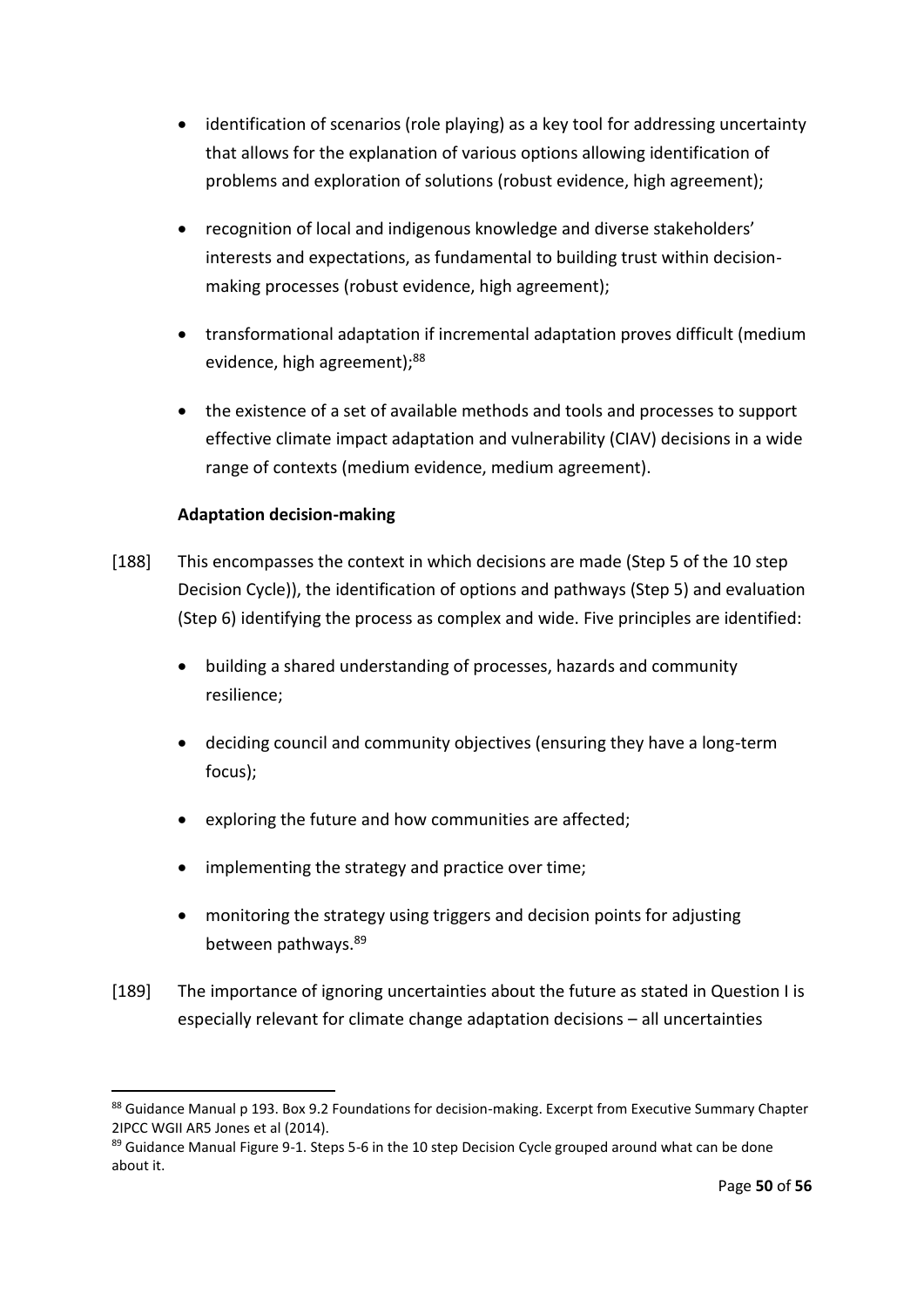cannot be eliminated, but ignoring uncertainties may limit opportunities in the future and could result in missed opportunities and lead to unsustainable plans.

### **Identification of options and pathways**

- [190] Guidance is provided on adaptation options (Step 5 in the 10 step Decision Cycle process), how to identify them and how to develop pathways to achieve them.
- [191] At its broadest level the consideration for any area identified at risk should include maintaining the status quo, preparing to retreat, invest in protection of the area for longer, combinations/intermediate options based on the above.
- [192] Examples of different levels of coastal hazards and resilience plans set out emerging solutions to support the various potentially affected communities and grow capacity for them to survive and adapt.<sup>90</sup>

### **The adaptive pathways approach**

- [193] This is based on the five-point questions on which the Guidance Manual is based.<sup>91</sup> These questions asked:
	- What are the first impacts that will be faced as a result of climate change?
	- Under what conditions will current strategies become ineffective in meeting objectives?
	- When will alternative strategies be needed given that implementation has a lead time?
	- What alternative decision pathways can be taken to achieve the same objectives?
	- How robust are the options over a range of future climate scenarios?
	- Are those involved able to change path easily and with minimum disruption and cost?

<sup>&</sup>lt;sup>90</sup> Those identified include the Auckland Unitary Plan, Regional Policy Statement (Auckland Regional Council's Decision Version, 19 August 2016), the Clifton to Tangoio Coastal Hazards Strategy (2120) which has a combined technical and council advisory committee, and Wellington City Resilience Plan.

 $91$  Box 9.3 Examples of different levels of coastal hazards and resilience plans.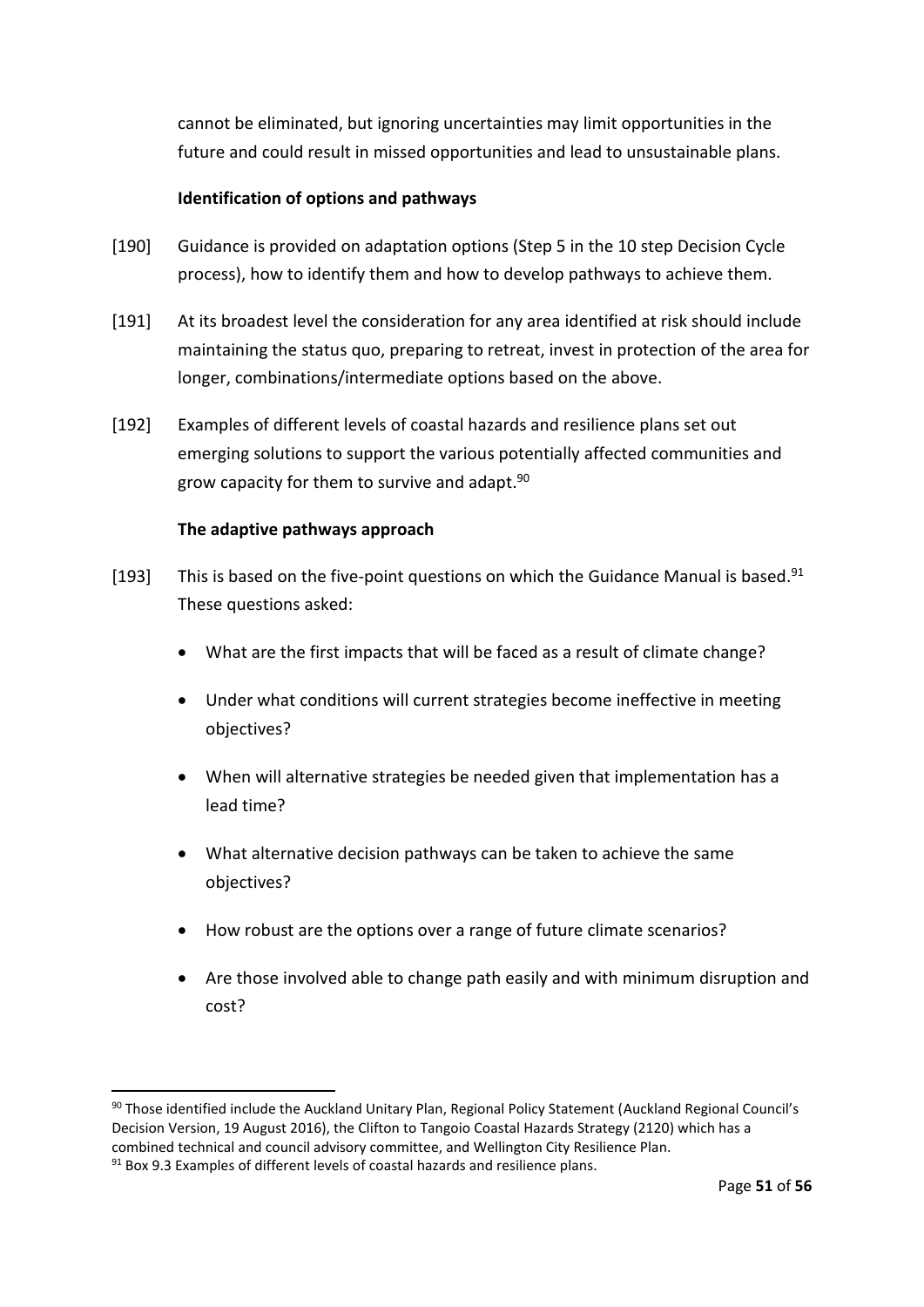[194] The basic premise is made that decisions are made within dynamic systems and that policies/decisions have a design life as, for example, sea level rises or severe erosion occurs – they reach a locally defined trigger or decision point. Policy decisions have a design life and will eventually fail as the operating conditions fail. Once actions fail, other actions are needed to achieve objectives and an alternative pathway emerges. By exploring different pathways using scenarios, an adaptive plan can be designed that includes a mix of short term actions and long term plans. Figure 9-2 provides an adaptation trigger point analysis for identifying such measures.<sup>92</sup>

#### **Foundations for decision-making: dynamic adaptive pathways planning**

- [195] This approach has evolved into the Dynamic Adaptive Pathways Planning ('DAPP') Dutch approach (Haasnoot et al) which has received strong recognition and endorsement in New Zealand (Lawrence and Haasnoot under review), the United Kingdom (Ranger et al, 2011) and Australia (Barnett et al, 2014). Adaptive pathways approaches are highlighted also in IPCC AR5 (Denton, 2014) as an iterative process that enables management and adaptation to climate change impacts that cannot be avoided.<sup>93</sup>
- [196] DAPP conceptualises a series of actions over time (pathways) to achieve a set of pre-defined objectives under uncertain and changing conditions. It can track both policy implementation and any changing conditions, and different pathways can result in achieving the same objectives. Its approach is built upon the notion that decisions are made over time in dynamic interaction with the system itself and cannot be considered independently or predetermined. Figure 9-4 Example of an Adaptation Pathways map (similar to a metro map) presents alternative routes for getting to the same point.<sup>94</sup>
- [197] Guiding practice further identifies that DAPP planning has particular utility for making decisions in the coastal context where there are dynamic characteristics leading to ever-changing risk profiles, and there is uncertainty around rates and magnitude of changes, especially over the long term.

<sup>92</sup> Guidance Manual p 199. Kwadijk et al (2010).

 $93$  Guidance Manual p 200. Box 9.4 Climate resilient pathways: adaptation, mitigation and sustainable development.

<sup>94</sup> Guidance Manual p 203. Figure 9-4 Example of an adaptation pathways map. (Graphics: Marjolijn Haasnoot, Deltares and TU Delft, the Netherlands).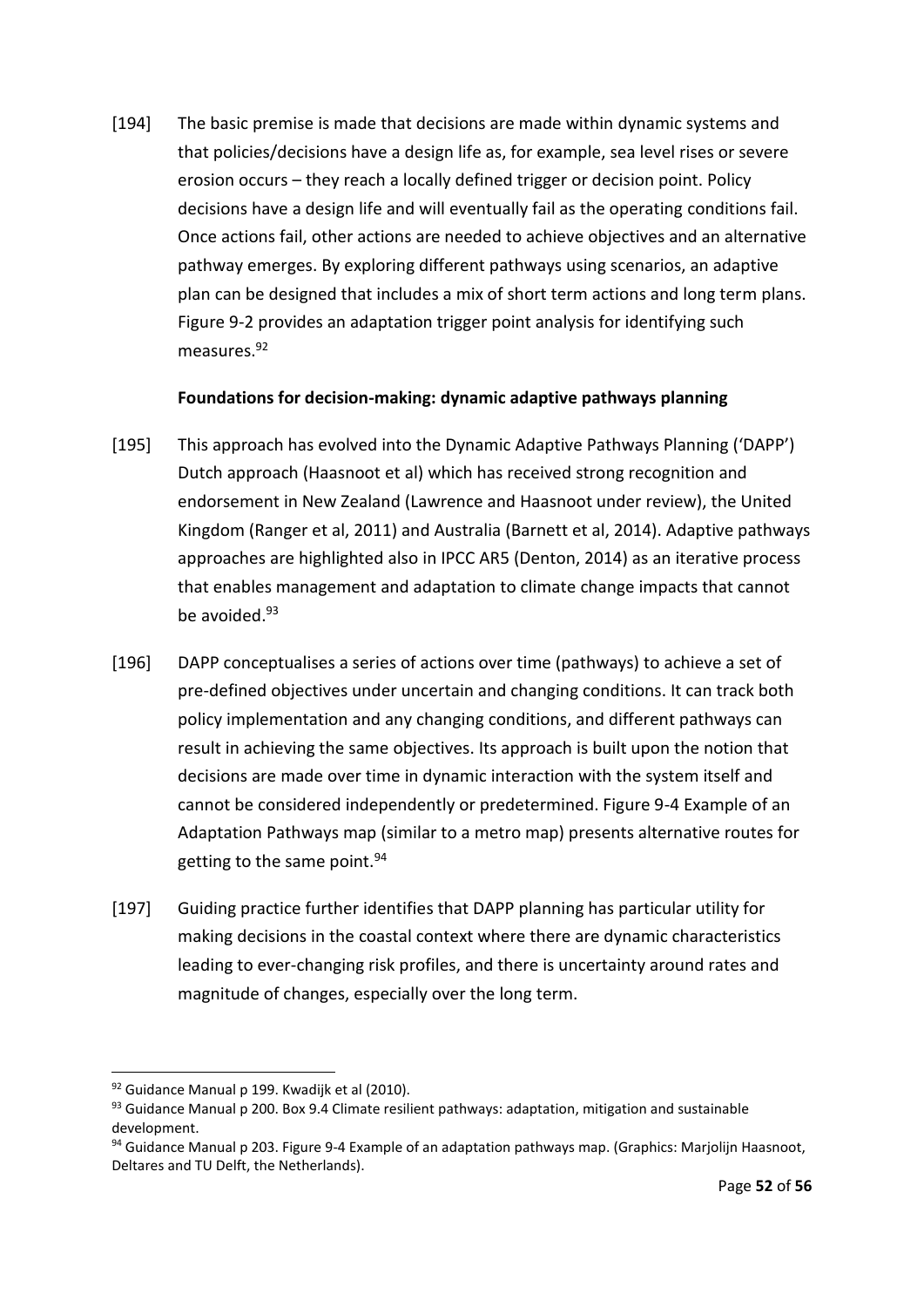- [198] The method focuses on making transparent the path dependency between actions and whether options will result in lock-in of existing risk or create future exposure to hazard risk, while keeping multiple pathway options open for the future. This helps to reduce the risk of irreversible decisions.<sup>95</sup>
- [199] Importantly, DAPP does not prescribe a single solution that is embedded up-front. Future options are left for future decisions, provided that they lead to the achievement of the stated objective. This means there is some certainty for the community about what the future possible pathways entails. Transparent tradeoffs can be made where there are competing options, and different values in communities which can be made explicit. Thus, informed debate can take place on options with an awareness of how these may affect future decision-making.
- [200] Table 9-1 provides a range of decision support tools, their applicability, their usefulness, limitations and potential uses.
- [201] A recent example from Wellington using the adaptive management concept for evaluating and deciding options for the Hutt River Centre upgrade is provided in Box 9.5 Application of Dynamic Adaptation Pathways Planning: Greater Wellington Regional Council.<sup>96</sup> When applied to flood adaptation planning in the Hutt River catchment, New Zealand (see Box 9.5), it was noted that the annual exceedance probabilities (AEPs) and related river flows were based on Poisson distributions, which assume a known mean and variance, even though the historic record is too short to establish these reliably. A form of conjugate or extreme value distribution may better reflect the uncertainty around the mean and variance. This is one reason why, for sea-level rise assessments as set out in this Guidance, it is important to test for robustness and earlier onset using the upper-end (H<sup>+</sup>) SLR scenario, thereby better reflecting the upper-end uncertainty.<sup>97</sup> The reference to using the upper-end H<sup>+</sup> sea level rise scenario has resonance back to the earlier Question (iii) on what it could be used for.

# **Adaptive planning and implementation**

[202] Chapter 10 Adaptive planning strategy and implementation provides detailed guidance on developing this strategy, developing trigger points and how to

<sup>95</sup> Kwadijk et al (2016).

<sup>96</sup> Guidance Manual p 203.

<sup>97</sup> Greater Wellington Regional Council (2015).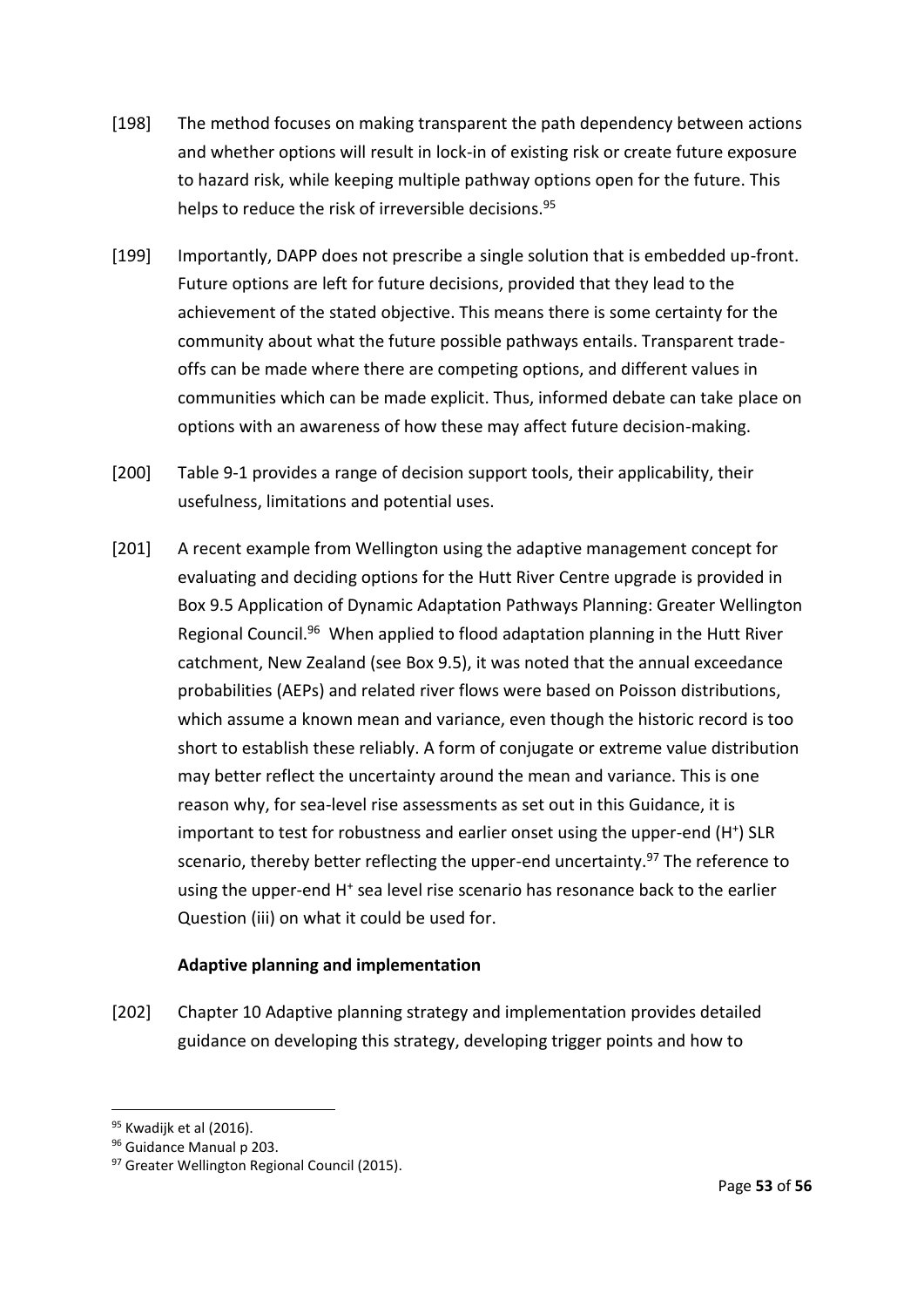implement them through New Zealand's current planning frameworks such as the RMA.

- [203] For local authorities it will provide an end point as to where adaptive management practice can be applied to the relevant environmental statutes, and vice versa. It more than adequately resolves many of the queries this review process raised in the preceding chapters.
- [204] The steps provided in 10.2.1 Planning frameworks demonstrate good practice while 10.2.2 Choices of methods and techniques is a very competent and welcome resolution of many queries raised. It exemplifies good practice.

#### **Monitoring**

- [205] The Guidance Manual considers that as climate change effects increasingly impact on coastal areas and communities, there will be a need to bolster and re-target monitoring systems. It makes the point that in the past monitoring functions in the coastal environment have largely been carried out by the Minister of Conservation on national trends while councils are involved in monitoring physical changes and the effectiveness of policies and plans.
- [206] It is considered now that in the context of climate change and adaptive management, there should now be a significant shift to communities, iwi/hapū and stakeholders and special interest (schools, business) in monitoring practices. Such involvement would assist in trigger points for change with examples given as witness to
	- king tides, storm tide marks, regular inundation etc;
	- the natural environment (dune restoration);
	- community vulnerability and risk;
	- adaptive frameworks for future decisions;
	- the effectiveness of policies and plans;
	- tying monitoring to trigger and decision points;
	- remaining adaptation pathways.